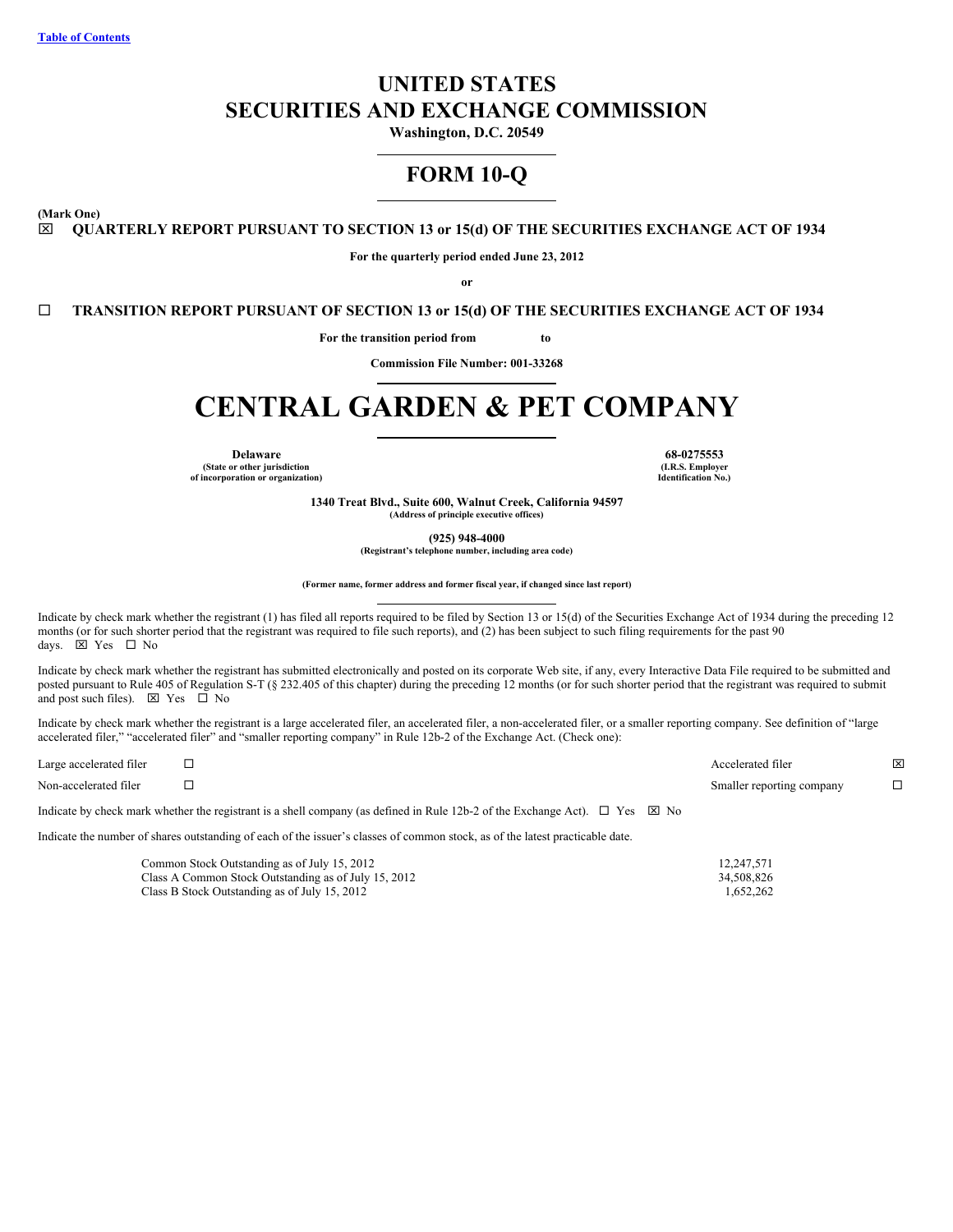## <span id="page-1-0"></span>**PART I. FINANCIAL INFORMATION**

| Item 1.  | <b>Financial Statements</b>                                                                                          | 4  |
|----------|----------------------------------------------------------------------------------------------------------------------|----|
|          | Condensed Consolidated Balance Sheets as of June 25, 2011, June 23, 2012 and September 24, 2011                      | 4  |
|          | Condensed Consolidated Statements of Operations for the Three and Nine Months Ended June 25, 2011, and June 23, 2012 | 5  |
|          | Condensed Consolidated Statements of Cash Flows for the Nine Months Ended June 25, 2011 and June 23, 2012            | 6  |
|          | Notes to Condensed Consolidated Financial Statements                                                                 |    |
| Item 2.  | Management's Discussion and Analysis of Financial Condition and Results of Operations                                | 22 |
| Item 3.  | <b>Quantitative and Qualitative Disclosures About Market Risk</b>                                                    | 32 |
| Item 4.  | <b>Controls and Procedures</b>                                                                                       | 32 |
|          | <b>PART II. OTHER INFORMATION</b>                                                                                    |    |
| Item 1.  | <b>Legal Proceedings</b>                                                                                             | 32 |
| Item 1A. | <b>Risk Factors</b>                                                                                                  | 32 |
| Item 2.  | Unregistered Sales of Equity Securities and Use of Proceeds                                                          | 34 |
| Item 3.  | <b>Defaults Upon Senior Securities</b>                                                                               | 34 |
| Item 4.  | <b>Mine Safety Disclosures</b>                                                                                       | 34 |
| Item 5.  | <b>Other Information</b>                                                                                             | 34 |

- 
- Item 6. [Exhibits](#page-33-4) 34

#### **Safe Harbor Statement under the Private Securities Litigation Reform Act of 1995**

This Form 10-Q includes "forward-looking statements." Forward-looking statements include statements concerning our plans, objectives, goals, strategies, future events, future revenues or performance, our transformational efforts, capital expenditures, plans or intentions relating to acquisitions, our competitive strengths and weaknesses, our business strategy, our ability to pass through grain and other raw material price increases and the trends we anticipate in the industries and economies in which we operate and other information that is not historical information. When used in this Form 10-Q, the words "estimates," "expects," "anticipates," "projects," "plans," ''intends," "believes" and, variations of such words or similar expressions are intended to identify forward-looking statements. All forward-looking statements are based upon our current expectations and various assumptions. Our expectations, beliefs and projections are expressed in good faith, and we believe there is a reasonable basis for them, but we cannot assure you that our expectations, beliefs and projections will be realized.

There are a number of risks and uncertainties that could cause our actual results to differ materially from the forward-looking statements contained in this Form 10-Q. Important factors that could cause our actual results to differ materially from the forward-looking statements we make in this Form 10-Q are set forth in this Form 10-Q and our Form 10-K for the fiscal year ended September 24, 2011 including the factors described in the sections titled "Risk Factors." If any of these risks or uncertainties materialize, or if any of our underlying assumptions are incorrect, our actual results may differ significantly from the results that we express in or imply by any of our forward-looking statements. We do not undertake any obligation to revise these forward-looking statements to reflect future events or circumstances. Presently known risk factors include, but are not limited to, the following factors:

- the success of our transformational change initiative;
- disruptions in our business as we implement our transformational change initiative and the resulting consequences to our business and results of operations;
- seasonality and fluctuations in our operating results and cash flow;
- fluctuations in market prices for seeds and grains and other raw materials and our ability to pass-through cost increases in a timely manner;

 $\mathfrak{D}$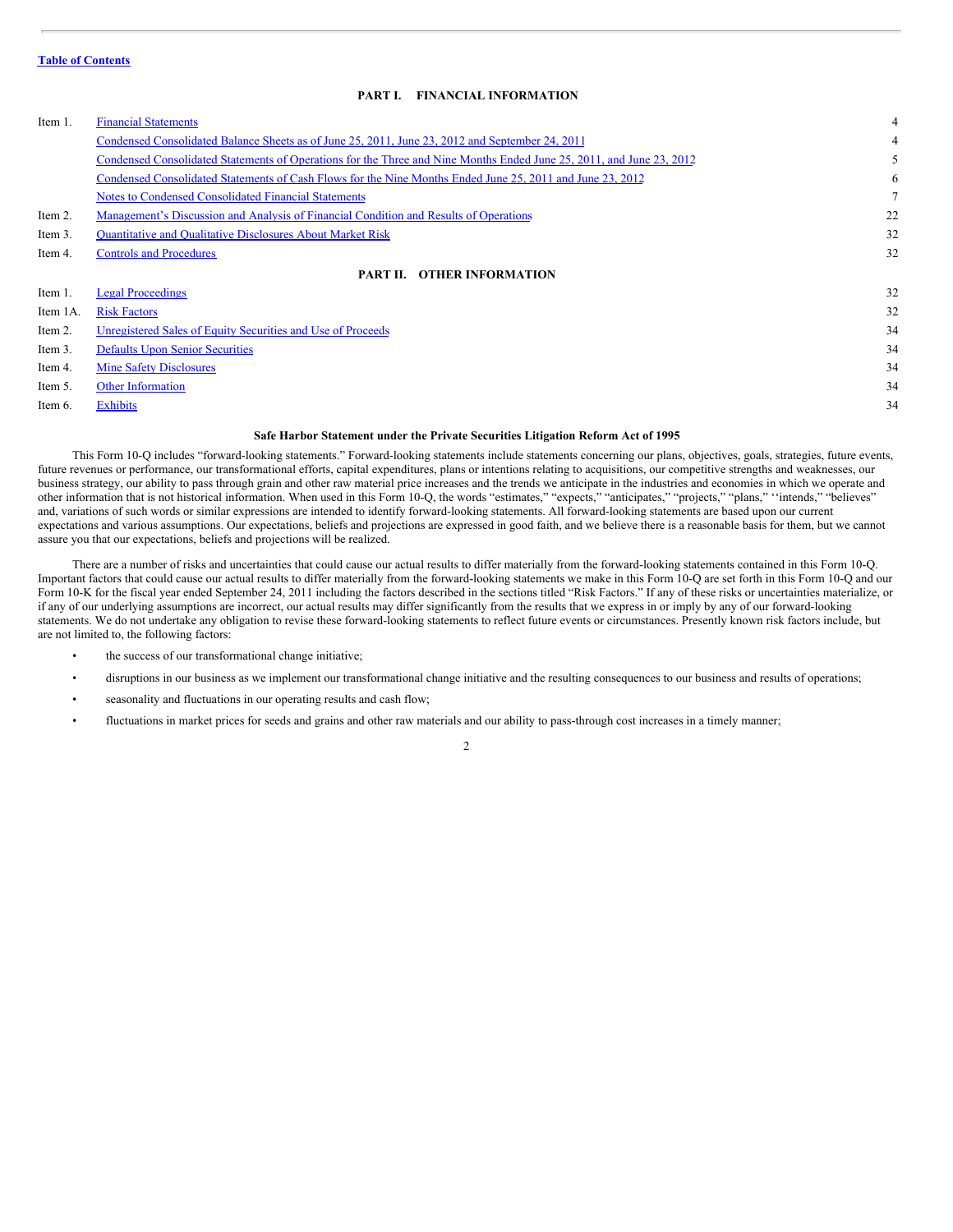## **Table of [Contents](#page-1-0)**

- declines in consumer spending during economic downturns;
- inflation, deflation and other adverse macro-economic conditions;
- supply shortages in small animals and pet birds;
- adverse weather conditions;
- fluctuations in energy prices, fuel and related petrochemical costs;
- access to and cost of additional capital
- dependence on a small number of customers for a significant portion of our business;
- consolidation trends in the retail industry;
- uncertainty about new product innovations and marketing programs;
- competition in our industries;
- risks associated with our acquisition strategy;
- dependence upon our key executive officers;
- implementation of a new enterprise resource planning information technology system;
- our ability to protect our intellectual property rights;
- potential environmental liabilities;
- risk associated with international sourcing;
- litigation and product liability claims;
- regulatory issues, including product recalls;
- the voting power associated with our Class B stock; and
- potential dilution from issuance of additional shares.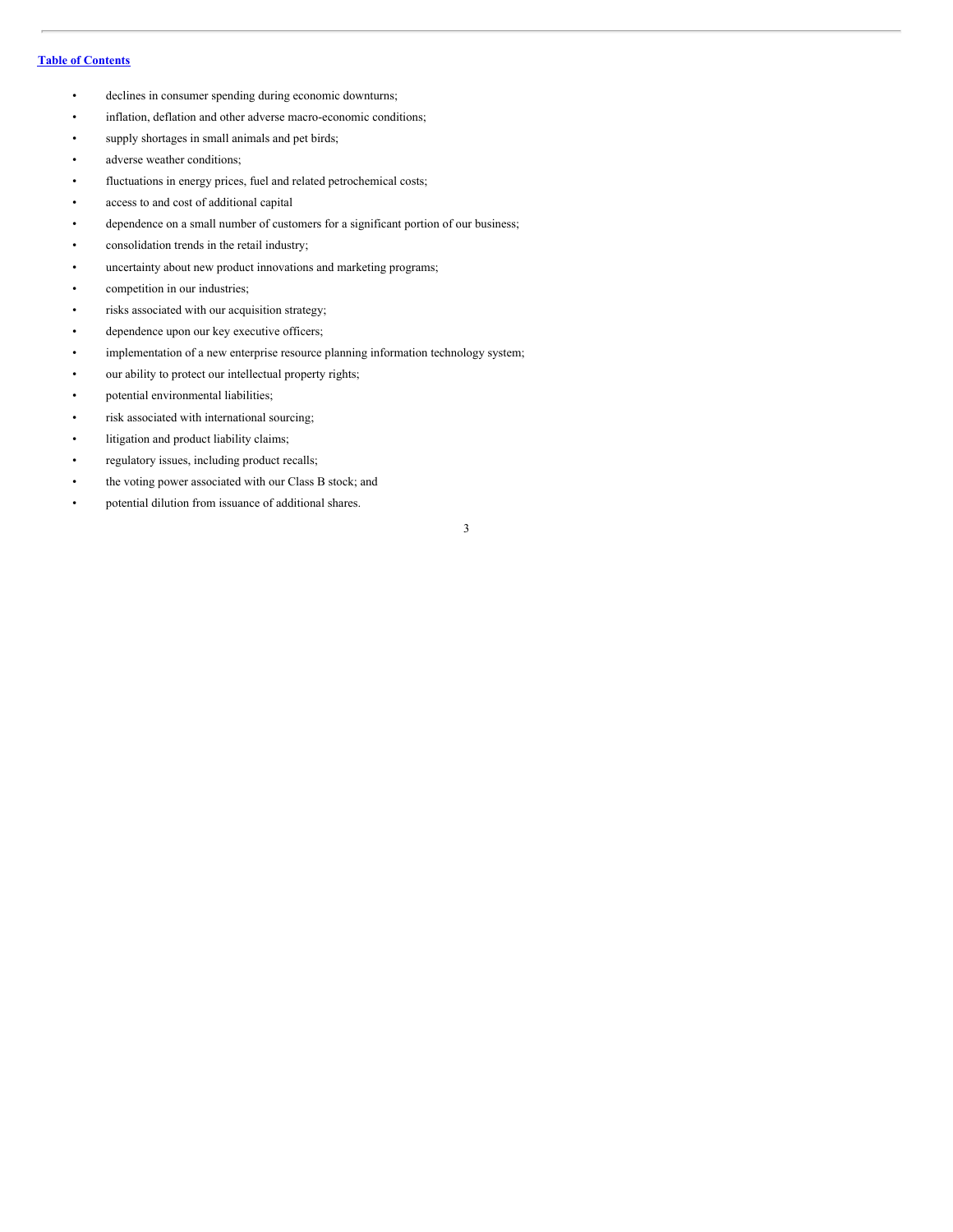## **PART I. FINANCIAL INFORMATION**

## <span id="page-3-0"></span>**Item 1. Financial Statements**

## **CENTRAL GARDEN & PET COMPANY CONDENSED CONSOLIDATED BALANCE SHEETS (in thousands, except share and per share amounts) Unaudited**

|                                                                                                                                                   |               | <b>June 23,</b><br>2012 | (See Note 1)<br>September 24,<br>2011 |  |
|---------------------------------------------------------------------------------------------------------------------------------------------------|---------------|-------------------------|---------------------------------------|--|
| <b>ASSETS</b>                                                                                                                                     |               |                         |                                       |  |
| Current assets:                                                                                                                                   |               |                         |                                       |  |
| Cash and cash equivalents                                                                                                                         | \$.<br>11.233 | S<br>40.699             | $\mathbb{S}$<br>12,031                |  |
| Short term investments                                                                                                                            | 15,320        | 17,820                  | 17,820                                |  |
| Accounts receivable (less allowance for doubtful accounts of \$18,782, \$18,297 and \$15,590)                                                     | 257,418       | 245,780                 | 195,417                               |  |
| <b>Inventories</b>                                                                                                                                | 343,788       | 334,796                 | 329,546                               |  |
| Prepaid expenses and other                                                                                                                        | 40,095        | 46,107                  | 47,772                                |  |
| Total current assets                                                                                                                              | 667.854       | 685,202                 | 602,586                               |  |
| Land, buildings, improvements and equipment – net                                                                                                 | 171,187       | 185,225                 | 176,402                               |  |
| Goodwill                                                                                                                                          | 209,348       | 210,223                 | 210,223                               |  |
| Other intangible assets – net                                                                                                                     | 85,705        | 80,529                  | 84,526                                |  |
| Deferred income taxes and other assets                                                                                                            | 21,638        | 18,539                  | 19,266                                |  |
| Total                                                                                                                                             | \$1,155,732   | \$1,179,718             | \$1,093,003                           |  |
| <b>LIABILITIES AND EQUITY</b>                                                                                                                     |               |                         |                                       |  |
| <b>Current liabilities:</b>                                                                                                                       |               |                         |                                       |  |
| Accounts payable                                                                                                                                  | \$115,380     | \$125,111               | \$116,524                             |  |
| Accrued expenses                                                                                                                                  | 92,678        | 106,818                 | 75,128                                |  |
| Current portion of long-term debt                                                                                                                 | 198           | 347                     | 279                                   |  |
| Total current liabilities                                                                                                                         | 208,256       | 232,276                 | 191,931                               |  |
| Long-term debt                                                                                                                                    | 450,266       | 449,530                 | 435,330                               |  |
| Deferred income taxes and other long-term obligations                                                                                             | 4,104         | 23,478                  | 8,960                                 |  |
| Equity:                                                                                                                                           |               |                         |                                       |  |
| Common stock, \$.01 par value: 13,755,693, 12,247,571 and 12,949,593 shares outstanding at June 25, 2011, June 23, 2012 and<br>September 24, 2011 | 137           | 122                     | 129                                   |  |
| Class A common stock, \$.01 par value: 38,191,629, 34,506,329 and 35,941,360 shares outstanding at June 25, 2011, June 23,                        |               |                         |                                       |  |
| 2012 and September 24, 2011                                                                                                                       | 382           | 345                     | 359                                   |  |
| Class B stock, \$.01 par value: 1,652,262 shares outstanding                                                                                      | 16            | 16                      | 16                                    |  |
| Additional paid-in capital                                                                                                                        | 421,351       | 381,751                 | 396,208                               |  |
| Retained earnings                                                                                                                                 | 69,234        | 89,777                  | 59,045                                |  |
| Accumulated other comprehensive income                                                                                                            | 1,386         | 1,127                   | 1,019                                 |  |
| Total Central Garden & Pet Company shareholders' equity                                                                                           | 492,506       | 473,138                 | 456,776                               |  |
| Noncontrolling interest                                                                                                                           | 600           | 1,296                   | 6                                     |  |
| Total equity                                                                                                                                      | 493,106       | 474,434                 | 456,782                               |  |
| Total                                                                                                                                             | \$1,155,732   | \$1,179,718             | \$1,093,003                           |  |

See notes to condensed consolidated financial statements.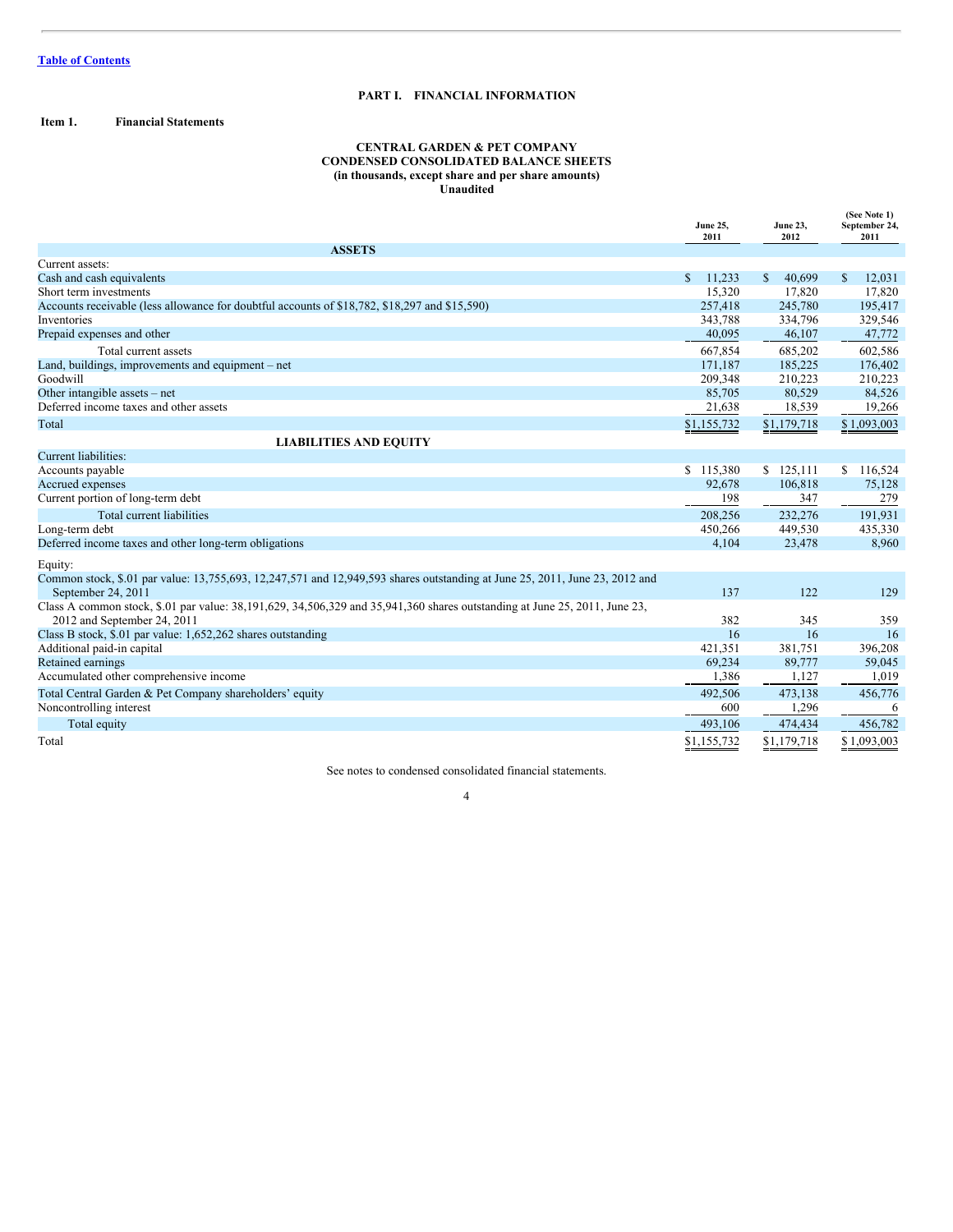#### <span id="page-4-0"></span>**CENTRAL GARDEN & PET COMPANY CONDENSED CONSOLIDATED STATEMENTS OF OPERATIONS (in thousands, except per share amounts) (unaudited)**

|                                                                          | <b>Three Months Ended</b> |                         | <b>Nine Months Ended</b> |                         |  |
|--------------------------------------------------------------------------|---------------------------|-------------------------|--------------------------|-------------------------|--|
|                                                                          | <b>June 25.</b><br>2011   | <b>June 23.</b><br>2012 | June 25,<br>2011         | <b>June 23,</b><br>2012 |  |
| Net sales                                                                | \$484,303                 | \$533,808               | \$1,251,746              | \$1,302,777             |  |
| Cost of goods sold and occupancy                                         | 334,914                   | 353,156                 | 856,031                  | 893,691                 |  |
| Gross profit                                                             | 149,389                   | 180,652                 | 395,715                  | 409,086                 |  |
| Selling, general and administrative expenses                             | 112,795                   | 131,683                 | 305,974                  | 326,175                 |  |
| Income from operations                                                   | 36,594                    | 48,969                  | 89,741                   | 82,911                  |  |
| Interest expense                                                         | (9,948)                   | (10, 723)               | (28, 330)                | (30, 738)               |  |
| Interest income                                                          | 140                       | 28                      | 333                      | 84                      |  |
| Other income (expense)                                                   | 318                       | 102                     | 116                      | (19)                    |  |
| Income before income taxes and noncontrolling interest                   | 27,104                    | 38,376                  | 61,860                   | 52,238                  |  |
| Income taxes                                                             | 9,879                     | 14,554                  | 21,952                   | 19,716                  |  |
| Income including noncontrolling interest                                 | 17,225                    | 23,822                  | 39.908                   | 32,522                  |  |
| Net income attributable to noncontrolling interest                       | 144                       | 1,123                   | 653                      | 1,290                   |  |
| Net income attributable to Central Garden & Pet Company                  | \$17,081                  | \$22,699                | 39,255                   | 31,232                  |  |
| Net income per share attributable to Central Garden & Pet Company:       |                           |                         |                          |                         |  |
| <b>Basic</b>                                                             | 0.32                      | 0.48                    | 0.68                     | 0.66                    |  |
| Diluted                                                                  | 0.31                      | 0.47                    | 0.68                     | 0.65                    |  |
| Weighted average shares used in the computation of net income per share: |                           |                         |                          |                         |  |
| Basic                                                                    | 54,020                    | 47,661                  | 57,635                   | 47,580                  |  |
| Diluted                                                                  | 54,498                    | 48,388                  | 58,115                   | 48,253                  |  |

See notes to condensed consolidated financial statements.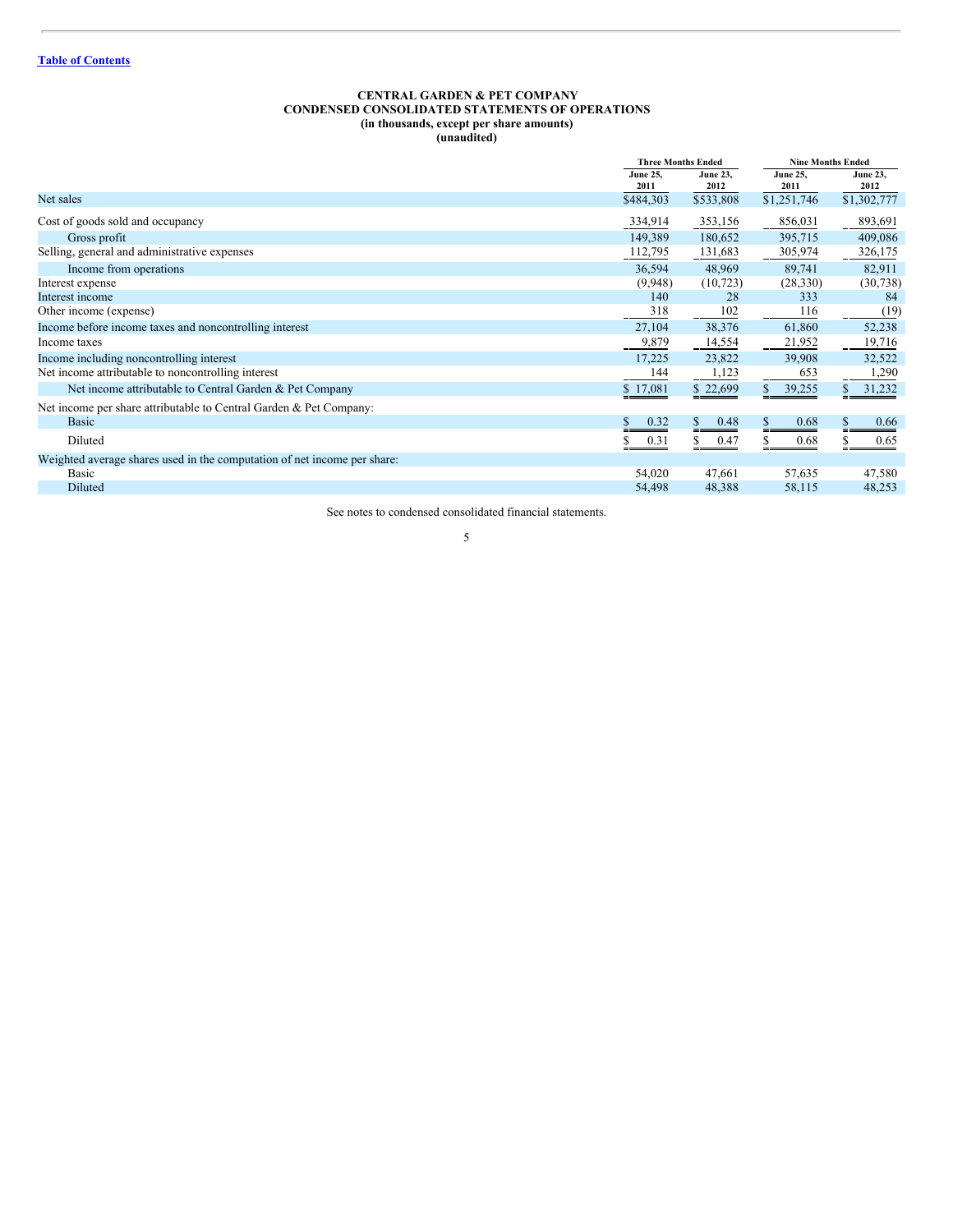#### <span id="page-5-0"></span>**CENTRAL GARDEN & PET COMPANY CONDENSED CONSOLIDATED STATEMENTS OF CASH FLOWS (in thousands) (unaudited)**

|                                                                                             |                         | <b>Nine Months Ended</b> |
|---------------------------------------------------------------------------------------------|-------------------------|--------------------------|
|                                                                                             | <b>June 25.</b><br>2011 | <b>June 23,</b><br>2012  |
| Cash flows from operating activities:                                                       |                         |                          |
| Net income                                                                                  | \$ 39,908               | \$32,522                 |
| Adjustments to reconcile net income to net cash provided by (used in) operating activities: |                         |                          |
| Depreciation and amortization                                                               | 21,316                  | 23,076                   |
| Stock-based compensation                                                                    | 5,720                   | 5,342                    |
| Excess tax benefits from stock-based awards                                                 | (791)                   | (938)                    |
| Deferred income taxes                                                                       | 14,859                  | 12,117                   |
| Gain on sale of property and equipment                                                      | (4)                     | (102)                    |
| Change in assets and liabilities:                                                           |                         |                          |
| Accounts receivable                                                                         | (61, 422)               | (50,318)                 |
| Inventories                                                                                 | (45, 648)               | (5,189)                  |
| Prepaid expenses and other assets                                                           | 11,836                  | 6,911                    |
| Accounts payable                                                                            | 5,536                   | 7,768                    |
| Accrued expenses                                                                            | 7,524                   | 31,960                   |
| Other long-term obligations                                                                 | (337)                   | 1,005                    |
| Net cash provided by (used in) operating activities                                         | (1,503)                 | 64,154                   |
| Cash flows from investing activities:                                                       |                         |                          |
| Additions to property and equipment                                                         | (20, 191)               | (26,930)                 |
| Payments to acquire companies, net of cash acquired                                         | (24, 432)               | $\mathbf{0}$             |
| Net cash used in investing activities                                                       | (44, 623)               | (26,930)                 |
| Cash flows from financing activities:                                                       |                         |                          |
| Proceeds from issuance of long-term debt                                                    | $\overline{0}$          | 49,288                   |
| Repayments of long-term debt                                                                | (221)                   | (266)                    |
| Borrowings under revolving line of credit                                                   | 593,000                 | 304,000                  |
| Repayments under revolving line of credit                                                   | (543,000)               | (339,000)                |
| Proceeds from issuance of common stock                                                      | 1,436                   | 1,291                    |
| Repurchase of common stock                                                                  | (83,602)                | (23, 151)                |
| Distribution to noncontrolling interest                                                     | (1,500)                 | $\theta$                 |
| Excess tax benefits from stock-based awards                                                 | 791                     | 938                      |
| Payment of financing costs                                                                  | (1,034)                 | (1,715)                  |
| Net cash used in financing activities                                                       | (34, 130)               | (8,615)                  |
| Effect of exchange rate changes on cash and cash equivalents                                | 29                      | 59                       |
| Net increase (decrease) in cash and cash equivalents                                        | (80, 227)               | 28,668                   |
| Cash and equivalents at beginning of period                                                 | 91,460                  | 12,031                   |
| Cash and equivalents at end of period                                                       | $\mathbb{S}$<br>11,233  | 40,699<br>S.             |
| Supplemental information:                                                                   |                         |                          |
| Cash paid for interest                                                                      | 19,965<br>\$            | \$21,256                 |

See notes to condensed consolidated financial statements.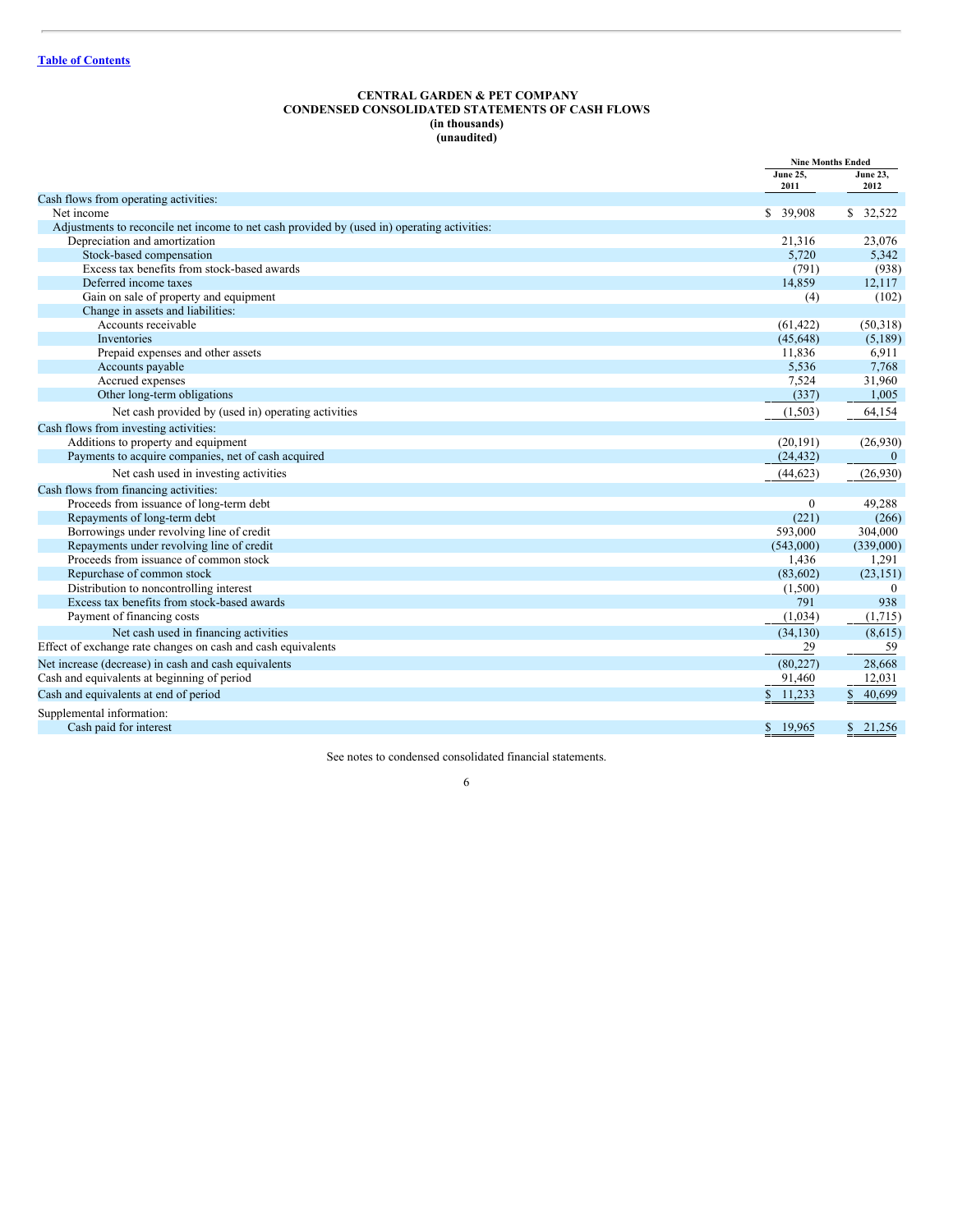#### <span id="page-6-0"></span>**CENTRAL GARDEN & PET COMPANY NOTES TO CONDENSED CONSOLIDATED FINANCIAL STATEMENTS Three and Nine Months Ended June 23, 2012 (unaudited)**

#### **1. Basis of Presentation**

The condensed consolidated balance sheets of Central Garden & Pet Company and subsidiaries (the "Company" or "Central") as of June 25, 2011 and June 23, 2012, the condensed consolidated statements of operations for the three and nine months ended June 25, 2011 and June 23, 2012, and the condensed consolidated statements of cash flows for the nine months ended June 25, 2011 and June 23, 2012 have been prepared by the Company, without audit. In the opinion of management, all adjustments (which include only normal recurring adjustments) considered necessary to present fairly the financial position, results of operations and cash flows of the Company for the periods mentioned above, have been made.

For the Company's foreign business in the UK, the local currency is the functional currency. Assets and liabilities are translated using the exchange rate in effect at the balance sheet date. Income and expenses are translated at the average exchange rate for the period. Deferred taxes are not provided on translation gains and losses, because the Company expects earnings of its foreign subsidiary to be permanently reinvested. Transaction gains and losses are included in results of operations. See Note 7, Supplemental Equity and Comprehensive Income Information, for further detail.

Due to the seasonal nature of the Company's garden business, the results of operations for the three and nine month periods ended June 25, 2011 and June 23, 2012 are not indicative of the operating results that may be expected for the entire fiscal year. These interim financial statements should be read in conjunction with the annual audited financial statements, accounting policies and financial notes thereto, included in the Company's 2011 Annual Report on Form 10-K, which has previously been filed with the Securities and Exchange Commission, as well as other subsequent Securities and Exchange Commission filings. The September 24, 2011 balance sheet presented herein was derived from the audited financial statements.

#### *Noncontrolling Interest*

Noncontrolling interest in the Company's condensed consolidated financial statements represents the 20% interest not owned by Central in a consolidated subsidiary. Since the Company controls this subsidiary, its financial statements are fully consolidated with those of the Company, and the noncontrolling owner's 20% share of the subsidiary's net assets and results of operations is deducted and reported as noncontrolling interest on the consolidated balance sheets and as net income (loss) attributable to noncontrolling interest in the consolidated statements of operations. See Note 7, Supplemental Equity and Comprehensive Income Information, for additional information.

#### *Derivative Instruments*

The Company principally uses a combination of purchase orders and various short and long-term supply arrangements in connection with the purchase of raw materials, including certain commodities. The Company also enters into commodity futures and options contracts to reduce the volatility of price fluctuations of corn, which impacts the cost of raw materials. The Company's primary objective when entering into these derivative contracts is to achieve greater certainty with regard to the future price of commodities purchased for use in its supply chain. These derivative contracts are entered into for periods consistent with the related underlying exposures and do not constitute positions independent of those exposures. The Company does not enter into derivative contracts for speculative purposes and does not use leveraged instruments.

The Company does not perform the assessments required to achieve hedge accounting for commodity derivative positions. Accordingly, the changes in the values of these derivatives are recorded currently in cost of sales in its condensed consolidated statements of operations. As of June 23, 2012, the notional amount of these contracts was not significant.

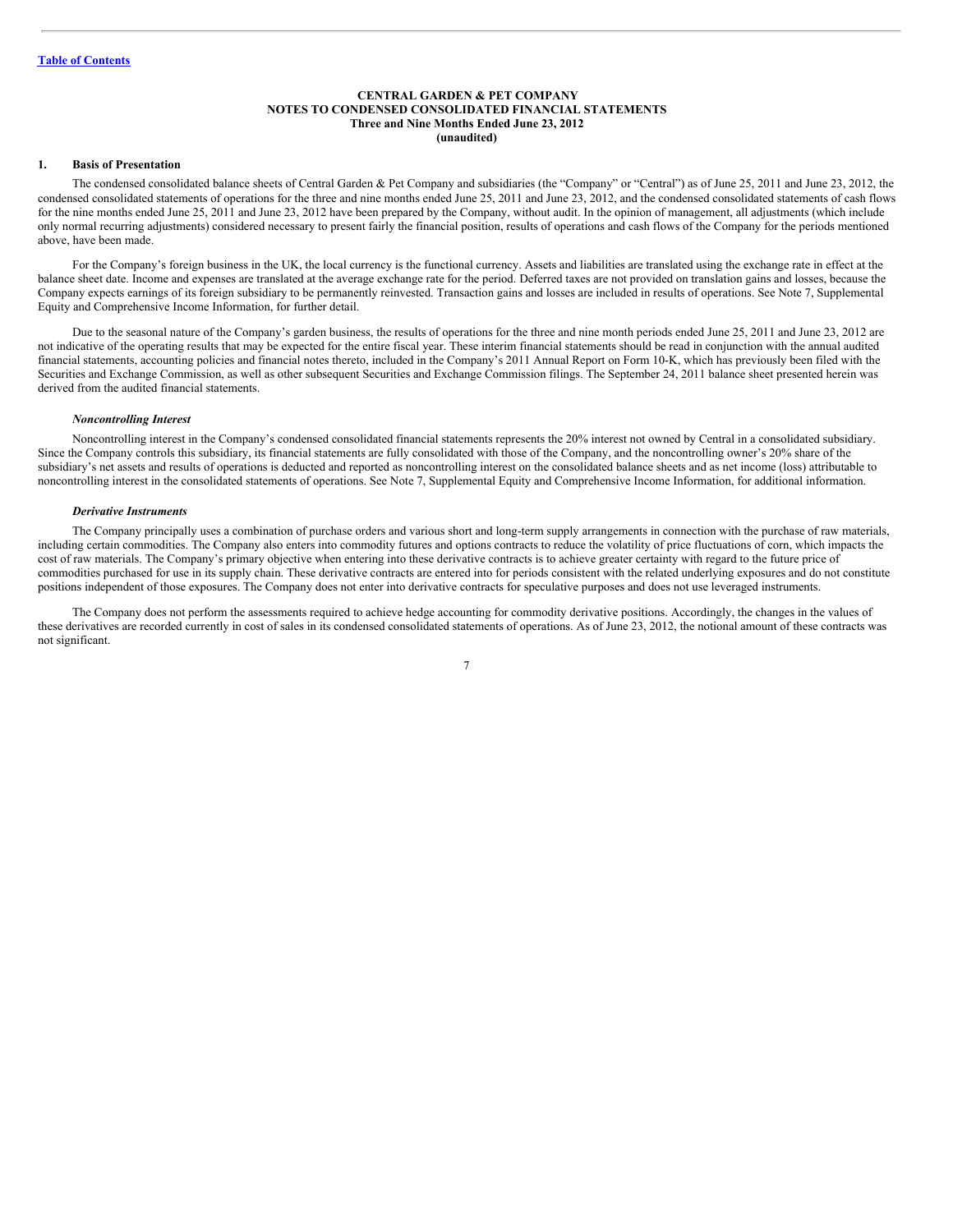#### *Recent Accounting Pronouncements*

In January 2010, the FASB issued Accounting Standards Update ("ASU") No. 2010-6, "Improving Disclosures about Fair Value Measurements." This ASU requires new disclosures regarding transfers in and out of Level 1 and Level 2 fair value measurements, as well as requiring presentation on gross basis information about purchases, sales, issuances and settlements in Level 3 fair value measurements. The ASU also clarifies existing disclosures regarding level of disaggregation, inputs and valuation techniques. The ASU is effective for interim and annual reporting periods beginning after December 15, 2009 and became effective for the Company on December 27, 2009. Disclosures about purchases, sales, issuances and settlements in the roll forward of activity in Level 3 fair value measurements are effective for fiscal years beginning after December 15, 2010 and were effective for the Company on September 25, 2011. The adoption of this ASU had no impact on the Company's consolidated financial statements.

In December 2010, the FASB issued ASU No. 2010-28, "Intangibles – Goodwill and Other (Topic 350) – When to Perform Step 2 of the Goodwill Impairment Test for Reporting Units with Zero or Negative Carrying Amounts" ("ASU 2010-28"). The amendments in this update modify Step 1 of the goodwill impairment test for reporting units with zero or negative carrying amounts. For those reporting units, an entity is required to perform Step 2 of the goodwill impairment test if it is more likely than not that a goodwill impairment exists. In determining whether it is more likely than not that a goodwill impairment exists, an entity should consider whether there are any adverse qualitative factors indicating that an impairment may exist. ASU 2010-28 is effective for fiscal years and interim periods within those years, beginning after December 15, 2010 and was effective for the Company on September 25, 2011. The adoption of this ASU had no impact on the Company's consolidated financial statements.

In June 2011, the FASB issued ASU No. 2011-05, "Comprehensive Income (Topic 220): Presentation of Comprehensive Income." ASU No. 2011-05 requires that all nonowner changes in stockholders' equity be presented either in a single continuous statement of comprehensive income or in two separate but consecutive statements, eliminating the option to present other comprehensive income in the statement of changes in equity. Under either choice, items that are reclassified from other comprehensive income to net income are required to be presented on the face of the financial statements where the components of net income and the components of other comprehensive income are presented. In December 2011, the FASB issued an update to ASU No. 2011-05, ASU No. 2011-12, which was issued to defer the effective date for amendments to the reclassifications of items out of accumulated other comprehensive income in ASU No. 2011-05. ASU No. 2011-05 and the amendments in ASU No. 2011-12 are effective for fiscal years and interim periods within those years, beginning after December 15, 2011 and will be effective for the Company on September 30, 2012. The guidance will be applied retrospectively. This amendment will change the manner in which the Company presents comprehensive income. The Company is in the process of evaluating the impact on its consolidated financial statements.

In September 2011, the FASB issued ASU No. 2011-08, "Intangibles – Goodwill and Other (Topic 350): Testing Goodwill for Impairment", which amended the guidance on the annual testing of goodwill for impairment. The amended guidance will allow companies to assess qualitative factors to determine if it is more-likely-than-not that goodwill might be impaired and whether it is necessary to perform the two-step goodwill impairment test required under current accounting standards. The guidance is effective for fiscal years beginning after December 15, 2011, and will be effective for the Company on September 30, 2012. The Company has determined that this new guidance will not have a material impact on its consolidated financial statements.

#### **2. Fair Value Measurements**

ASC 820 established a single authoritative definition of fair value, a framework for measuring fair value and expands disclosure of fair value measurements. ASC 820 requires financial assets and liabilities to be categorized based on the inputs used to calculate their fair values as follows:

Level 1 – Quoted prices in active markets for identical assets or liabilities.

Level 2 – Inputs other than quoted prices included within Level 1 that are observable for the asset or liability, either directly or indirectly.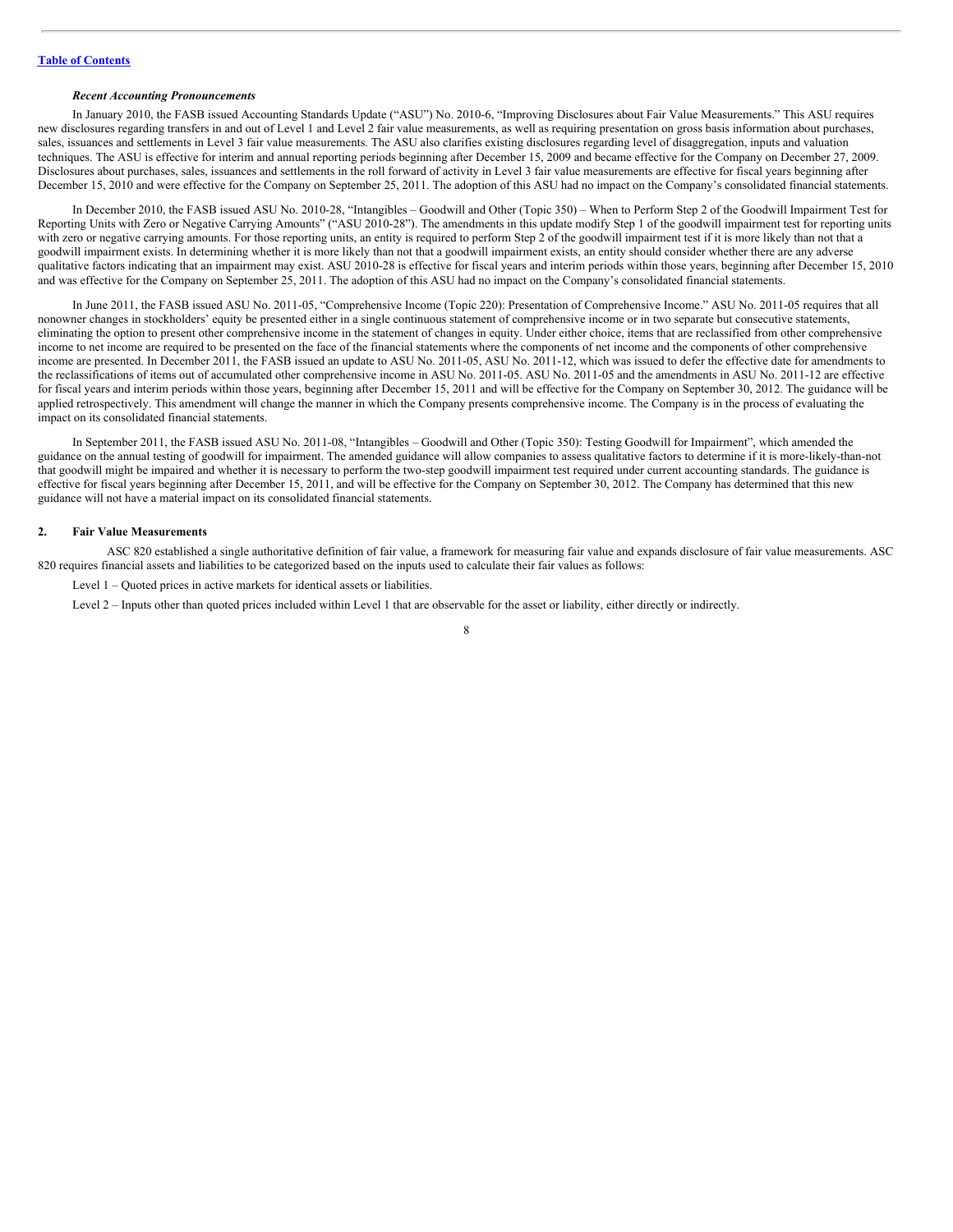Level 3 – Unobservable inputs for the asset or liability, which reflect the Company's own assumptions about the assumptions that market participants would use in pricing the asset or liability (including assumptions about risk).

#### *Assets and Liabilities Measured at Fair Value on a Recurring Basis*

The Company had short- term investments, consisting of bank certificates of deposit, measured at fair value under Level 2 inputs in the fair value hierarchy, as of June 23, 2012. The Company had no other significant financial assets or liabilities on the balance sheet that were measured at fair value as of June 23, 2012.

#### *Assets and Liabilities Measured at Fair Value on a Non-Recurring Basis*

The Company measures certain non-financial assets and liabilities, including long-lived assets, goodwill and intangible assets, at fair value on a non-recurring basis. Fair value measurements of non-financial assets and non-financial liabilities are used primarily in the impairment analyses of long-lived assets, goodwill and other intangible assets. During the period ended June 23, 2012, the Company was not required to measure any significant non-financial assets and liabilities at fair value.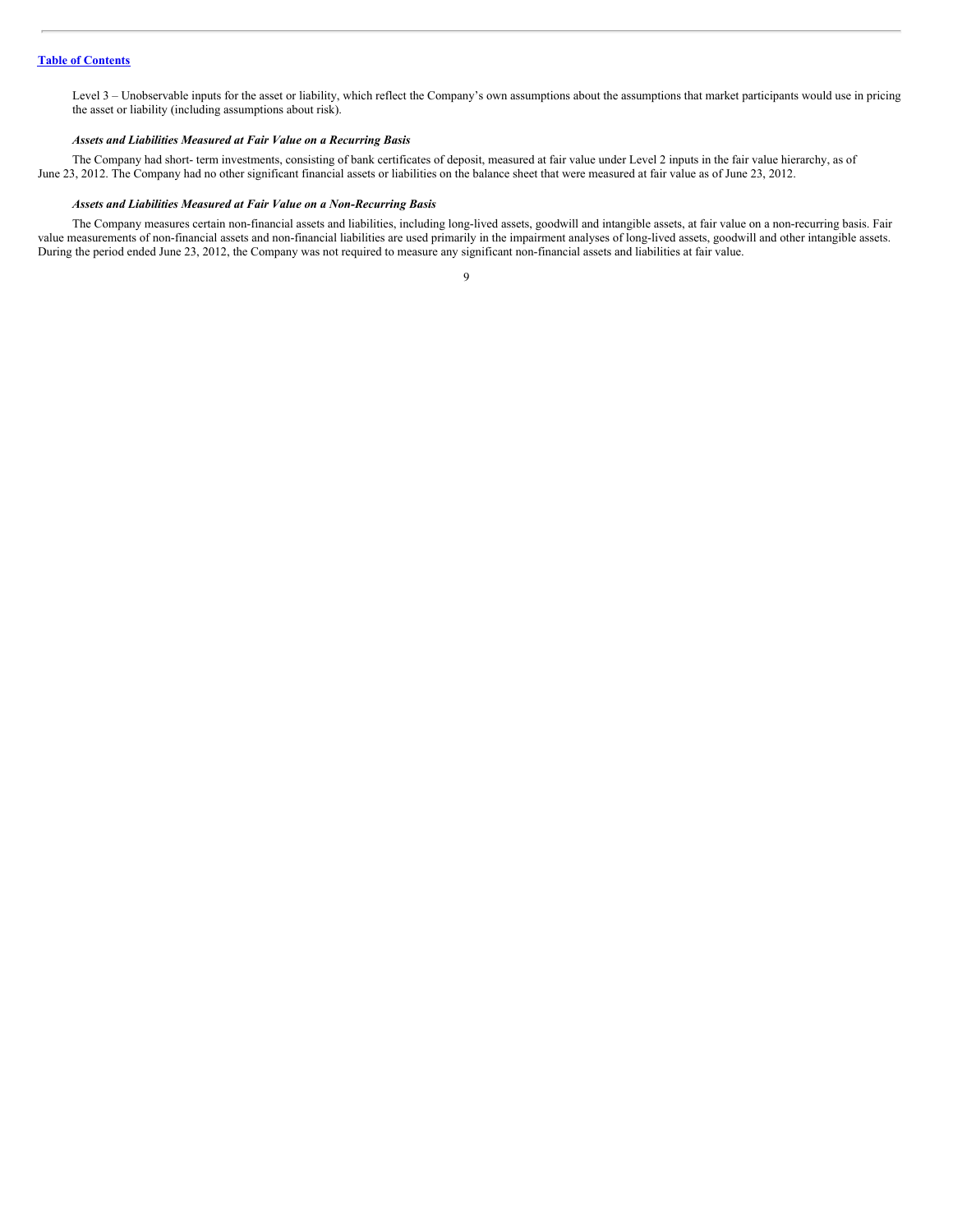## **Table of [Contents](#page-1-0)**

#### **3. Financial Instruments**

The Company's financial instruments include cash and equivalents, short term investments consisting of bank certificates of deposit, accounts receivable and payable, short-term borrowings, and accrued liabilities. The carrying amount of these instruments approximates fair value because of their short-term nature.

The estimated fair value of the Company's \$450 million 8.25 % senior subordinated notes due 2018 as of June 23, 2012 was \$459.0 million, compared to a carrying value of \$449.3 million, net of unamortized discount of \$0.7 million. The estimated fair value is based on quoted market prices for these notes. See Note 6, Long Term Debt, for additional information.

#### **4. Goodwill**

The Company accounts for goodwill in accordance with ASC 350, "Intangibles – Goodwill and Other," and tests goodwill for impairment annually, or whenever events occur or circumstances change that would more likely than not reduce the fair value of a reporting unit below its carrying amount. This assessment involves the use of significant accounting judgments and estimates as to future operating results and discount rates. Changes in estimates or use of different assumptions could produce significantly different results. An impairment loss is generally recognized when the carrying amount of the reporting unit's net assets exceeds the estimated fair value of the reporting unit. The Company uses discounted cash flow analysis to estimate the fair value of our reporting units. The Company's goodwill impairment analysis also includes a comparison of the aggregate estimated fair value of all four reporting units to the Company's total market capitalization. Based on the Company's annual analysis of goodwill performed during the fourth quarter of fiscal 2011, it concluded there was no impairment of goodwill during fiscal 2011.

Contingent performance payments of \$1.0 million were paid in fiscal 2011 for previous acquisitions and recorded as goodwill.

On February 28, 2011, the Company acquired certain assets of a privately-held maker of premium fertilizer for the professional and retail markets for approximately \$23 million in cash. The acquired assets were integrated into the business of Pennington Seed, Inc., a wholly owned subsidiary of the Company. The purchase price exceeded the estimated fair value of the tangible and intangible assets acquired by \$1.0 million, which was recorded as goodwill.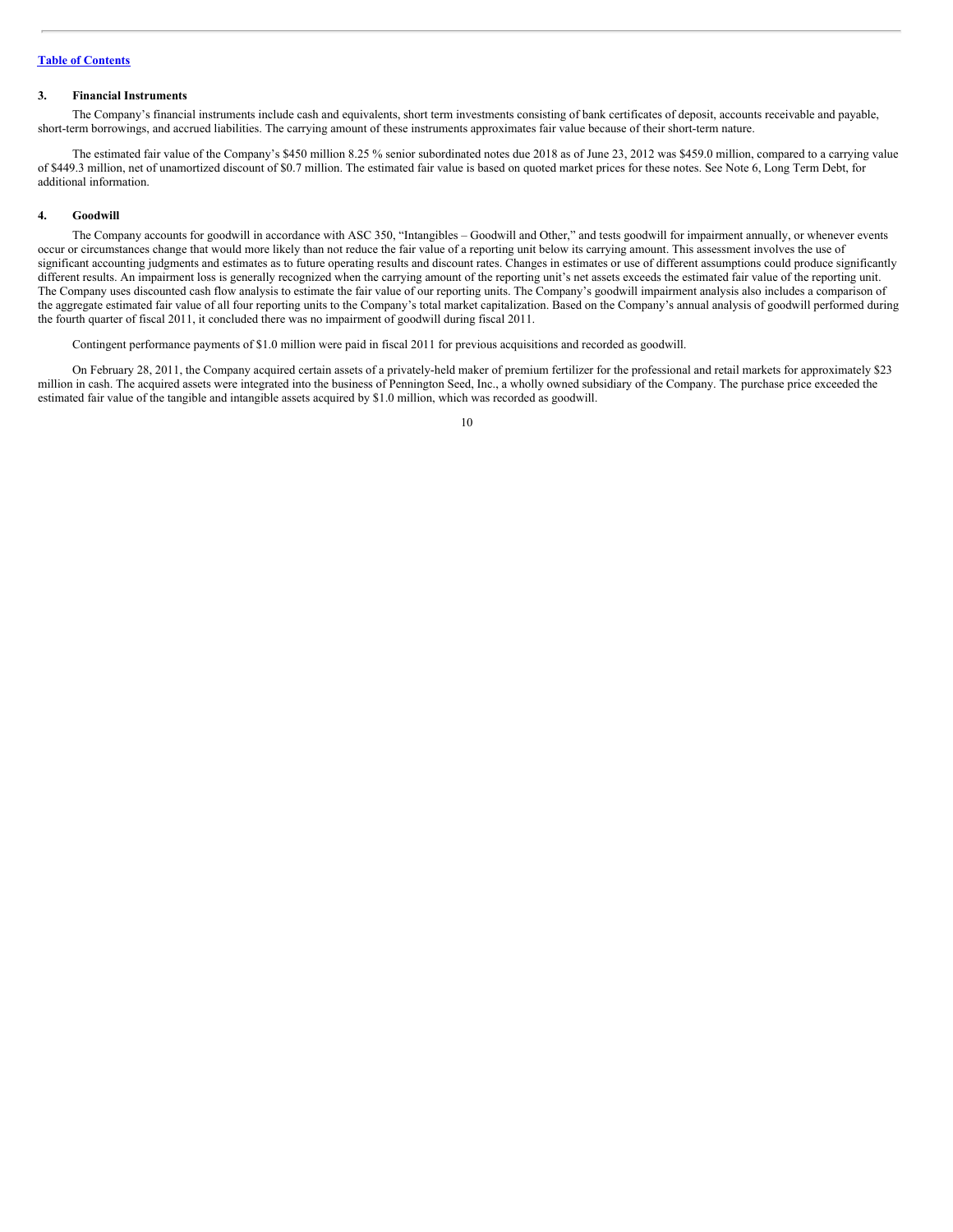## **Table of [Contents](#page-1-0)**

## **5. Other Intangible Assets**

The following table summarizes the components of gross and net acquired intangible assets:

|                                                      | Gross    | Accumulated<br>Amortization<br>(in millions) | Impairment         | Net<br>Carrying<br>Value  |  |
|------------------------------------------------------|----------|----------------------------------------------|--------------------|---------------------------|--|
| June 23, 2012                                        |          |                                              |                    |                           |  |
| Marketing-related intangible assets - amortizable    | \$12.3   | S<br>(7.2)                                   | \$<br>$\bf{0}$     | \$<br>5.1                 |  |
| Marketing-related intangible assets - nonamortizable | 59.6     | $\boldsymbol{0}$                             | (16.9)             | 42.7                      |  |
| Total                                                | 71.9     | (7.2)                                        | (16.9)             | 47.8                      |  |
| Customer-related intangible assets - amortizable     | 42.7     | (14.8)                                       | $\mathbf{0}$       | 27.9                      |  |
| Other acquired intangible assets – amortizable       | 10.8     | (6.0)                                        | $\theta$           | 4.8                       |  |
| Other acquired intangible assets - nonamortizable    | 1.2      | $\mathbf{0}$                                 | (1.2)              | $\overline{0}$            |  |
| Total                                                | $12.0\,$ | (6.0)                                        | (1.2)              | 4.8                       |  |
| Total other intangible assets                        | \$126.6  | (28.0)<br>\$                                 | (18.1)             | \$80.5                    |  |
| June 25, 2011                                        |          |                                              |                    |                           |  |
| Marketing-related intangible assets - amortizable    | \$12.3   | $\mathbf S$<br>(5.9)                         | \$<br>$\mathbf{0}$ | $\mathbf{\hat{S}}$<br>6.4 |  |
| Marketing-related intangible assets - nonamortizable | 59.6     | 0                                            | (16.9)             | 42.7                      |  |
| Total                                                | 71.9     | (5.9)                                        | (16.9)             | 49.1                      |  |
| Customer-related intangible assets - amortizable     | 42.7     | (12.5)                                       | $\mathbf{0}$       | 30.2                      |  |
| Other acquired intangible assets – amortizable       | 10.8     | (4.4)                                        | $\mathbf{0}$       | 6.4                       |  |
| Other acquired intangible assets - nonamortizable    | 1.2      | $\bf{0}$                                     | (1.2)              | $\boldsymbol{0}$          |  |
| Total                                                | 12.0     | (4.4)                                        | (1.2)              | 6.4                       |  |
| Total other intangible assets                        | \$126.6  | \$<br>(22.8)                                 | (18.1)             | \$85.7                    |  |
| September 24, 2011                                   |          |                                              |                    |                           |  |
| Marketing-related intangible assets - amortizable    | \$12.3   | S<br>(6.3)                                   | \$<br>$\mathbf{0}$ | S<br>6.0                  |  |
| Marketing-related intangible assets - nonamortizable | 59.6     | $\bf{0}$                                     | (16.9)             | 42.7                      |  |
| Total                                                | 71.9     | (6.3)                                        | (16.9)             | 48.7                      |  |
| Customer-related intangible assets - amortizable     | 42.7     | (13.0)                                       | $\mathbf{0}$       | 29.7                      |  |
| Other acquired intangible assets - amortizable       | 10.8     | (4.7)                                        | $\mathbf{0}$       | 6.1                       |  |
| Other acquired intangible assets – nonamortizable    | 1.2      | $\bf{0}$                                     | (1.2)              | $\bf{0}$                  |  |
| Total                                                | 12.0     | (4.7)                                        | (1.2)              | 6.1                       |  |
| Total other intangible assets                        | \$126.6  | (24.0)<br>\$                                 | (18.1)<br>\$       | 84.5<br>\$                |  |

Other intangible assets acquired include contract-based and technology-based intangible assets.

On February 28, 2011, the Company acquired approximately \$2.7 million of identified customer related and other intangible assets as part of its acquisition of certain assets of a privately-held maker of premium fertilizer.

The Company evaluates long-lived assets, including amortizable and indefinite-lived intangible assets, for impairment whenever events or changes in circumstances indicate the carrying value may not be recoverable. The Company evaluates indefinite-lived intangible assets on an annual basis. In fiscal 2011, the Company tested its indefinite-lived intangible assets and no impairment was indicated. Other factors indicating the carrying value of the Company's amortizable intangible assets may not be recoverable were not present in fiscal 2011, and accordingly, no impairment testing was performed on these assets.

The Company is currently amortizing its acquired intangible assets with definite lives; over weighted average remaining lives of eight years for marketing-related intangibles, 18 years for customer-related intangibles and six years for other acquired intangibles. Amortization expense for intangibles subject to amortization was approximately \$1.6 million and \$1.4 million for the three month periods ended June 23, 2012 and June 25, 2011, respectively, and \$4.0 million and \$3.8 million for the nine month periods ended June 23, 2012 and June 25, 2011, respectively, and is classified within operating expenses in the condensed consolidated statements of operations. Estimated annual amortization expense related to acquired intangible assets in each of the succeeding five years is estimated to be approximately \$4 million per year from fiscal 2012 through fiscal 2016.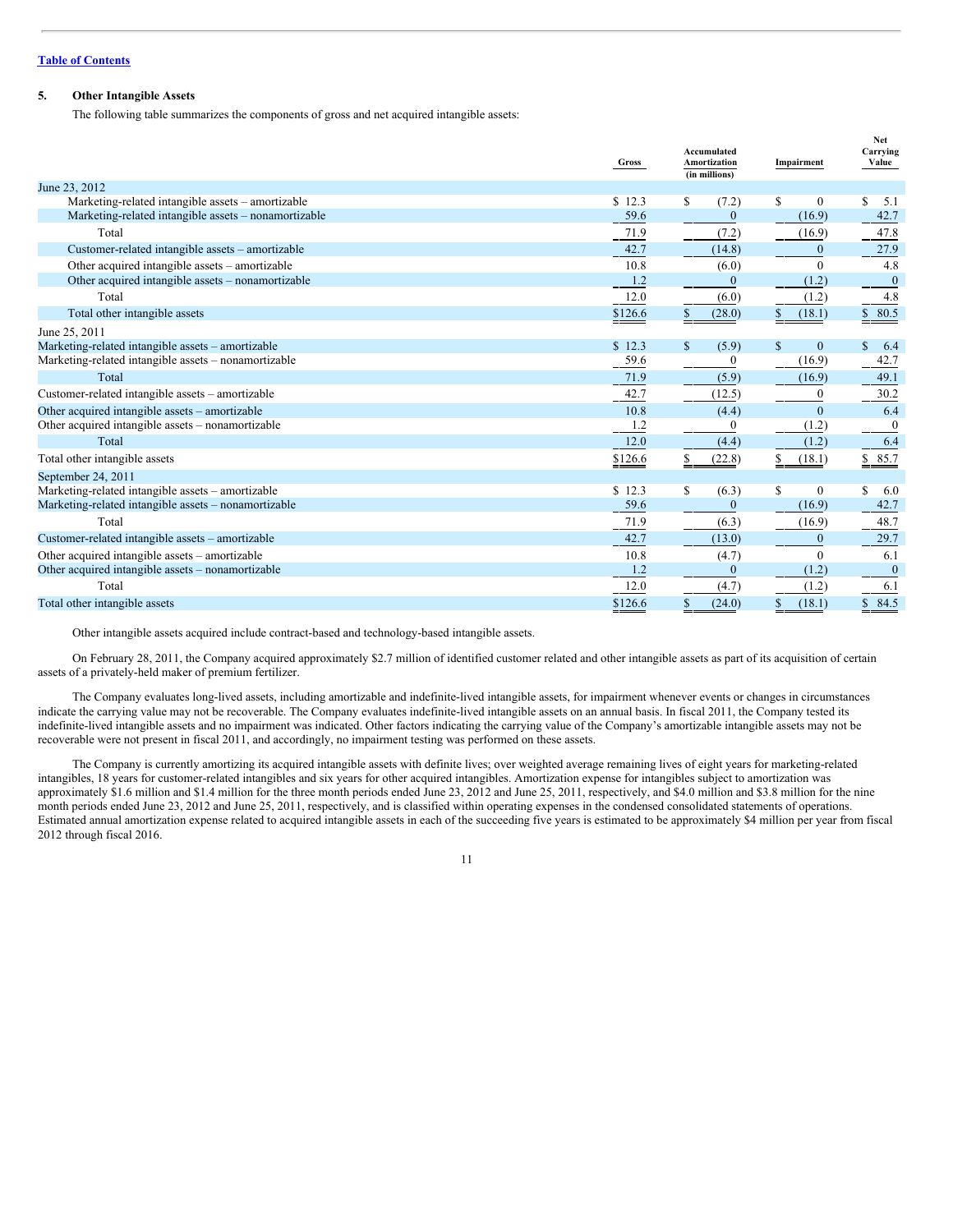## **6. Long-Term Debt**

Long-term debt consists of the following:

|                                                                                                                                            | June 23.<br>2012 | September 24,<br>2011 |
|--------------------------------------------------------------------------------------------------------------------------------------------|------------------|-----------------------|
|                                                                                                                                            |                  | (in thousands)        |
| Senior subordinated notes, net of unamortized discount <sup>1</sup> ), interest at 8.25%, payable semi- annually, principal due March 2018 | \$449.288        | 400,000               |
| Revolving credit facility, interest at Alternate Base Rate plus a margin of 0.75% to 1.75% or LIBOR plus a margin of 1.75% to 2.75%, final |                  |                       |
| maturity June 2016                                                                                                                         | 0                | 35,000                |
| Other notes payable                                                                                                                        | 589              | 609                   |
| Total                                                                                                                                      | 449,877          | 435,609               |
| Less current portion                                                                                                                       | (347)            | (279)                 |
| Long-term portion                                                                                                                          | \$449,530        | 435,330               |

(1) Represents unamortized original issue discount of \$712,000 as of June 23, 2012, which is amortizable until March 2018.

#### *Senior Credit Facility*

On June 8, 2011, the Company amended its \$275 million, five-year senior secured revolving credit facility (the "Credit Facility") included in its Amended and Restated Credit Agreement (the "Credit Agreement"). Under the modified terms, the Credit Facility has a borrowing capacity of \$375 million, an increase of \$100 million, and an extension of maturity date by approximately one year, to June 2016. As amended, the Credit Facility bears lower interest rates and commitment fees and requires less interest coverage. The Company continues to have the option to increase the size of the Credit Facility by an additional \$200 million of incremental term loans and/or revolving loans should it exercise its option and one or more lenders are willing to make such increased amounts available to it. There was no outstanding balance as of June 23, 2012 under the Credit Facility. There were no letters of credit outstanding under the Credit Facility as of June 23, 2012. As of June 23, 2012, there were \$375.0 million of unused commitments under the Credit Facility or, after giving effect to the financial covenants in the Credit Agreement, \$231.9 million of remaining borrowing capacity.

Interest on the amended Credit Facility is based, at the Company's option, on a rate equal to the Alternate Base Rate (ABR), which is the greatest of the prime rate, the Federal Funds rate plus  $\frac{1}{2}$  of 1% or one month LIBOR plus 1%, plus a margin, which fluctuates from 0.75% to 1.75%, or LIBOR plus a margin, which fluctuates from 1.75% to 2.75% and commitment fees that range from 0.30% to 0.50%, determined quarterly based on consolidated total debt to consolidated EBITDA for the most recent trailing 12month period. As of June 23, 2012, the applicable interest rate on the Credit Facility related to alternate base rate borrowings was 5.0%, and the applicable interest rate related to LIBOR rate borrowings was 3.0%.

The Credit Facility is guaranteed by the Company's material subsidiaries and is secured by the Company's assets, excluding real property but including substantially all of the capital stock of the Company's subsidiaries. The Credit Agreement contains certain financial and other covenants which require the Company to maintain minimum levels of interest coverage and maximum levels of senior debt to EBITDA and that restrict the Company's ability to repurchase its stock, make investments in or acquisitions of other businesses and pay dividends above certain levels over the life of the Credit Facility. Under the terms of the Company's Credit Facility, it may make restricted payments, including cash dividends and stock repurchases, in an aggregate amount initially not to exceed \$200 million over the life of the Credit Facility, subject to qualifications and baskets as defined in the Credit Agreement. As of June 23, 2012, the Company's Total Leverage Ratio, as defined in the Credit Agreement, was 3.9 to 1.0, and the Company's Senior Secured Leverage Ratio, as defined in the Credit Agreement with a maximum of 2.0 to 1.0, was 0 to 1.0. The Company's minimum Interest Coverage Ratio was reduced to 2.50 times, from 2.75 times as part of the modification of the Credit Facility. As of June 23, 2012, the Company's Interest Coverage ratio was 3.0 times. Apart from the covenants limiting restricted payments and capital expenditures, the Credit Facility does not restrict the use of retained earnings or net income. The Company was in compliance with all financial covenants as of June 23, 2012.

#### *Senior Subordinated Notes and Debt Refinancing*

On March 8, 2010, the Company issued \$400 million aggregate principal amount of 8.25% senior subordinated notes due March 1, 2018 (the "2018 Notes").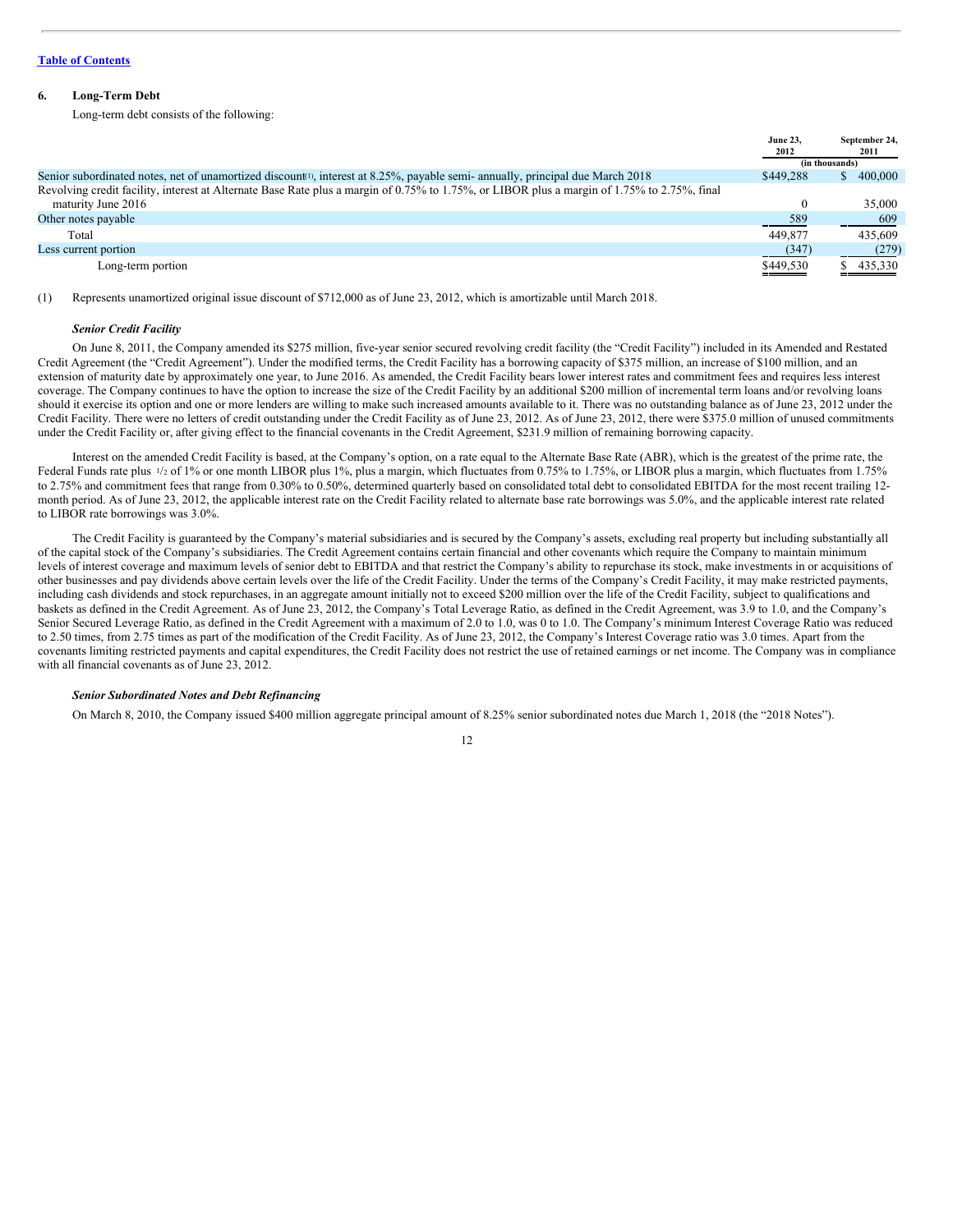On February 8, 2012, the Company issued an additional \$50 million aggregate principal amount of its 2018 Notes at a price of 98.501%, plus accrued interest from September 1, 2011, in a private placement. The Company used the net proceeds from the offering to pay a portion of the outstanding balance under its Credit Facility.

The Company incurred approximately \$1.7 million of debt issuance costs in conjunction with this offering, which included underwriter fees and legal, accounting and rating agency expenses. The debt issuance costs are being amortized over the remaining term of the 2018 notes.

The 2018 Notes require semiannual interest payments, which commenced on September 1, 2010. The 2018 Notes are unsecured senior subordinated obligations and are subordinated to all of the Company's existing and future senior debt, including the Company's Credit Facility. The obligations under the 2018 Notes are fully and unconditionally guaranteed on a senior subordinated basis by each of the Company's existing and future domestic restricted subsidiaries with certain exceptions. The guarantees are general unsecured senior subordinated obligations of the guarantors and are subordinated to all existing and future senior debt of the guarantors.

The Company may redeem some or all of the 2018 Notes at any time prior to March 1, 2014 at the principal amount plus a "make whole" premium. The Company may redeem some or all of the 2018 Notes at any time on or after March 1, 2014 for 104.125%, after March 1, 2015 for 102.063% and after March 1, 2016 for 100%, plus accrued and unpaid interest. Additionally, at any time prior to March 1, 2013, the Company may redeem up to 35% of the 2018 Notes with any proceeds the Company receives from certain equity offerings at a redemption price of 108.25% of the principal amount, plus accrued and unpaid interest. The holders of the 2018 Notes have the right to require the Company to repurchase all or a portion of the 2018 Notes at a purchase price equal to 101% of the principal amount of the notes repurchased, plus accrued and unpaid interest through the repurchase date upon the occurrence of a change of control.

The 2018 Notes contain customary high yield covenants, including covenants limiting debt incurrence and restricted payments.

#### **7. Supplemental Equity and Comprehensive Income Information**

The following table summarizes the allocation of total comprehensive income between controlling and noncontrolling interests for the nine months ended June 23, 2012 and June 25, 2011:

|                              |                         |                                 | Nine Months Ended June 23, 2012 |          |  |  |
|------------------------------|-------------------------|---------------------------------|---------------------------------|----------|--|--|
| (in thousands)               | Controlling<br>Interest | Noncontrolling<br>Interest      | Total                           |          |  |  |
| Net income                   | \$31,232                | Ф                               | 1,290                           | \$32,522 |  |  |
| Other comprehensive income:  |                         |                                 |                                 |          |  |  |
| Foreign currency translation | 108                     |                                 |                                 | 108      |  |  |
| Total comprehensive income   | \$ 31,340               |                                 | 1,290                           | \$32,630 |  |  |
|                              |                         | Nine Months Ended June 25, 2011 |                                 |          |  |  |
|                              | Controlling             |                                 | Noncontrolling                  |          |  |  |
| (in thousands)               | Interest                |                                 | Interest                        | Total    |  |  |
| Net income                   | \$39,255                |                                 | 653                             | \$39,908 |  |  |
| Other comprehensive income:  |                         |                                 |                                 |          |  |  |
| Foreign currency translation | 442                     |                                 |                                 | 442      |  |  |
| Total comprehensive income   | \$39,697                |                                 | 653                             | \$40,350 |  |  |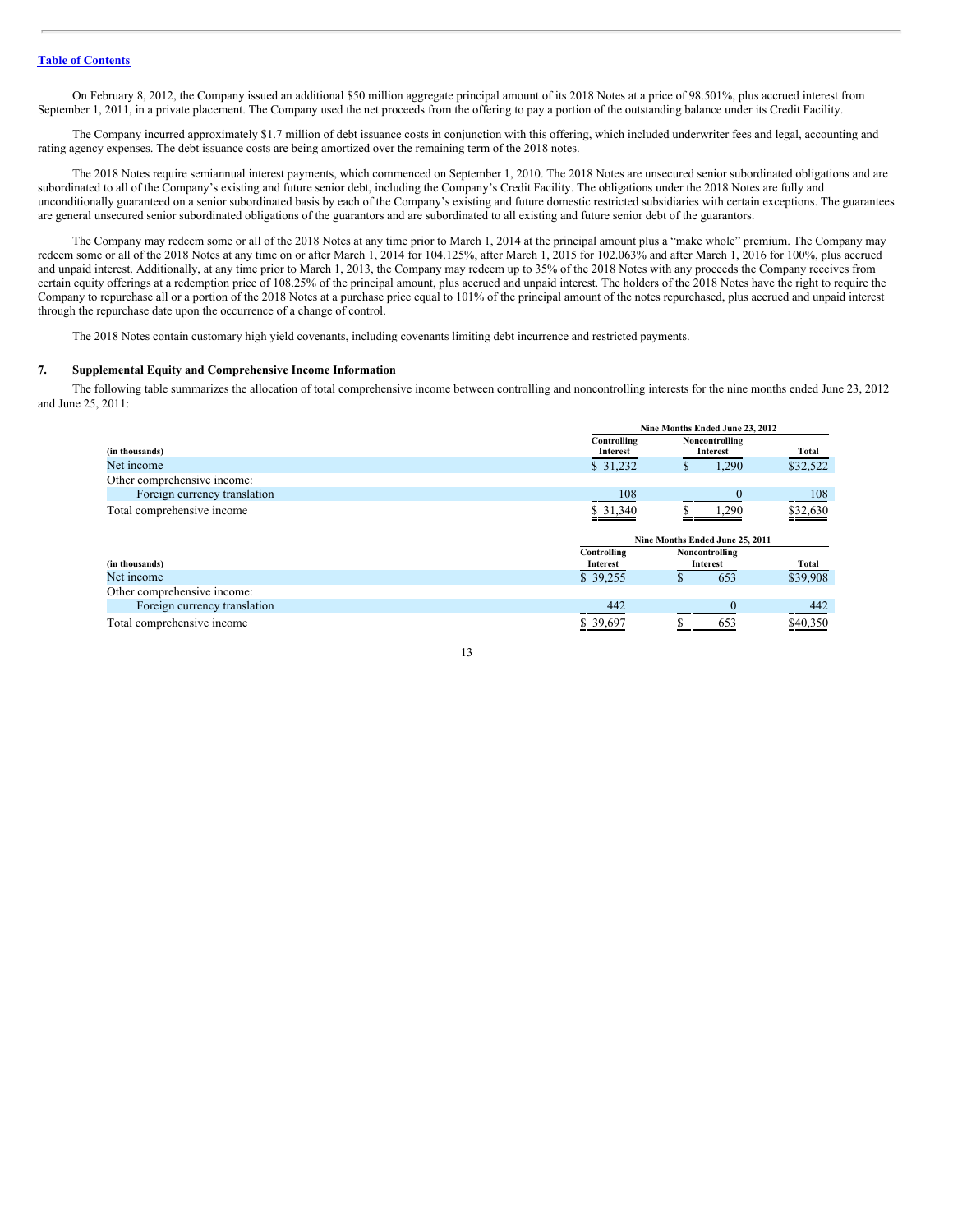## **Table of [Contents](#page-1-0)**

The following table provides a summary of the changes in the carrying amounts of equity attributable to controlling interest and noncontrolling interest for the nine months ended June 23, 2012 and June 25, 2011:

| <b>Controlling Interest</b>          |                 |                                   |          |                                                                    |          |                                                        |          |                        |  |                            |           |
|--------------------------------------|-----------------|-----------------------------------|----------|--------------------------------------------------------------------|----------|--------------------------------------------------------|----------|------------------------|--|----------------------------|-----------|
| (in thousands)                       | Common<br>Stock | <b>Class A</b><br>Common<br>Stock |          | <b>Additional</b><br>Paid In<br>Class B<br><b>Stock</b><br>Capital |          | Accumulated<br>Other<br>Retained<br>Earnings<br>Income |          | Comprehensive<br>Total |  | Noncontrolling<br>Interest | Total     |
| <b>Balance September 24, 2011</b>    | 129             | 359                               | 16       | \$396,208                                                          | \$59,045 |                                                        | 1,019    | \$456,776              |  | $\mathbf b$                | \$456,782 |
| Comprehensive income                 |                 | $\left($                          |          | $\bf{0}$                                                           | 31,232   |                                                        | 108      | 31,340                 |  | .290                       | 32,630    |
| Stock based compensation             | $\cup$          | $\theta$                          | $\theta$ | 3.782                                                              | $\Omega$ |                                                        | $\Omega$ | 3.782                  |  | $\overline{0}$             | 3,782     |
| Restricted share activity            |                 |                                   |          | 379                                                                | 0        |                                                        | $\Omega$ | 380                    |  |                            | 380       |
| Issuance of common stock             | $\mathbf{0}$    | 4                                 | $\Omega$ | 802                                                                | $\Omega$ |                                                        | $\Omega$ | 806                    |  | $\theta$                   | 806       |
| Repurchase of common stock           | 7               | (19)                              | $\Omega$ | (20.358)                                                           | (500)    |                                                        | $\Omega$ | (20, 884)              |  |                            | (20, 884) |
| Tax benefit on stock option exercise |                 |                                   |          | 938                                                                |          |                                                        |          | 938                    |  |                            | 938       |
| Balance June 23, 2012                | 122             | 345                               | -16      | \$381,751                                                          | \$89,777 |                                                        | .127     | \$473,138              |  | .296                       | \$474,434 |

|                                          | <b>Controlling Interest</b> |                                   |                         |                              |                             |  |                                       |           |                            |           |
|------------------------------------------|-----------------------------|-----------------------------------|-------------------------|------------------------------|-----------------------------|--|---------------------------------------|-----------|----------------------------|-----------|
| (in thousands)                           | Common<br>Stock             | <b>Class A</b><br>Common<br>Stock | <b>Class B</b><br>Stock | <b>Additional</b><br>Paid In | Retained                    |  | Accumulated<br>Other<br>Comprehensive | Total     | Noncontrolling<br>Interest | Total     |
| <b>Balance September 25, 2010</b>        | 163                         | 437                               | 16                      | Capital<br>\$483.817         | <b>Earnings</b><br>\$45,319 |  | Income<br>944                         | \$530,696 | 1,447                      | \$532,143 |
| Comprehensive income                     |                             |                                   |                         |                              | 39,255                      |  | 442                                   | 39.697    | 653                        | 40,350    |
| Stock based compensation                 |                             | $\Omega$                          | $\theta$                | 4,143                        | 0                           |  | $\Omega$                              | 4,143     | $\mathbf{0}$               | 4,143     |
| Restricted share activity                |                             |                                   |                         | (180)                        |                             |  | 0                                     | (176)     |                            | (176)     |
| Issuance of common stock                 |                             |                                   | $\Omega$                | 1.400                        | $\Omega$                    |  | $\Omega$                              | 1.404     | 0                          | 1.404     |
| Repurchase of common stock               | (26)                        | (63)                              | $\mathbf{0}$            | (68, 620)                    | (15,340)                    |  |                                       | (84,049)  |                            | (84,049)  |
| Distributions to noncontrolling interest |                             | $\Omega$                          | $\Omega$                | $\theta$                     |                             |  |                                       |           | (1,500)                    | (1,500)   |
| Tax benefit on stock option exercise     |                             |                                   |                         | 791                          |                             |  |                                       | 791       |                            | 791       |
| Balance June 25, 2011                    | 137                         | 382                               | 16                      | \$421,351                    | \$69,234                    |  | 1,386                                 | \$492,506 | 600                        | \$493,106 |

## **8. Stock-Based Compensation**

The Company recognized share-based compensation expense of \$5.3 million and \$5.7 million for the nine month periods ended June 23, 2012 and June 25, 2011, respectively, as a component of selling, general and administrative expenses. The tax benefit associated with share-based compensation expense for the nine month periods ended June 23, 2012 and June 25, 2011 was \$2.0 million and \$2.1 million, respectively.

## **9. Earnings Per Share**

The following is a reconciliation of the numerators and denominators of the basic and diluted per share computations for income from continuing operations.

|                                             |          | <b>Three Months Ended</b><br>June 23, 2012 |                                          |          | <b>Nine Months Ended</b><br>June 23, 2012 |            |  |
|---------------------------------------------|----------|--------------------------------------------|------------------------------------------|----------|-------------------------------------------|------------|--|
|                                             | Income   | <b>Shares</b>                              | Per Share                                | Income   | <b>Shares</b>                             | Per Share  |  |
|                                             |          |                                            | (in thousands, except per share amounts) |          |                                           |            |  |
| <b>Basic EPS:</b>                           |          |                                            |                                          |          |                                           |            |  |
| Net income available to common shareholders | \$22,699 | 47.661                                     | 0.48<br>S.                               | \$31,232 | 47.580                                    | 0.66<br>S. |  |
| Effect of dilutive securities:              |          |                                            |                                          |          |                                           |            |  |
| Options to purchase common stock            | $\theta$ | 476                                        | (0.01)                                   | $\theta$ | 455                                       | (0.01)     |  |
| Restricted shares                           | 0        | 251                                        | $\theta$                                 | $\Omega$ | 218                                       | $\theta$   |  |
| Diluted EPS:                                |          |                                            |                                          |          |                                           |            |  |
| Net income available to common shareholders | \$22,699 | 48,388                                     | 0.47<br>D.                               | \$31,232 | 48,253                                    | 0.65       |  |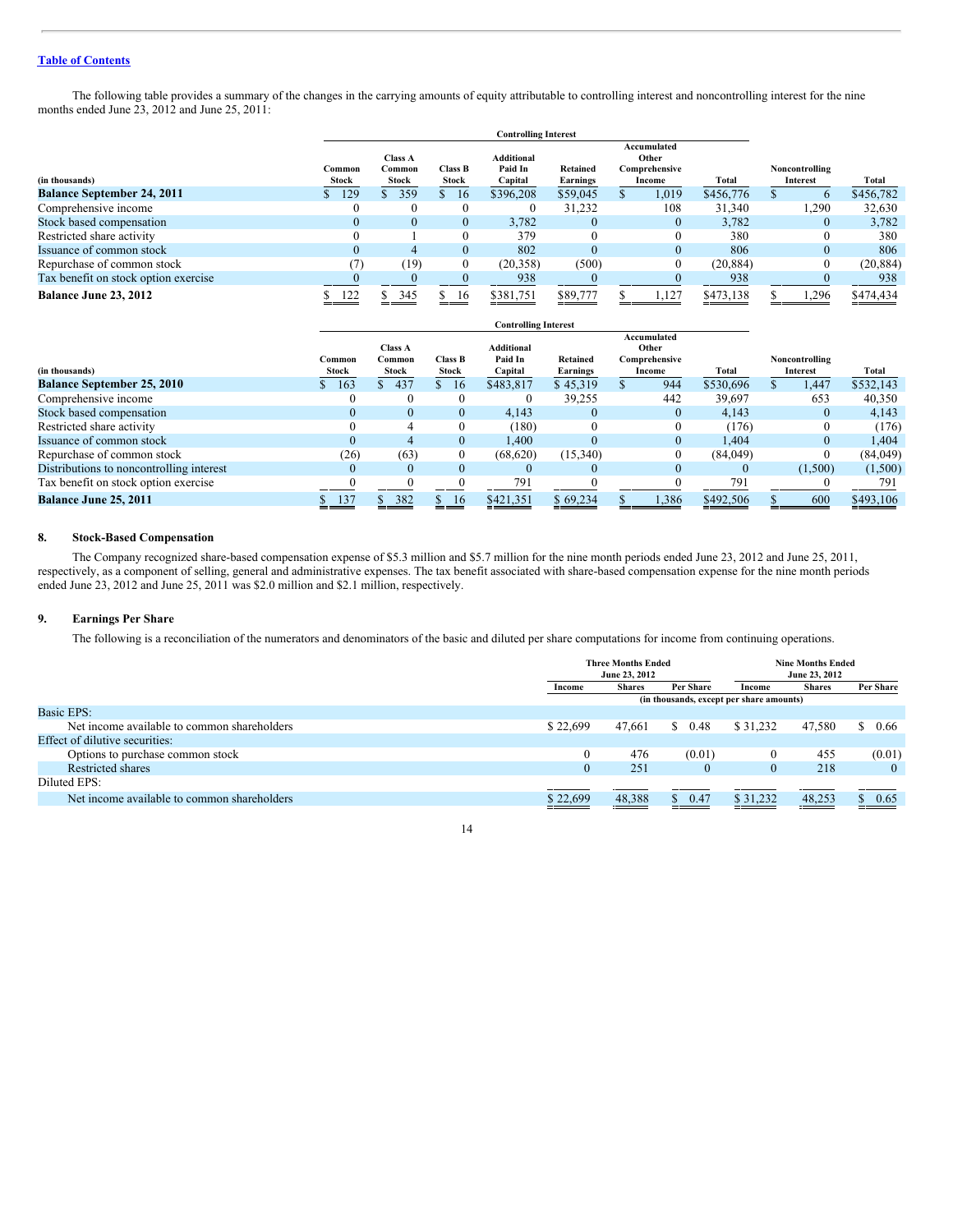## **Table of [Contents](#page-1-0)**

|                                             |              | <b>Three Months Ended</b><br>June 25, 2011 |            | <b>Nine Months Ended</b><br>June 25, 2011 |               |              |  |
|---------------------------------------------|--------------|--------------------------------------------|------------|-------------------------------------------|---------------|--------------|--|
|                                             | Income       | <b>Shares</b>                              | Per Share  | Income (Loss)                             | <b>Shares</b> | Per Share    |  |
|                                             |              | (in thousands, except per share amounts)   |            |                                           |               |              |  |
| <b>Basic EPS:</b>                           |              |                                            |            |                                           |               |              |  |
| Net income available to common shareholders | \$17,081     | 54,020                                     | \$0.32     | 39.255<br>-S                              | 57.635        | 0.68         |  |
| Effect of dilutive securities:              |              |                                            |            |                                           |               |              |  |
| Options to purchase common stock            | $\mathbf{0}$ | 300                                        | (0.01)     |                                           | 329           | $\Omega$     |  |
| Restricted shares                           | $\mathbf{0}$ | 178                                        | $\theta$   | $\Omega$                                  | 151           | $\mathbf{0}$ |  |
| Diluted EPS:                                |              |                                            |            |                                           |               |              |  |
| Net income available to common shareholders | \$17,081     | 54,498                                     | 0.31<br>D. | 39,255                                    | 58,115        | 0.68         |  |

Options to purchase 12.8 million shares of common stock at prices ranging from \$4.60 to \$17.99 per share were outstanding at June 23, 2012 and options to purchase 12.6 million shares of common stock at prices ranging from \$4.26 to \$17.99 per share were outstanding at June 25, 2011.

For the three month periods ended June 23, 2012 and June 25, 2011, options to purchase 10.8 million and 9.4 million shares of common stock, respectively, were outstanding but were not included in the computation of diluted earnings per share because the option exercise prices were greater than the average market price of the common shares and, therefore, the effect would be anti-dilutive.

For the nine month period ended June 23, 2012 and June 25, 2011, options to purchase 9.9 million and 8.0 million shares of common stock, respectively, were outstanding but were not included in the computation of diluted earnings per share because the option exercise prices were greater than the average market price of the common shares and, therefore, the effect would be anti-dilutive.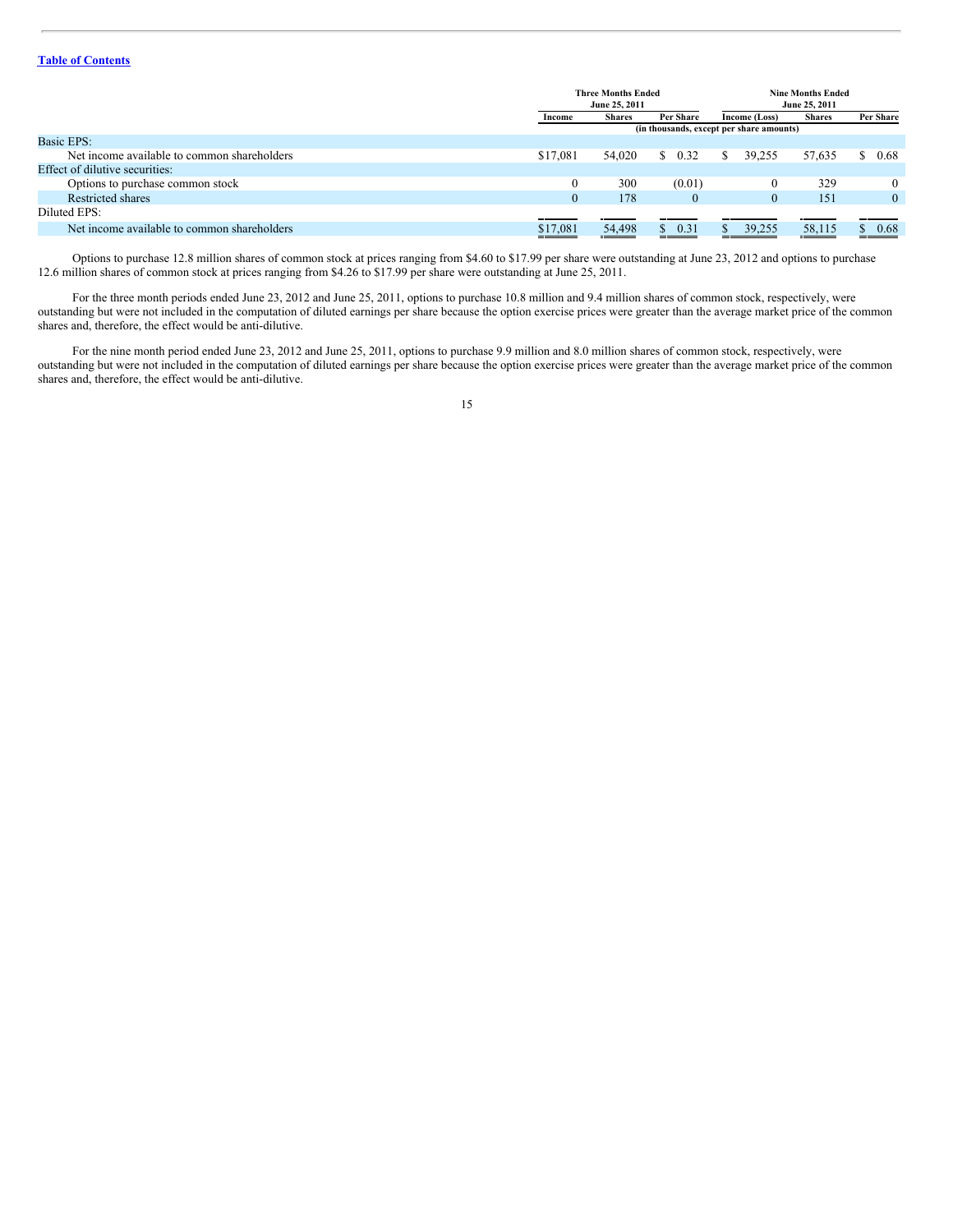## **10. Segment Information**

Management has determined that the Company has two operating segments which are also reportable segments based on the level at which the Chief Operating Decision Maker reviews the results of operations to make decisions regarding performance assessment and resource allocation. These operating segments are Pet Products and Garden Products and are presented in the table below (in thousands).

| <b>June 25,</b><br><b>June 25,</b><br><b>June 23,</b><br><b>June 23,</b><br>2011<br>2012<br>2011<br>2012<br>Net sales: |       |
|------------------------------------------------------------------------------------------------------------------------|-------|
|                                                                                                                        |       |
|                                                                                                                        |       |
| Pet Products<br>227,256<br>693,114<br>\$271,345<br>639,464<br>$\mathbb{S}$<br>S.<br>S.                                 |       |
| <b>Garden Products</b><br>257,047<br>262,463<br>612,282<br>609,663                                                     |       |
| Total net sales<br>533,808<br>\$1,251,746<br>\$1,302,777<br>\$<br>484,303                                              |       |
| Income from operations:                                                                                                |       |
| Pet Products<br>27,214<br>61.978<br>S<br>S<br>40.454<br>S.<br>71,153<br>S                                              |       |
| <b>Garden Products</b><br>17,962<br>22,581<br>56,900<br>48,111                                                         |       |
| Corporate<br>(8, 582)<br>(29, 137)<br>(36, 353)<br>(14,066)                                                            |       |
| Total income from operations<br>36,594<br>48,969<br>89,741<br>82,911                                                   |       |
| Interest expense – net<br>(9,808)<br>(10,695)<br>(27,997)<br>(30,654)                                                  |       |
| Other income (expense)<br>318<br>102<br>116                                                                            | (19)  |
| Income taxes<br>9,879<br>14,554<br>21,952<br>19,716                                                                    |       |
| 17,225<br>23,822<br>39,908<br>32,522<br>Income including noncontrolling interest                                       |       |
| Net income attributable to noncontrolling interest<br>1,123<br>653<br>144                                              | 1,290 |
| Net income attributable to Central Garden & Pet Company<br>\$<br>17,081<br>S<br>22,699<br>\$<br>39,255<br>\$<br>31,232 |       |
| Depreciation and amortization:                                                                                         |       |
| $\mathbb{S}$<br>Pet Products<br>3,576<br>S<br>10,917<br>10,904<br>3,702<br>S<br>S                                      |       |
| <b>Garden Products</b><br>1,552<br>1,920<br>4,475                                                                      | 5,058 |
| 1,978<br>2,402<br>5,924<br>Corporate                                                                                   | 7,114 |
| Total depreciation and amortization<br>7,106<br>8,024<br>\$<br>21,316<br>S<br>23,076<br>\$<br>S                        |       |
| <b>June 23,</b><br><b>June 25,</b><br>September 24,                                                                    |       |
| 2011<br>2012<br>2011<br>Assets:                                                                                        |       |
| Pet Products<br>\$422,364<br>\$432,342<br>396,637<br>S.                                                                |       |
| <b>Garden Products</b><br>404,523<br>384,502<br>350,234                                                                |       |
| 328,845<br>Corporate<br>362,874<br>346,132                                                                             |       |
| \$1,093,003<br><b>Total</b> assets<br>\$1,155,732<br>\$1,179,718                                                       |       |
| Goodwill (included in corporate assets above):                                                                         |       |
| Pet Products<br>202,514<br>202,514<br>\$201.639<br>\$                                                                  |       |
| <b>Garden Products</b><br>7,709<br>7,709<br>7,709                                                                      |       |
| \$210,223<br>\$209,348<br>\$210,223<br>Total goodwill                                                                  |       |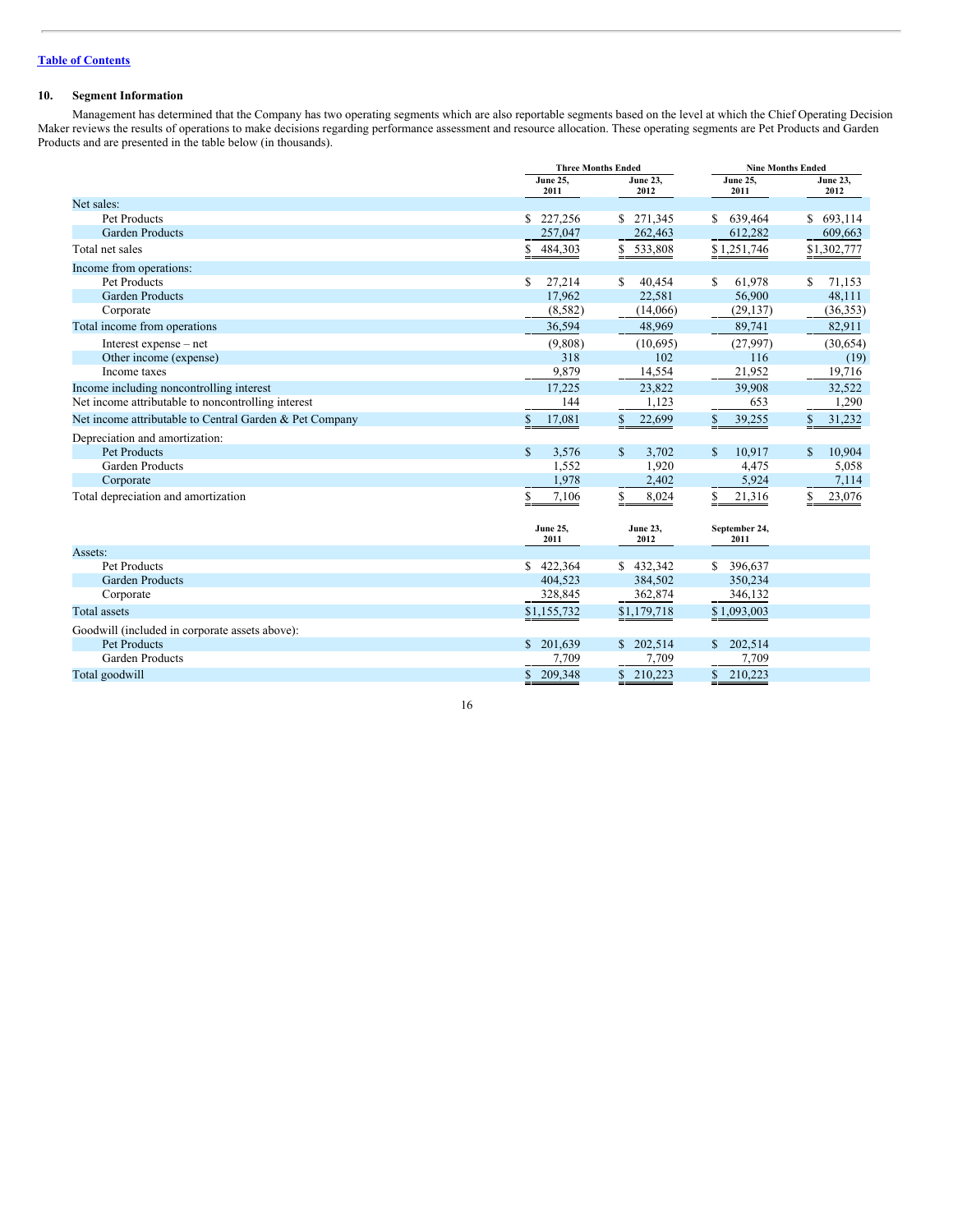## **Table of [Contents](#page-1-0)**

#### **11. Consolidating Condensed Financial Information of Guarantor Subsidiaries**

Certain 100% wholly-owned subsidiaries of the Company (as listed below, collectively the "Guarantor Subsidiaries") have guaranteed fully and unconditionally, on a joint and several basis, the obligation to pay principal and interest on the Company's \$450 million 8.25% Senior Subordinated Notes (the "Notes") due March 1, 2018. Certain subsidiaries and operating divisions are not guarantors of the Notes and have been included in the financial results of the Parent in the information below. These Non-Guarantor entities are not material to the Parent. Those subsidiaries that are guarantors and co-obligors of the Notes are as follows:

Farnam Companies, Inc. Four Paws Products Ltd. Grant Laboratories, Inc. Gulfstream Home & Garden, Inc. Interpet USA, LLC Kaytee Products, Inc. Matthews Redwood & Nursery Supply, Inc. Matson, LLC New England Pottery, LLC Pennington Seed, Inc. (including Pennington Seed, Inc. of Nebraska, Gro Tec, Inc., Seeds West, Inc., All-Glass Aquarium Co., Inc. and Cedar Works, LLC.) Pets International, Ltd. T.F.H. Publications, Inc. Wellmark International (including B2E Corporation and B2E Biotech LLC)

In lieu of providing separate audited financial statements for the Guarantor Subsidiaries, the Company has included the accompanying consolidating condensed financial statements based on the Company's understanding of the Securities and Exchange Commission's interpretation and application of Rule 3-10 of the Securities and Exchange Commission's Regulation S-X.

## **CONSOLIDATING CONDENSED STATEMENT OF OPERATIONS Three Months Ended June 23, 2012 (in thousands) (unaudited)**

|                                                                                                           |           | Guarantor           |                     |              |
|-----------------------------------------------------------------------------------------------------------|-----------|---------------------|---------------------|--------------|
|                                                                                                           | Parent    | <b>Subsidiaries</b> | <b>Eliminations</b> | Consolidated |
| Net sales                                                                                                 | \$161,734 | \$398,615           | \$(26,541)          | \$533,808    |
| Cost of products sold and occupancy                                                                       | 111,510   | 268,187             | (26, 541)           | 353,156      |
| Gross profit                                                                                              | 50,224    | 130,428             | $\theta$            | 180,652      |
| Selling, general and administrative expenses                                                              | 41,061    | 90,622              |                     | 131,683      |
| Income from operations                                                                                    | 9.163     | 39,806              | $\Omega$            | 48,969       |
| $Interest - net$                                                                                          | (10, 727) | 32                  | $\theta$            | (10,695)     |
| Other income (loss)                                                                                       | (4, 494)  | 4,596               | $\Omega$            | 102          |
| Income (loss) before income taxes                                                                         | (6,058)   | 44,434              |                     | 38,376       |
| Income taxes (tax benefit)                                                                                | (2,361)   | 16,915              |                     | 14,554       |
| Income (loss) including noncontrolling interest                                                           | (3,697)   | 27,519              |                     | 23,822       |
| Income attributable to noncontrolling interest                                                            | 1,123     |                     |                     | 1,123        |
| Income (loss) attributable to Central Garden & Pet Co. before equity in undistributed income of guarantor |           |                     |                     |              |
| subsidiaries                                                                                              | (4,820)   | 27,519              |                     | 22,699       |
| Equity in undistributed income of guarantor subsidiaries                                                  | 27,519    | $\theta$            | (27, 519)           |              |
| Net income attributable to Central Garden & Pet Co.                                                       | \$22,699  | \$27,519            | \$(27,519)          | 22,699       |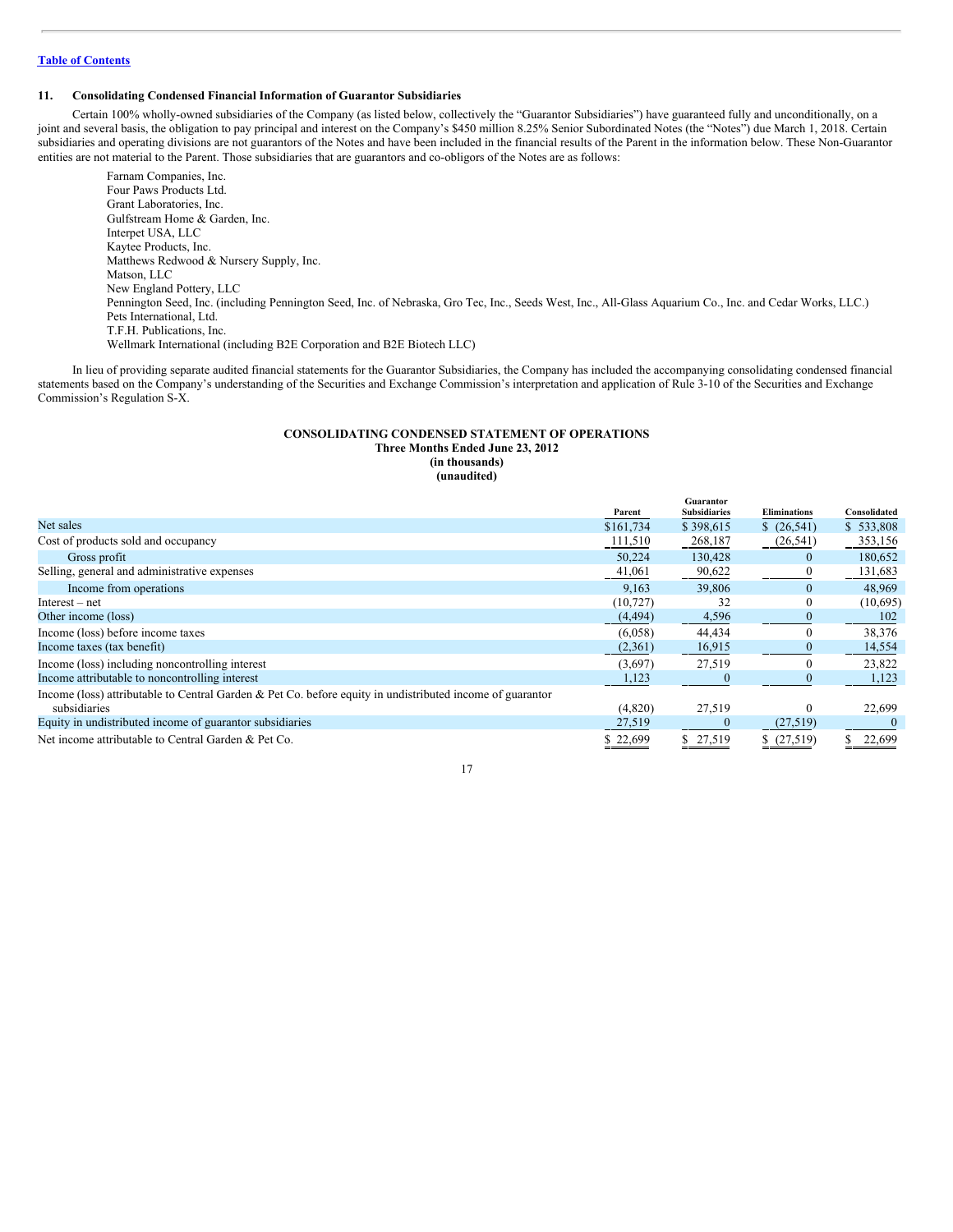## **CONSOLIDATING CONDENSED STATEMENT OF OPERATIONS Three Months Ended June 25, 2011 (in thousands) (unaudited)**

|                                                                                                           | Parent    | Guarantor<br><b>Subsidiaries</b> | <b>Eliminations</b> | Consolidated |
|-----------------------------------------------------------------------------------------------------------|-----------|----------------------------------|---------------------|--------------|
| Net sales                                                                                                 | \$157,449 | \$358,384                        | \$ (31,530)         | \$484,303    |
| Cost of products sold and occupancy                                                                       | 118,876   | 247,568                          | (31, 530)           | 334,914      |
| Gross profit                                                                                              | 38,573    | 110,816                          | $\Omega$            | 149,389      |
| Selling, general and administrative expenses                                                              | 38,002    | 74,793                           |                     | 112,795      |
| Income from operations                                                                                    | 571       | 36,023                           | $\Omega$            | 36,594       |
| $Interest - net$                                                                                          | (9, 947)  | 139                              | $\theta$            | (9,808)      |
| Other income (loss)                                                                                       | (576)     | 894                              | $\mathbf{0}$        | 318          |
| Income (loss) before income taxes                                                                         | (9,952)   | 37,056                           |                     | 27,104       |
| Income taxes (tax benefit)                                                                                | (3,629)   | 13,508                           | 0                   | 9,879        |
| Income (loss) including noncontrolling interest                                                           | (6,323)   | 23,548                           | 0                   | 17,225       |
| Income attributable to noncontrolling interest                                                            | 144       | $\Omega$                         | $\theta$            | 144          |
| Income (loss) attributable to Central Garden & Pet Co. before equity in undistributed income of guarantor |           |                                  |                     |              |
| subsidiaries                                                                                              | (6, 467)  | 23,548                           | 0                   | 17,081       |
| Equity in undistributed income of guarantor subsidiaries                                                  | 23,548    |                                  | (23, 548)           |              |
| Net income attributable to Central Garden & Pet Co.                                                       | \$17,081  | \$23,548                         | \$ (23,548)         | 17,081       |

## **CONSOLIDATING CONDENSED STATEMENT OF OPERATIONS Nine Months Ended June 23, 2012 (in thousands) (unaudited)**

|                                                                                                           |           | Guarantor           |                     |              |  |
|-----------------------------------------------------------------------------------------------------------|-----------|---------------------|---------------------|--------------|--|
|                                                                                                           | Parent    | <b>Subsidiaries</b> | <b>Eliminations</b> | Consolidated |  |
| Net sales                                                                                                 | \$416,119 | \$952,470           | \$ (65,812)         | \$1,302,777  |  |
| Cost of products sold and occupancy                                                                       | 298,413   | 661,090             | (65,812)            | 893,691      |  |
| Gross profit                                                                                              | 117,706   | 291,380             | $\theta$            | 409,086      |  |
| Selling, general and administrative expenses                                                              | 103,123   | 223,052             | $\theta$            | 326,175      |  |
| Income from operations                                                                                    | 14.583    | 68,328              | $\theta$            | 82,911       |  |
| $Interest - net$                                                                                          | (30,769)  | 115                 |                     | (30,654)     |  |
| Other income (expense)                                                                                    | (5,161)   | 5,142               |                     | (19)         |  |
| Income (loss) before income taxes                                                                         | (21, 347) | 73,585              | $\theta$            | 52,238       |  |
| Income tax (tax benefit)                                                                                  | (7, 962)  | 27,678              |                     | 19,716       |  |
| Income (loss) including noncontrolling interest                                                           | (13, 385) | 45,907              |                     | 32,522       |  |
| Income attributable to noncontrolling interest                                                            | 1,290     |                     |                     | 1,290        |  |
| Income (loss) attributable to Central Garden & Pet Co. before equity in undistributed income of guarantor |           |                     |                     |              |  |
| subsidiaries                                                                                              | (14,675)  | 45.907              | $\theta$            | 31,232       |  |
| Equity in undistributed income of guarantor subsidiaries                                                  | 45,907    |                     | (45,907)            |              |  |
| Net income attributable to Central Garden & Pet Co.                                                       | \$ 31,232 | \$45,907            | \$(45,907)          | 31,232       |  |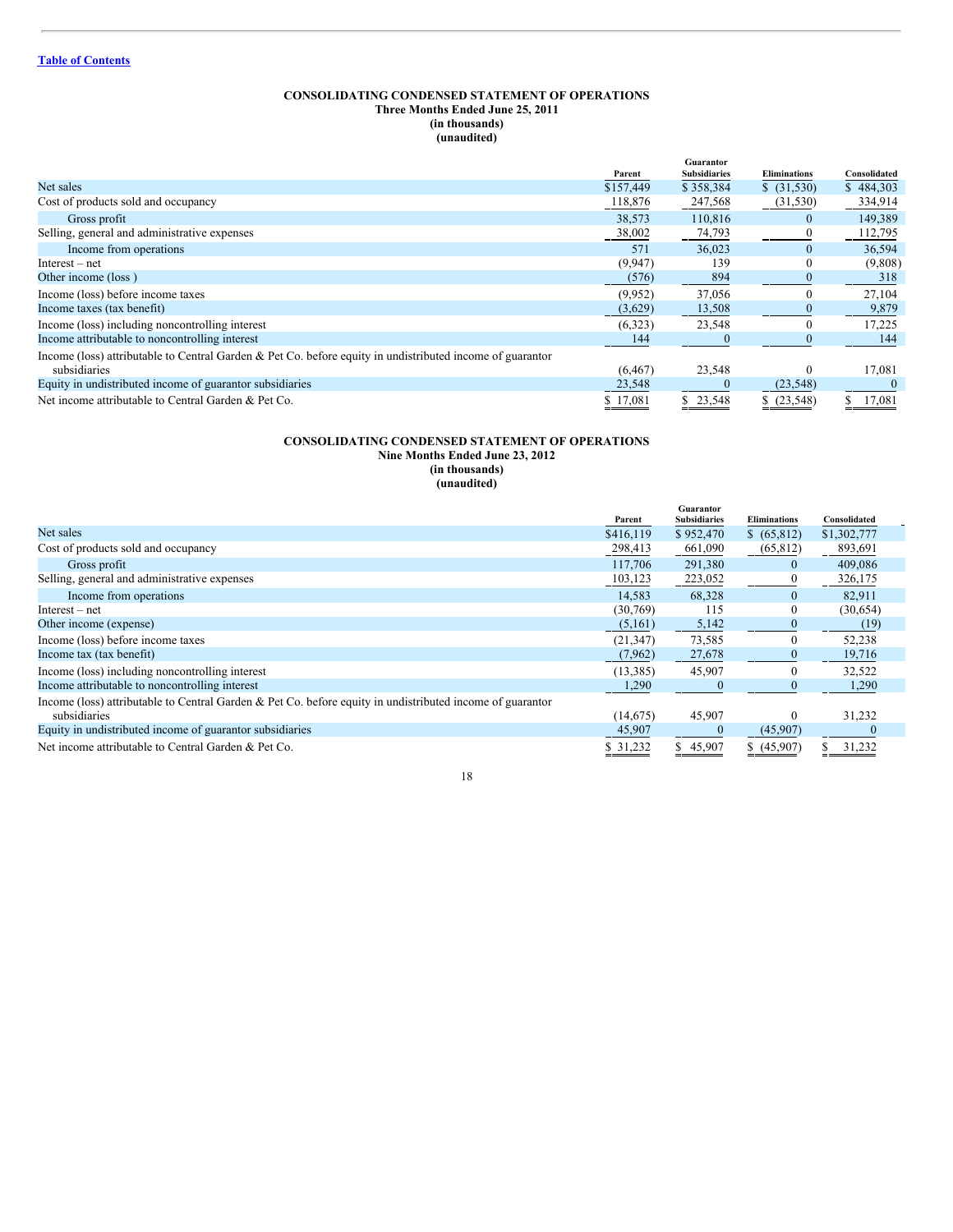#### **CONSOLIDATING CONDENSED STATEMENT OF OPERATIONS Nine Months Ended June 25, 2011 (in thousands) (unaudited)**

|                                                                                                           | Parent    | Guarantor<br><b>Subsidiaries</b> | <b>Eliminations</b> | Consolidated |
|-----------------------------------------------------------------------------------------------------------|-----------|----------------------------------|---------------------|--------------|
| Net sales                                                                                                 | \$392,617 | \$966,295                        | \$(107, 166)        | \$1,251,746  |
| Cost of products sold and occupancy                                                                       | 290,338   | 672,859                          | (107, 166)          | 856,031      |
| Gross profit                                                                                              | 102,279   | 293,436                          | $\mathbf{0}$        | 395,715      |
| Selling, general and administrative expenses                                                              | 97,411    | 208,563                          |                     | 305,974      |
| Income from operations                                                                                    | 4,868     | 84,873                           | $\mathbf{0}$        | 89,741       |
| $Interest - net$                                                                                          | (28, 303) | 306                              | $\theta$            | (27,997)     |
| Other income (loss)                                                                                       | (2,611)   | 2,727                            | $\bf{0}$            | 116          |
| Income (loss) before income taxes                                                                         | (26,046)  | 87,906                           | $\Omega$            | 61,860       |
| Income taxes (tax benefit)                                                                                | (9,166)   | 31,118                           | $\Omega$            | 21,952       |
| Income (loss) including noncontrolling interest                                                           | (16,880)  | 56,788                           | $\theta$            | 39,908       |
| Income attributable to noncontrolling interest                                                            | 653       | $\theta$                         | $\Omega$            | 653          |
| Income (loss) attributable to Central Garden & Pet Co. before equity in undistributed income of guarantor |           |                                  |                     |              |
| subsidiaries                                                                                              | (17, 533) | 56,788                           | $\theta$            | 39,255       |
| Equity in undistributed income of guarantor subsidiaries                                                  | 56,788    | $\theta$                         | (56, 788)           |              |
| Net income attributable to Central Garden & Pet Co.                                                       | \$39,255  | 56,788                           | \$ (56,788)         | 39,255       |

## **CONSOLIDATING CONDENSED BALANCE SHEET June 23, 2012 (in thousands) (unaudited)**

|                                                               | Parent       | Guarantor<br><b>Subsidiaries</b> | <b>Eliminations</b> | Consolidated  |
|---------------------------------------------------------------|--------------|----------------------------------|---------------------|---------------|
| <b>ASSETS</b>                                                 |              |                                  |                     |               |
| Cash and cash equivalents                                     | 35,163<br>S  | \$<br>5,536                      | \$<br>$\mathbf{0}$  | 40,699        |
| Short term investments                                        | 17,820       | $\mathbf{0}$                     | $\mathbf{0}$        | 17,820        |
| Accounts receivable, net                                      | 82,218       | 173,163                          | (9,601)             | 245,780       |
| Inventories                                                   | 102,751      | 232,045                          | $\mathbf{0}$        | 334,796       |
| Prepaid expenses and other assets                             | 18,922       | 27,185                           |                     | 46,107        |
| Total current assets                                          | 256,874      | 437,929                          | (9,601)             | 685,202       |
| Land, buildings, improvements and equipment, net              | 78,025       | 107,200                          | $\theta$            | 185,225       |
| Goodwill                                                      | $\mathbf{0}$ | 210,223                          | $\mathbf{0}$        | 210,223       |
| Investment in guarantors                                      | 663,351      | $\mathbf{0}$                     | (663, 351)          | $\Omega$      |
| Deferred income taxes and other assets                        | 40,053       | 59,015                           | $\Omega$            | 99,068        |
| Total                                                         | \$1,038,303  | \$814,367                        | \$(672,952)         | \$1,179,718   |
| <b>LIABILITIES AND EQUITY</b>                                 |              |                                  |                     |               |
| Accounts payable                                              | 37,202<br>S  | \$97,510                         | \$<br>(9,601)       | 125,111<br>S. |
| Accrued expenses and other current liabilities                | 56,175       | 50,990                           | $\theta$            | 107,165       |
| Total current liabilities                                     | 93,377       | 148,500                          | (9,601)             | 232,276       |
| Long-term debt                                                | 449,406      | 124                              | $\theta$            | 449,530       |
| Other long-term obligations                                   | 21,086       | 2,392                            | $\Omega$            | 23,478        |
| Shareholders' equity attributable to Central Garden & Pet Co. | 473,138      | 663,351                          | (663, 351)          | 473,138       |
| Noncontrolling interest                                       | 1,296        |                                  | $\Omega$            | 1,296         |
| Total equity                                                  | 474,434      | 663,351                          | (663, 351)          | 474,434       |
| Total                                                         | \$1,038,303  | \$814,367                        | \$(672,952)         | \$1,179,718   |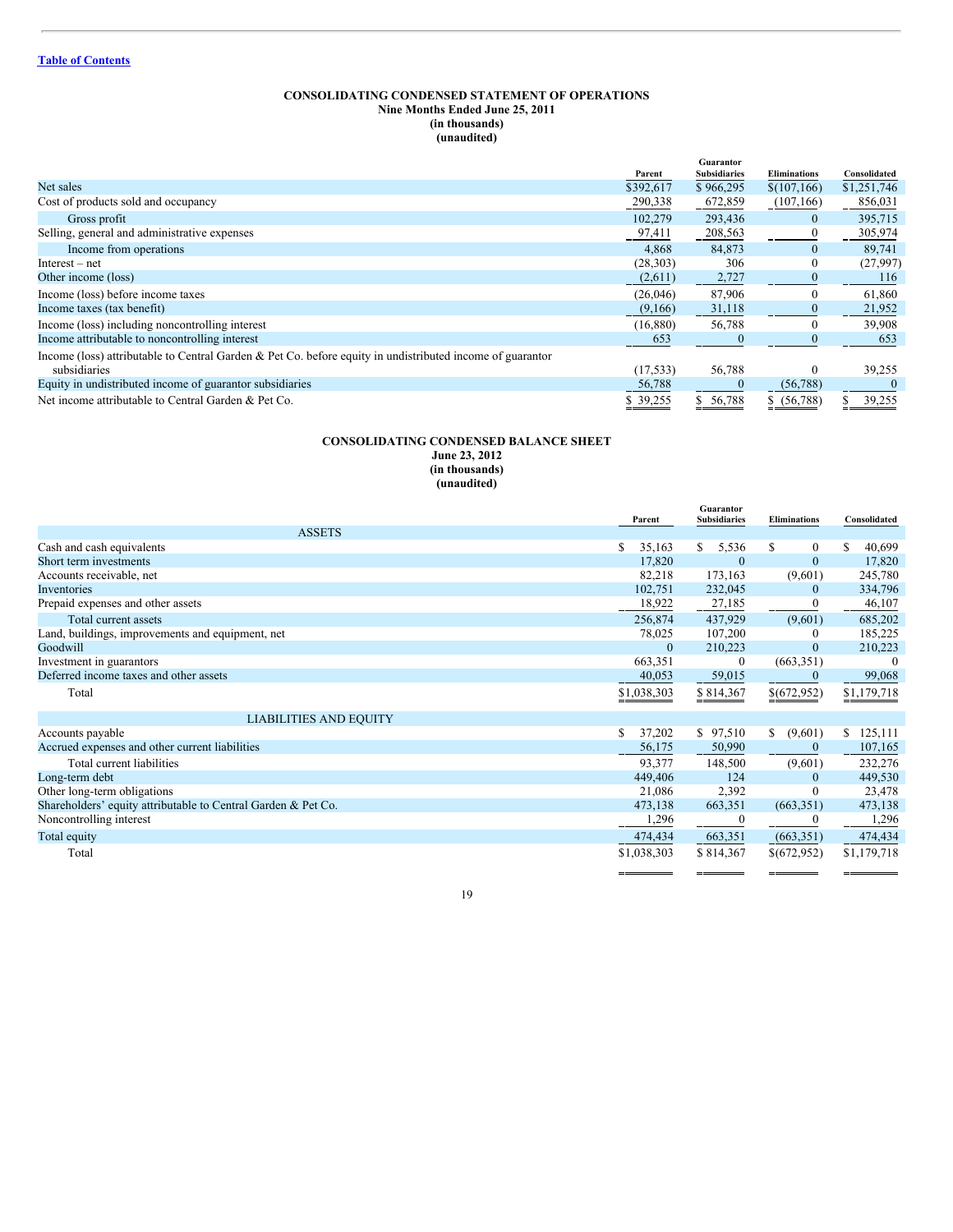## **CONSOLIDATING CONDENSED BALANCE SHEET June 25, 2011 (in thousands) (unaudited)**

|                                                               | Parent      | Guarantor<br><b>Subsidiaries</b> | <b>Eliminations</b> | Consolidated              |
|---------------------------------------------------------------|-------------|----------------------------------|---------------------|---------------------------|
| <b>ASSETS</b>                                                 |             |                                  |                     |                           |
| Cash and cash equivalents                                     | S<br>10,121 | \$<br>1,112                      | \$<br>$\mathbf{0}$  | 11,233                    |
| Short term investments                                        | 15,320      | $\Omega$                         | $\mathbf{0}$        | 15,320                    |
| Accounts receivable, net                                      | 79,252      | 185,662                          | (7, 496)            | 257,418                   |
| Inventories                                                   | 114,828     | 228,960                          | $\mathbf{0}$        | 343,788                   |
| Prepaid expenses and other assets                             | 17,502      | 22,593                           |                     | 40,095                    |
| Total current assets                                          | 237,023     | 438,327                          | (7, 496)            | 667,854                   |
| Land, buildings, improvements and equipment, net              | 69,255      | 101,932                          | $\theta$            | 171,187                   |
| Goodwill                                                      | $\Omega$    | 209,348                          | $\theta$            | 209,348                   |
| Investment in guarantors                                      | 707,281     | $\bf{0}$                         | (707, 281)          | $\Omega$                  |
| Other assets                                                  | 24,965      | 82,378                           | $\bf{0}$            | 107,343                   |
| Total                                                         | \$1,038,524 | \$831,985                        | \$(714,777)         | $\underline{\$1,155,732}$ |
| <b>LIABILITIES AND EQUITY</b>                                 |             |                                  |                     |                           |
| Accounts payable                                              | 37,472<br>S | \$85,404                         | \$<br>(7, 496)      | \$115,380                 |
| Accrued expenses and other liabilities                        | 55,413      | 37,463                           |                     | 92,876                    |
| Total current liabilities                                     | 92,885      | 122,867                          | (7, 496)            | 208,256                   |
| Long-term debt                                                | 450,163     | 103                              | $\theta$            | 450,266                   |
| Other long-term obligations                                   | 2,370       | 1,734                            | $\Omega$            | 4,104                     |
| Shareholders' equity attributable to Central Garden & Pet Co. | 492,506     | 707,281                          | (707, 281)          | 492,506                   |
| Noncontrolling interest                                       | 600         |                                  |                     | 600                       |
| Total equity                                                  | 493,106     | 707,281                          | (707, 281)          | 493,106                   |
| Total                                                         | \$1,038,524 | \$831,985                        | \$(714,777)         | \$1,155,732<br>--         |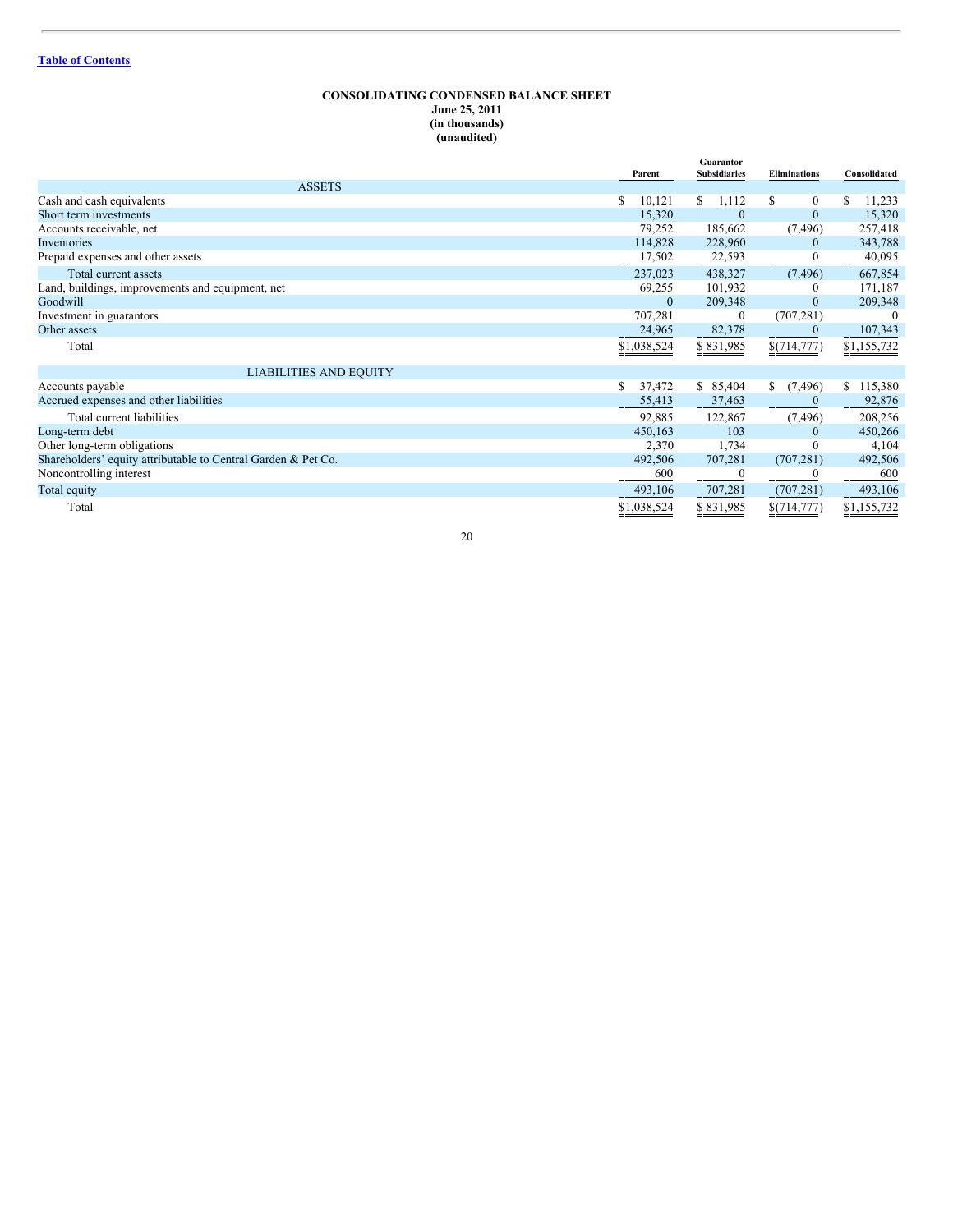## **CONSOLIDATING CONDENSED BALANCE SHEET September 24, 2011 (in thousands) (unaudited)**

|                                                               | Parent       | Guarantor<br><b>Subsidiaries</b> | <b>Eliminations</b> | Consolidated  |
|---------------------------------------------------------------|--------------|----------------------------------|---------------------|---------------|
| <b>ASSETS</b>                                                 |              |                                  |                     |               |
| Cash and cash equivalents                                     | \$10,633     | 1,398<br>\$                      | \$<br>$\mathbf{0}$  | 12,031        |
| Short term investments                                        | 17,820       | $\Omega$                         | $\mathbf{0}$        | 17,820        |
| Accounts receivable, net                                      | 47,698       | 153,306                          | (5,587)             | 195,417       |
| Inventories                                                   | 102,861      | 226,685                          | $\overline{0}$      | 329,546       |
| Prepaid expenses and other assets                             | 29,077       | 18,695                           | $\mathbf{0}$        | 47,772        |
| Total current assets                                          | 208,089      | 400,084                          | (5, 587)            | 602,586       |
| Land, buildings, improvements and equipment, net              | 72,505       | 103,897                          | $\theta$            | 176,402       |
| Goodwill                                                      | $\mathbf{0}$ | 210,223                          | $\mathbf{0}$        | 210,223       |
| Investment in guarantors                                      | 645,876      | $\mathbf{0}$                     | (645, 876)          | $\Omega$      |
| Other assets                                                  | 38,622       | 65,170                           | $\mathbf{0}$        | 103,792       |
| Total                                                         | \$965,092    | \$779,374                        | \$ (651, 463)       | \$1,093,003   |
| <b>LIABILITIES AND EQUITY</b>                                 |              |                                  |                     |               |
| Accounts payable                                              | \$28,072     | \$<br>94,039                     | \$<br>(5,587)       | 116,524<br>S. |
| Accrued expenses and other liabilities                        | 37,825       | 37,582                           | $\mathbf{0}$        | 75,407        |
| Total current liabilities                                     | 65,897       | 131,621                          | (5,587)             | 191,931       |
| Long-term debt                                                | 435,245      | 85                               | $\theta$            | 435,330       |
| Other long-term obligations                                   | 7,168        | 1,792                            |                     | 8,960         |
| Shareholders' equity attributable to Central Garden & Pet Co. | 456,776      | 645,876                          | (645, 876)          | 456,776       |
| Noncontrolling interest                                       | 6            | $\bf{0}$                         |                     | 6             |
| Total equity                                                  | 456,782      | 645,876                          | (645, 876)          | 456,782       |
| Total                                                         | \$965,092    | \$779,374                        | \$(651,463)         | \$1,093,003   |

#### **CONSOLIDATING CONDENSED STATEMENT OF CASH FLOWS Nine Months Ended June 23, 2012 (in thousands) (unaudited)**

|                                                  | Parent    | Guarantor<br><b>Subsidiaries</b> | <b>Eliminations</b> | Consolidated |
|--------------------------------------------------|-----------|----------------------------------|---------------------|--------------|
| Net cash provided by operating activities        | 64,057    | \$46,004                         | \$ (45,907)         | 64,154       |
| Additions to property and equipment              | (13,607)  | (13, 323)                        | $\theta$            | (26,930)     |
| Investment in guarantor subsidiaries             | (17, 475) | (28, 432)                        | 45,907              |              |
| Net cash used by investing activities            | (31,082)  | (41, 755)                        | 45,907              | (26,930)     |
| Proceeds from issuance of long-term debt         | 49.288    | $\bf{0}$                         | $\Omega$            | 49,288       |
| Repayments of long-term debt                     | (175)     | (91)                             | 0                   | (266)        |
| Borrowings under revolving line of credit        | 304,000   | $\mathbf{0}$                     | $\mathbf{0}$        | 304,000      |
| Repayments under revolving line of credit        | (339,000) | $\boldsymbol{0}$                 | $\mathbf{0}$        | (339,000)    |
| Repurchase of common stock                       | (23, 151) | $\mathbf{0}$                     | $\mathbf{0}$        | (23, 151)    |
| Proceeds from issuance of common stock           | 1,291     | $\bf{0}$                         | 0                   | 1,291        |
| Deferred financing costs                         | (1,715)   | $\mathbf{0}$                     | $\mathbf{0}$        | (1,715)      |
| Excess tax benefits from stock-based awards      | 938       |                                  |                     | 938          |
| Net cash used by financing activities            | (8, 524)  | (91)                             | $\mathbf{0}$        | (8,615)      |
| Effect of exchange rate changes on cash          | 79        | (20)                             |                     | 59           |
| Net decrease in cash and cash equivalents        | 24,530    | 4,138                            | $\Omega$            | 28,668       |
| Cash and cash equivalents at beginning of period | 10,633    | 1,398                            |                     | 12,031       |
| Cash and cash equivalents at end of period       | \$35,163  | 5,536                            | $\mathbf{0}$        | 40,699       |

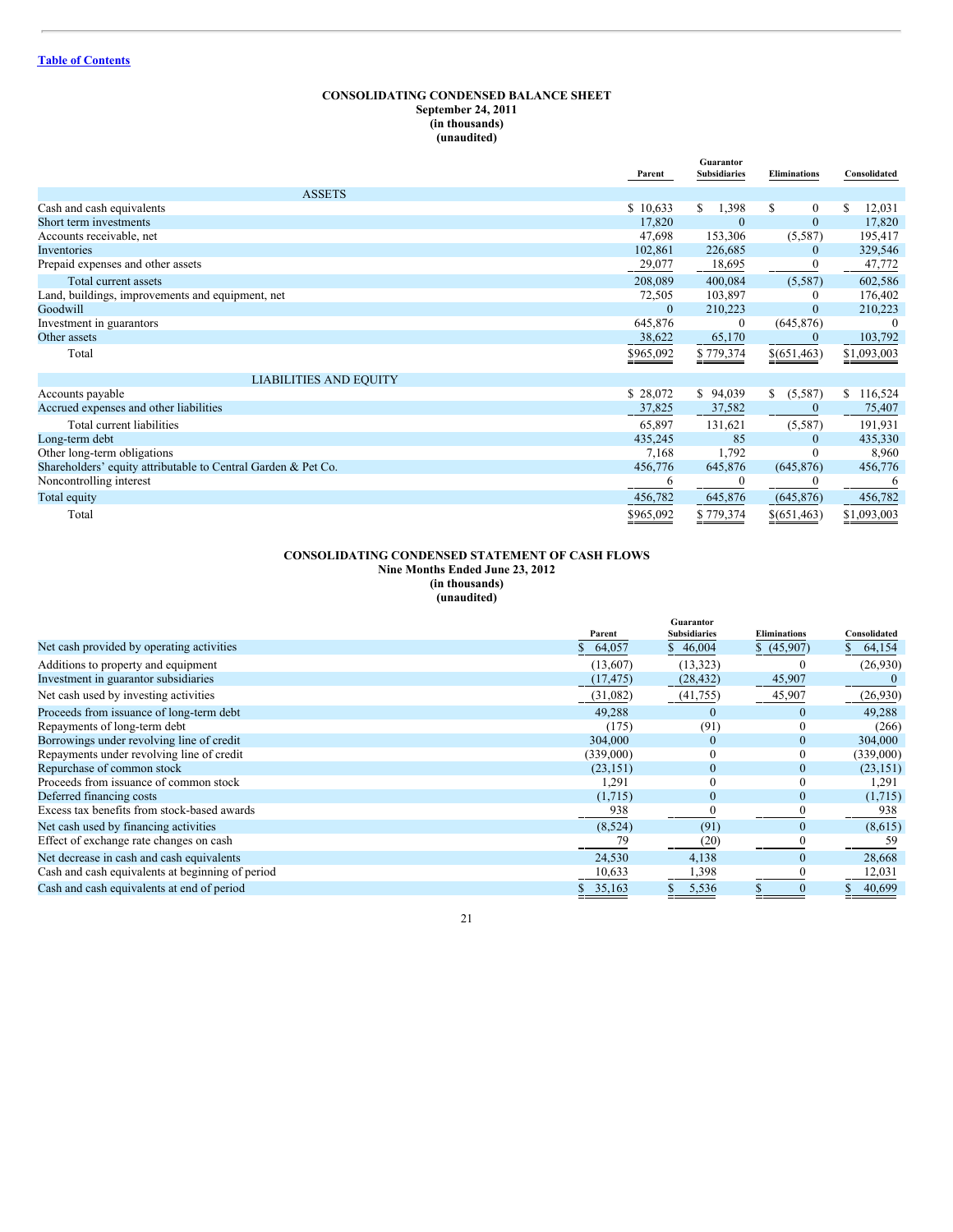## **CONSOLIDATING CONDENSED STATEMENT OF CASH FLOWS Nine Months Ended June 25, 2011 (in thousands) (unaudited)**

|                                                  |           | Guarantor           |                     |              |  |
|--------------------------------------------------|-----------|---------------------|---------------------|--------------|--|
|                                                  | Parent    | <b>Subsidiaries</b> | <b>Eliminations</b> | Consolidated |  |
| Net cash provided by operating activities        | 61,141    | (5,856)             | \$ (56,788)         | (1, 503)     |  |
| Additions to property and equipment              | (10, 901) | (9,290)             |                     | (20, 191)    |  |
| Businesses acquired, net of cash acquired        | (23, 403) | (1,029)             | $\mathbf{0}$        | (24, 432)    |  |
| Investment in guarantor subsidiaries             | (73, 372) | 16,584              | 56,788              |              |  |
| Net cash provided (used by) investing activities | (107,676) | 6,265               | 56,788              | (44, 623)    |  |
| Repayments of long-term debt                     | (93)      | (128)               | 0                   | (221)        |  |
| Proceeds from revolver                           | 593,000   | $\bf{0}$            | $\mathbf{0}$        | 593,000      |  |
| Repayments of revolver                           | (543,000) | $\boldsymbol{0}$    | $\mathbf{0}$        | (543,000)    |  |
| Repurchase of common stock                       | (83,602)  | $\mathbf{0}$        | $\mathbf{0}$        | (83,602)     |  |
| Proceeds from issuance of common stock           | 1,436     | $\mathbf{0}$        | $\theta$            | 1,436        |  |
| Payment of financing costs                       | (1,034)   | $\mathbf{0}$        | $\mathbf{0}$        | (1,034)      |  |
| Excess tax benefits from stock-based awards      | 791       | $\theta$            | $\theta$            | 791          |  |
| Distribution to noncontrolling interest          | (1,500)   | $\bf{0}$            | $\mathbf{0}$        | (1, 500)     |  |
| Net cash used by financing activities            | (34,002)  | (128)               |                     | (34, 130)    |  |
| Effect of exchange rate changes on cash          | 394       | (365)               | 0                   | 29           |  |
| Net decrease in cash and cash equivalents        | (80, 143) | (84)                | 0                   | (80, 227)    |  |
| Cash and cash equivalents at beginning of period | 90,265    | 1,195               |                     | 91,460       |  |
| Cash and cash equivalents at end of period       | 10,122    | 1,111               | 0                   | 11,233       |  |

#### **12. Legal Proceedings**

We may from time to time become involved in certain legal proceedings in the ordinary course of business. Currently, we are not a party to any legal proceedings that management believes would have a material adverse effect on our financial position or results of operations.

#### <span id="page-21-0"></span>**Item 2. Management's Discussion and Analysis of Financial Condition and Results of Operations**

#### **Our Company**

Central Garden & Pet Company ("Central") is a leading innovator, marketer and producer of quality branded products. We are one of the largest suppliers in the pet and lawn and garden supplies industries in the United States. The total pet food and supplies industry is estimated to be approximately \$30 billion in annual retail sales. We estimate the annual retail sales of the pet supplies and super premium pet food markets in the categories in which we participate to be approximately \$15 billion. The total lawn and garden industry in the United States is estimated to be approximately \$21 billion in annual retail sales. We estimate the annual retail sales of the lawn and garden supplies markets in the categories in which we participate to be approximately \$6 billion.

Our pet supplies products include products for dogs and cats, including edible bones, premium healthy edible and non-edible chews, super premium dog and cat food and treats, leashes, collars, toys, pet carriers, grooming supplies and other accessories; products for birds, small animals and specialty pets, including food, cages and habitats, toys, chews and related accessories; animal and household health and insect control products; products for fish, reptiles and other aquarium-based pets, including aquariums, furniture and lighting fixtures, pumps, filters, water conditioners, food and supplements, and information and knowledge resources; and products for horses and livestock. These products are sold under a number of brand names including Adams<sup>TM</sup>, Altosid, Aqueon®, Avoderm®, BioSpot®, Coralife®, Farnam®, Four Paws®, Interpet, Kaytee®, Kent Marine®, Nylabone®, Oceanic Systems®, Pet Select®, Pre-Strike®, Pinnacle®, Super Pet®, TFH™, Zilla® and Zodiac®.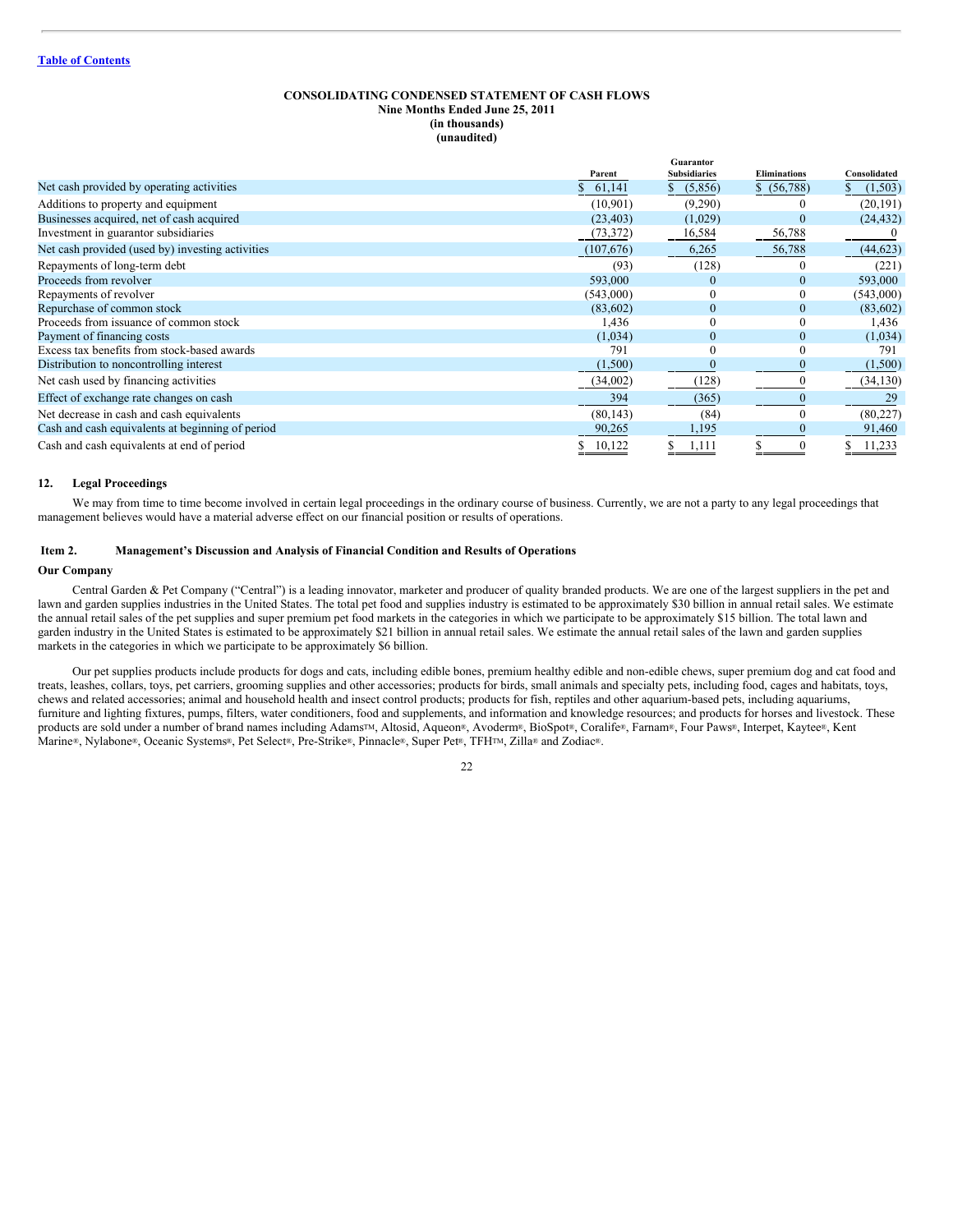Our lawn and garden supplies products include proprietary and non-proprietary grass seed; wild bird feed, bird feeders, bird houses and other birding accessories; weed, grass, ant and other herbicide, insecticide and pesticide products; and decorative outdoor lifestyle and lighting products including pottery, trellises and other wood products and holiday lighting. These products are sold under a number of brand names including AMDRO®, GKI/Bethlehem Lighting®, Grant's®, Ironite®, Lilly Miller®, Matthews Four SeasonsTM, New England Pottery®, Norcal Pottery®, Pennington®, Over-N-Out®, Sevin®, Smart Seed® and The Rebels®.

In fiscal 2011, our consolidated net sales were \$1.6 billion, of which our lawn and garden segment, or Garden Products, accounted for approximately \$777 million and our pet segment, or Pet Products, accounted for approximately \$851 million. In fiscal 2011, our income from operations was \$85.2 million, of which Garden Products accounted for \$50.0 million and Pet Products accounted for \$77.6 million, before corporate expenses and eliminations of \$42.4 million. See Note 10 to our consolidated financial statements for financial information about our two operating segments.

#### **Recent Developments**

*Fiscal 2012 Third Quarter Financial Performance –* In the third quarter of fiscal 2012, our net income increased \$5.6 million to \$22.7 million from \$17.1 million in the third quarter of fiscal 2011. Earnings per share on a fully diluted basis increased to \$0.47 in the current year quarter from \$0.31 in the prior year quarter. Our revenues increased approximately \$49.5 million and income from operations increased approximately \$12.4 million from the prior year quarter. The increases in revenues and operating income were both primarily in our pet operating segment.

We continue to make progress executing the transformational change initiative we embarked on over a year ago. Our transformation initiative encompasses all aspects of our organization, including sales and marketing and supply chain and is a multi-year effort. During fiscal 2012, we have closed five warehouses and one manufacturing facility and have made changes in other facilities. The operational issues associated with the closures, along with other supply issues, resulted in execution disruptions that delayed fulfilling orders for some customers in our fiscal second quarter as we transitioned certain operational activities. These disruptions adversely affected our fiscal second quarter revenues and operating earnings. We are addressing and resolving these issues as we complete certain transitional activities and progress in implementing our transformational initiatives. We believe most of the issues encountered during our fiscal second quarter were resolved during our fiscal third quarter.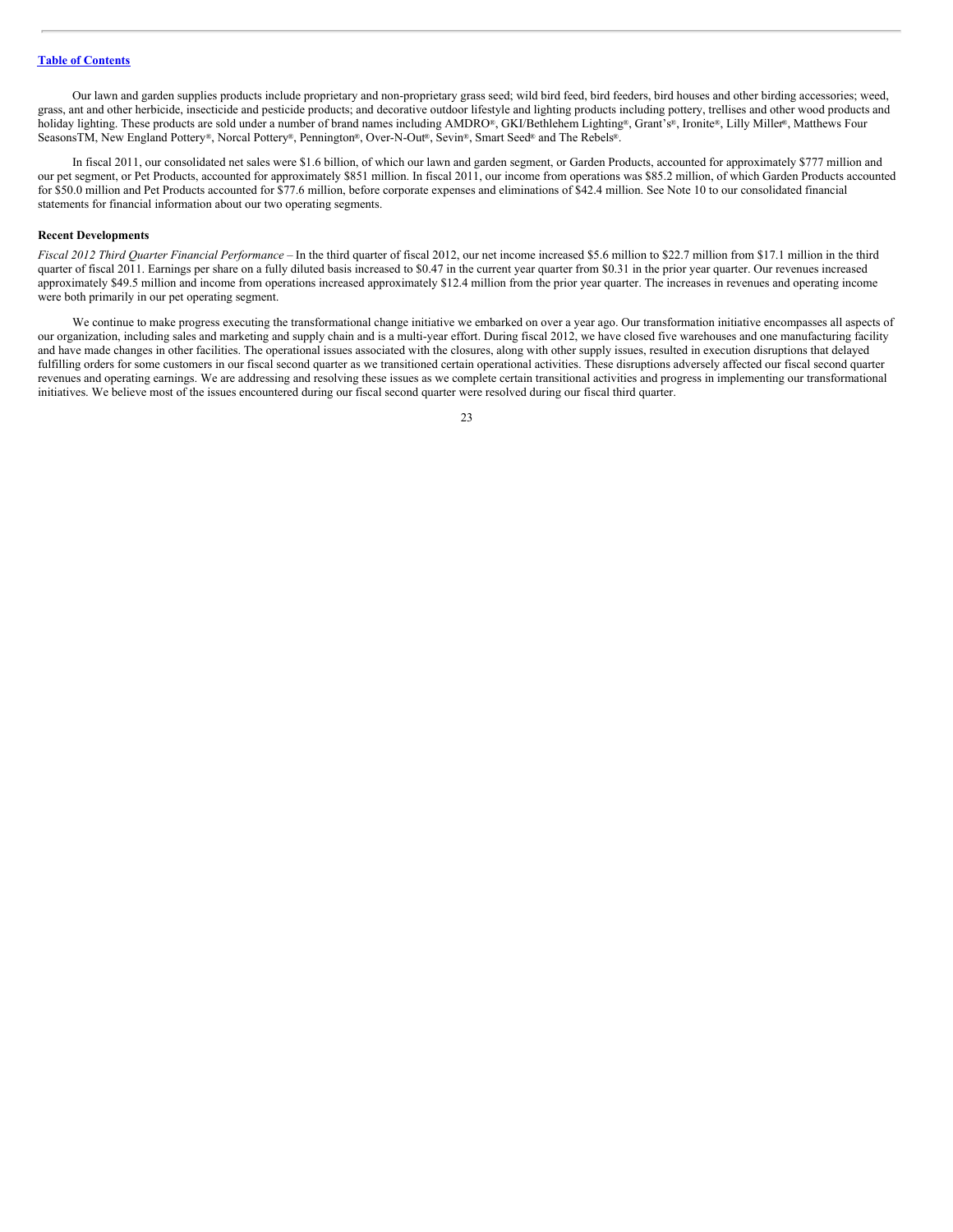#### **Results of Operations**

#### **Three Months Ended June 23, 2012 Compared with Three Months Ended June 25, 2011**

## *Net Sales*

Net sales for the three months ended June 23, 2012 increased \$49.5 million, or 10.2%, to \$533.8 million from \$484.3 million for the three months ended June 25, 2011. Our branded product sales increased \$42.5 million and sales of other manufacturers' products increased \$7.0 million. The sales increases were predominantly from higher unit volume.

Pet Products' net sales increased \$44.0 million, or 19.4%, to \$271.3 million for the three months ended June 23, 2012 from \$227.3 million in the comparable fiscal 2011 period. Pet branded product sales increased \$42.9 million and sales of other manufacturers' products increased \$1.1 million. We experienced sales increases in most of our Pet categories, including a \$31.4 million increase in our Animal Health category, due primarily to new innovation in and increased distribution of our flea and tick products. Additionally, our aquatic product sales increased \$3.8 million due primarily to increased consumables sales.

Garden Products' net sales increased \$5.5 million, or 2.1%, to \$262.5 million for the three months ended June 23, 2012 from \$257.0 million in the comparable fiscal 2011 period. Garden branded product sales decreased \$0.4 million and sales of other manufacturers' products increased \$5.9 million. Sales increased primarily due to a \$23.2 million increase in sales of garden chemical and control products partially offset by a \$14.9 million decrease in sales of grass seed products. The sales increase of garden chemical and control products was partially due to the fulfillment of orders that we were unable to meet in the prior quarter, attributable to the sudden early season surge in demand which coincided with our operational transformational activities. Lower grass seed product sales noted in the second quarter of fiscal 2012 did not improve and the overall category demand for grass seed products remained lower than anticipated.

## *Gross Profit*

Gross profit for the three months ended June 23, 2012 increased \$31.3 million, or 20.9%, to \$180.7 million from \$149.4 million for the three months ended June 25, 2011. Gross profit as a percentage of net sales increased to 33.8% for the three months ended June 23, 2012 from 30.8% for the three months ended June 25, 2011. Gross profit as a percentage of net sales increased in both segments. Operational disruptions from our transformational initiative in the prior quarter were mostly resolved during the current quarter.

Recently, commodity prices once again began to increase due primarily to drought conditions. We are now reviewing our fiscal 2013 plans and product listings to determine the impact this may have and our future course of action.

Both gross profit and gross margin increased in Pet Products due primarily to a \$31.4 million sales increase of our higher margin Animal Health category products. Both gross profit and gross margin increased in Garden Products due primarily to a \$23.2 million sales increase of our higher margin garden chemical and control products, which were negatively impacted by operational disruption in the second fiscal quarter.

#### *Selling, General and Administrative Expenses*

Selling, general and administrative expenses increased \$18.9 million, or 16.8%, to \$131.7 million for the three months ended June 23, 2012 from \$112.8 million for the three months ended June 25, 2011. As a percentage of net sales, selling, general and administrative expenses increased to 24.7% for the three months ended June 23, 2012, compared to 23.3% in the comparable prior year quarter. The increase in selling, general and administrative expenses, discussed further below, was due to increased selling and delivery expenses associated with the higher sales.

Selling and delivery expense increased \$14.0 million, or 19.8%, to \$84.7 million for the three months ended June 23, 2012 from \$70.7 million for the three months ended June 25, 2011. The increased expense was due primarily to increased brand building activities (e.g., increased media spend), variable compensation expenses related to the increase in sales, and delivery expenses related to the increased sales in the quarter.

Warehouse and administrative expense increased \$4.9 million to \$47.0 million for the quarter ended June 23, 2012 from \$42.1 million in the quarter ended June 25, 2011 due primarily to an increase in performance-based compensation expense due to the quarter's favorable impact on our year-to-date results and increased legal and litigation costs.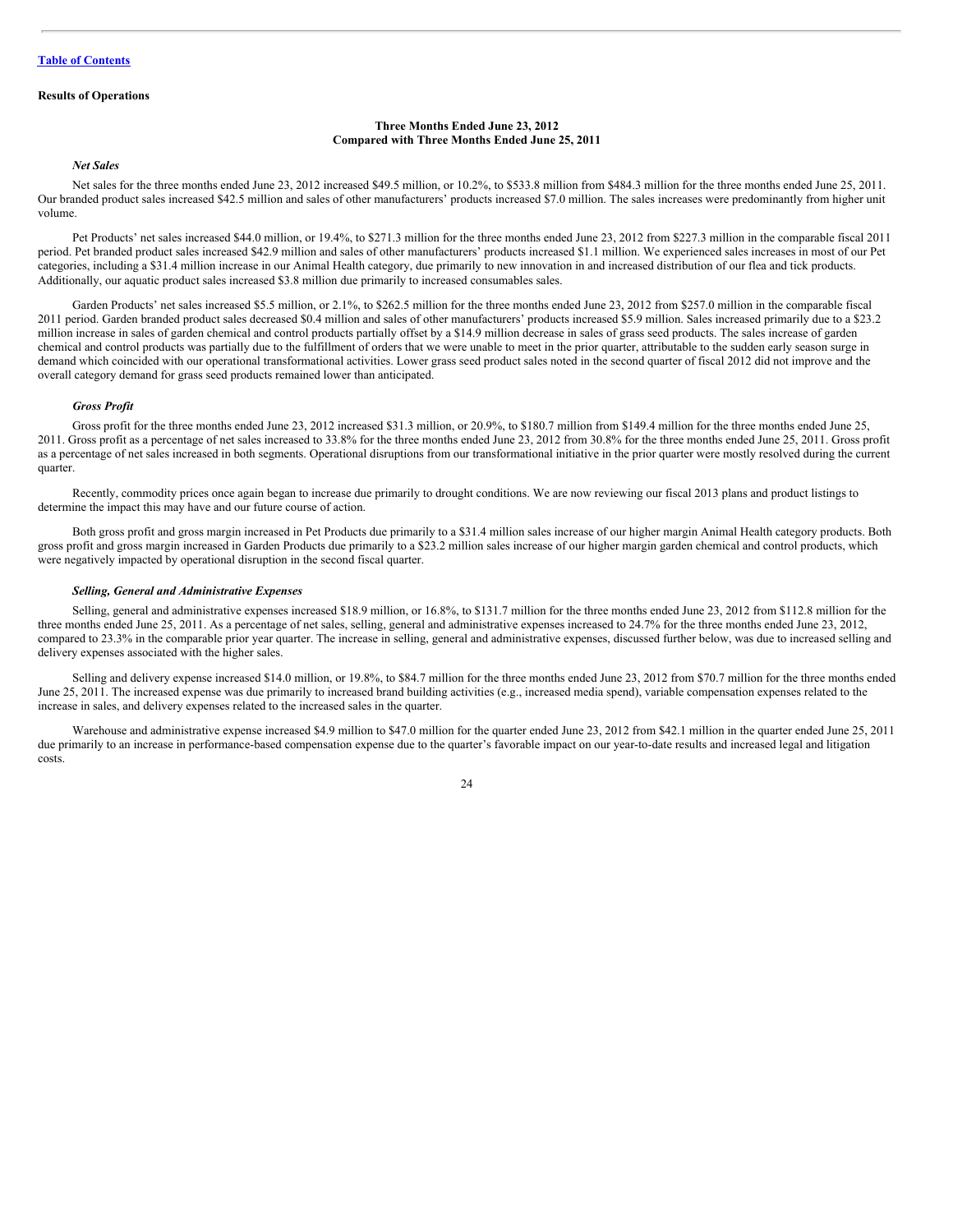## *Net Interest Expense*

Net interest expense for the three months ended June 23, 2012 increased \$0.9 million, or 9.0%, to \$10.7 million from \$9.8 million for the three months ended June 25, 2011. The increased interest expense in the quarter was due to our higher average borrowing rate for the quarter. Although the quarter's average debt outstanding was lower than the prior year quarter, a larger amount of fixed debt was outstanding in the current quarter. In February 2012, we issued an additional \$50 million aggregate principal amount of 8.25% senior subordinated noes due 2018 at a price of 98.501% of the principal amount of the notes. The notes are part of a series of 8.25% senior subordinated notes due 2018 issued by the company in March 2010. Our average borrowing rate for the current quarter increased to 8.4% from 7.4% for the prior year quarter.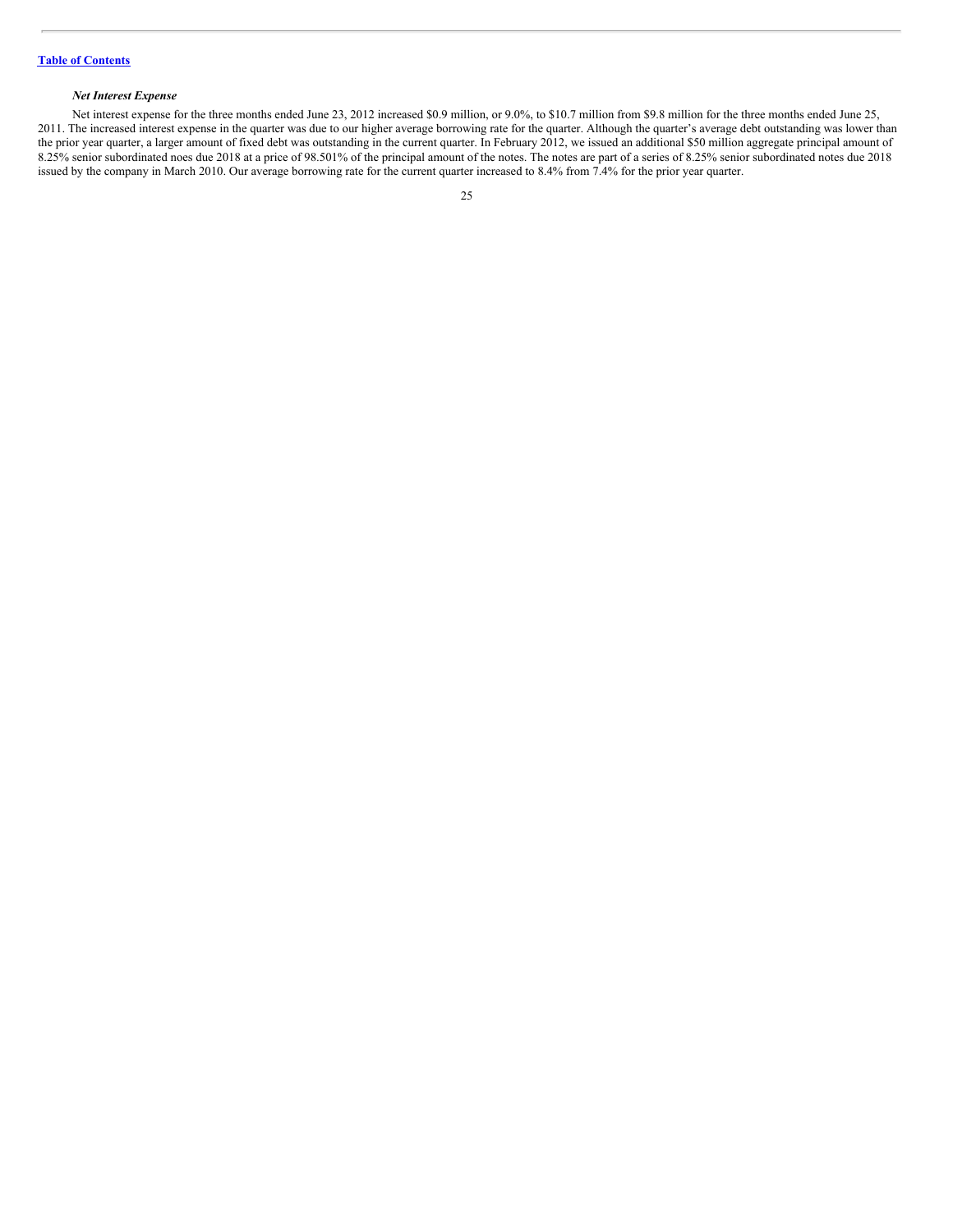## **Table of [Contents](#page-1-0)**

#### *Other Income*

Other income decreased \$0.2 million for the quarter ended June 23, 2012. The decrease was due to decreased earnings from an investment accounted for under the equity method of accounting.

## *Income Taxes*

Our effective income tax rate was 37.9% for the quarter ended June 23, 2012 and 36.4% for the quarter ended June 25, 2011. Our third quarter 2011 tax rate benefited primarily from additional tax credits.

#### **Nine Months Ended June 23, 2012 Compared with Nine Months Ended June 25, 2011**

## *Net Sales*

Net sales for the nine months ended June 23, 2012 increased \$51.1 million, or 4.1%, to \$1,302.8 million from \$1,251.7 million for the nine months ended June 25, 2011. Our branded product sales increased \$32.9 million, and sales of other manufacturers' products increased \$18.2 million.

Pet Products' net sales increased \$53.7 million, or 8.4%, to \$693.1 million for the nine months ended June 23, 2012 from \$639.4 million in the comparable fiscal 2011 period. Pet branded product sales increased \$42.8 million from the prior year period, due primarily to a sales increase of \$24.5 million in our Animal Health category, primarily flea and tick products, and \$9.3 million of aquatic products. The increased sales were due primarily to new innovation in and increased distribution of our flea and tick products. Sales of other manufacturer's products increased \$10.9 million.

Garden Products' net sales decreased \$2.6 million, or 0.4%, from \$612.3 million for the nine months ended June 25, 2011 to \$609.7 million for the nine months ended June 23, 2012. Garden branded product sales declined \$9.9 million due primarily to a \$21.1 million sales decrease in grass seed, which was impacted by overall lower category demand, and an \$11.0 million decrease of seasonal décor products, partially offset by a \$25.6 million increase in sales of garden chemical and control products. Sales of other manufacturer's products increased \$7.3 million.

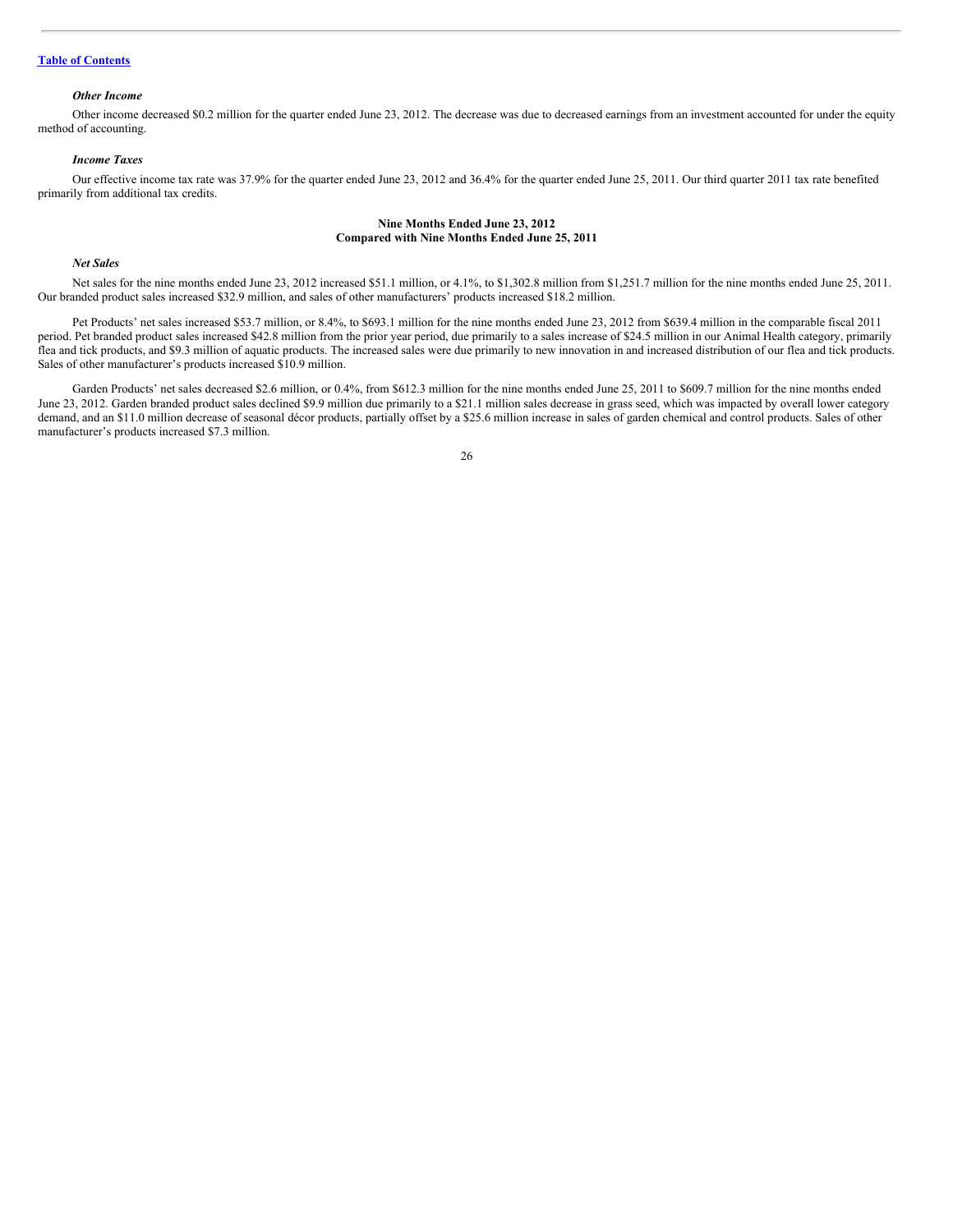## *Gross Profit*

Gross profit for the nine months ended June 23, 2012 increased \$13.4 million, or 3.4%, to \$409.1 million from \$395.7 million for the nine months ended June 25, 2011. Gross profit as a percentage of net sales declined from 31.6% for the nine months ended June 25, 2011 to 31.4% for the nine months ended June 23, 2012.

Gross profit and gross margin increased in Pet Products due primarily to a sales mix shift towards higher margin products led by increased sales in our Animal Health category which was partially offset by some operational disruption in our second fiscal quarter. Gross profit and gross margin decreased in Garden Products as the favorable sales increase in garden chemical and control products was more than offset by higher input costs and by production costs in part due to the operational disruption encountered in our second fiscal quarter. Additionally, Garden Products gross profit was impacted by lower sales of our higher margin grass seed and increased expenses within our seasonal décor business.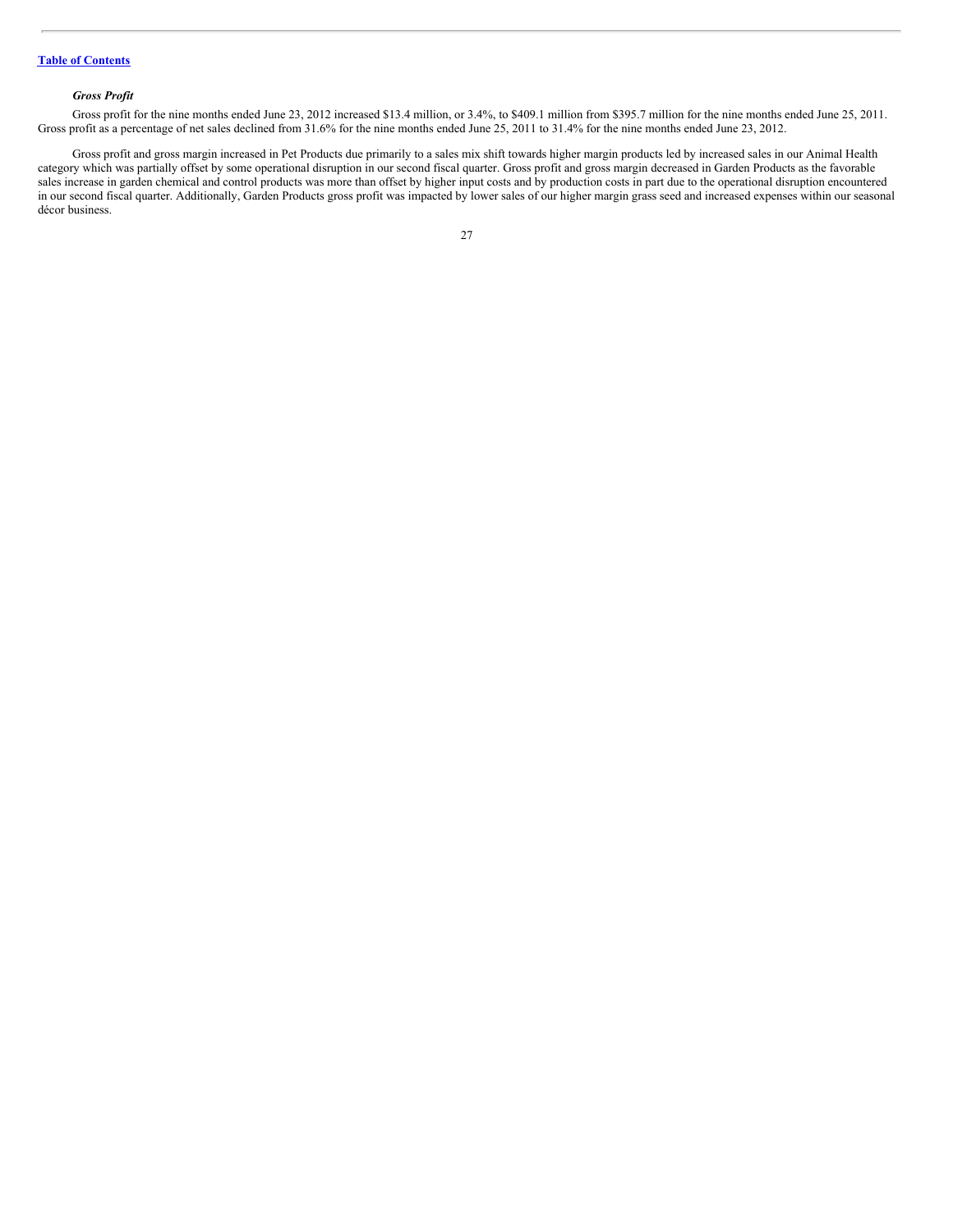#### *Selling, General and Administrative Expenses*

Selling, general and administrative expenses increased \$20.2 million, or 6.6%, to \$326.2 million for the nine months ended June 23, 2012 from \$306.0 million for the nine months ended June 25, 2011. As a percentage of net sales, selling, general and administrative expenses increased to 25.0% for the nine months ended June 23, 2012, compared to 24.4% in the comparable prior year period. The increase in selling, general and administrative expenses, discussed further below, was due primarily to increased selling and delivery expenses.

Selling and delivery expense increased \$18.1 million, or 10.5%, to \$190.5 million for the nine months ended June 23, 2012 from \$172.4 million for the nine months ended June 25, 2011. The increased expense was due primarily to increased advertising and marketing program expenditures, including brand building activities, variable compensation expenses related to the increase in sales, and delivery expenses also related to the increased sales in the period.

Warehouse and administrative expense increased \$2.1 million, or 1.6%, to \$135.7 million for the nine months ended June 23, 2012 from \$133.6 million for the nine months ended June 25, 2011 due primarily to increased performance-based compensation expense, increased legal and litigation costs, and increased software amortization expense due primarily to the ongoing implementation of our SAP ERP system.

#### *Net Interest Expense*

Net interest expense for the nine months ended June 23, 2012 increased \$2.7 million or 9.5%, to \$30.7 million from \$28.0 million for the nine months ended June 25, 2011. The increase in interest expense resulted primarily from increased average debt outstanding in the current fiscal year. In February 2012, we issued an additional \$50 million aggregate principal amount of 8.25% senior subordinated notes due 2018 at a price of 98.501% of the principal amount of the notes. The notes are part of a series of 8.25% senior subordinated notes due 2018 issued by the company in March, 2010. Debt outstanding on June 23, 2012 was \$449.9 million compared to \$450.5 million on June 25, 2011. Our average borrowing rate for the nine months ended June 23, 2012 was 8.1% compared to 8.0% for the prior year period.

#### *Other Income*

For the nine month period ended June 23, 2012, other income decreased \$0.1 million as compared to the nine month period ended June 25, 2011.

#### *Income Taxes*

Our effective income tax rate was 37.7% for the nine months ended June 23, 2012 and 35.5% for the nine months ended June 25, 2011. Our nine months ended 2011 tax rate benefited primarily from additional tax credits in fiscal 2011. We expect our effective income tax rate for fiscal 2012 to be slightly lower than the 40.8% reported for fiscal 2011.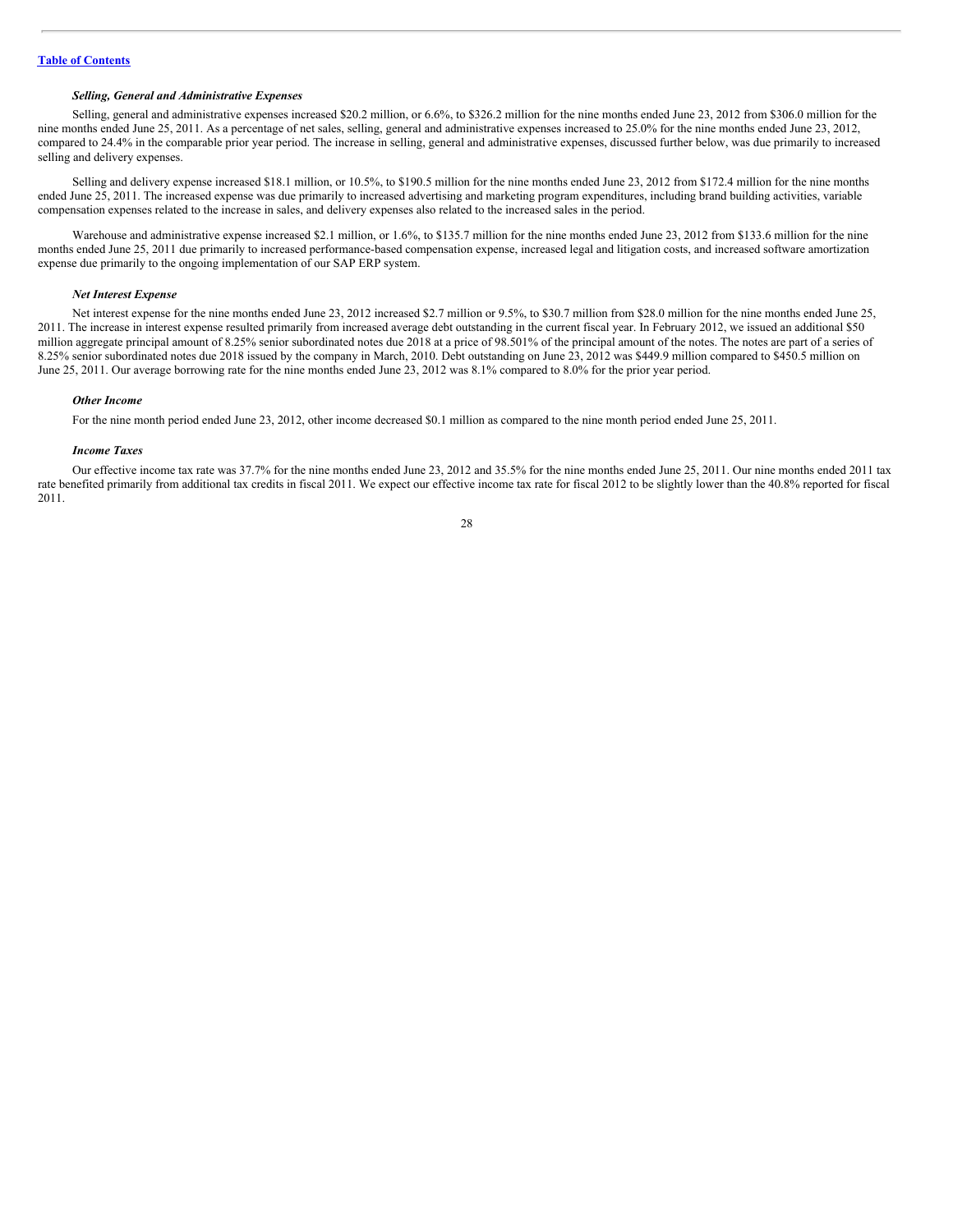#### **Inflation**

Our revenues and margins are dependent on various economic factors, including rates of inflation or deflation, energy costs, consumer attitudes toward discretionary spending, currency fluctuations, and other macro-economic factors which may impact levels of consumer spending. From time to time, including during the last year, we have been adversely impacted by rapidly rising input costs particularly in grain and seed, fuel, ingredients in our garden fertilizer and chemicals, and many of our other inputs. As with other manufacturers, rapidly rising costs make it challenging to increase prices to retail customers at a pace to enable us to maintain margins.

In fiscal 2011, our business was negatively impacted by rising raw materials costs, declining consumer confidence, and other macro-economic factors. During our third fiscal quarter of 2012, commodity costs, while off their peak, remained high. Since the quarter end, commodity prices have increased due primarily to drought conditions. We are developing plans in the event current price levels fail to moderate or continue to increase.

#### **Weather and Seasonality**

Our sales of lawn and garden products are influenced by weather and climate conditions in the different markets we serve. Additionally, our Garden Products' business is highly seasonal. In fiscal 2011, approximately 67% of Garden Products' net sales and 60% of our total net sales occurred during our second and third fiscal quarters. Substantially all of Garden Products' operating income is typically generated in this period, which has historically offset the operating loss incurred during the first fiscal quarter of the year.

#### **Liquidity and Capital Resources**

We have financed our growth through a combination of internally generated funds, bank borrowings, supplier credit and sales of equity and debt securities to the public.

Our business is seasonal and our working capital requirements and capital resources have tracked closely to this seasonal pattern. During the first fiscal quarter, accounts receivable reach their lowest level while inventory, accounts payable and short-term borrowings begin to increase. During the second fiscal quarter, receivables, accounts payable and short-term borrowings increase, reflecting the build-up of inventory and related payables in anticipation of the peak lawn and garden selling season. During the third fiscal quarter, inventory levels remain relatively constant while accounts receivable peak and short-term borrowings start to decline as cash collections are received during the peak selling season. During the fourth fiscal quarter, inventory levels are at their lowest, and accounts receivable and payables are substantially reduced through conversion of receivables to cash.

We service two broad markets: pet supplies and lawn and garden supplies. Our pet supplies businesses involve products that have a year round selling cycle with a slight degree of seasonality. As a result, it is not necessary to maintain large quantities of inventory to meet peak demands. On the other hand, our lawn and garden businesses are highly seasonal with approximately 67% of Garden Products' net sales occurring during the second and third fiscal quarters. This seasonality requires shipment of large quantities of product well ahead of the peak consumer buying periods. To encourage retailers and distributors to stock large quantities of inventory, industry practice has been for manufacturers to give extended credit terms and/or promotional discounts. There is a continuing trend among retailers to make purchases on a "just-in-time" basis which could require us to carry additional inventory in the future.

Net cash provided by operating activities increased \$65.7 million, from \$1.5 million of cash used in operating activities for the nine months ended June 25, 2011, to \$64.2 million of cash provided by operating activities for the nine months ended June 23, 2012, due primarily to our lower investment in working capital during the current fiscal year.

Net cash used in investing activities decreased \$17.7 million, from \$44.6 million for the nine months ended June 25, 2011 to \$26.9 million during the nine months ended June 23, 2012. The decrease in cash used in investing activities was due primarily to our acquisition of certain assets of a privately-held maker of premium fertilizer for the professional and retail markets for approximately \$23 million in cash in our Garden Products business in the prior year period.

Net cash used in financing activities decreased \$25.5 million, from \$34.1 million for the nine months ended June 25, 2011, to \$8.6 million for the nine months ended June 23, 2012. The decrease in cash used was due to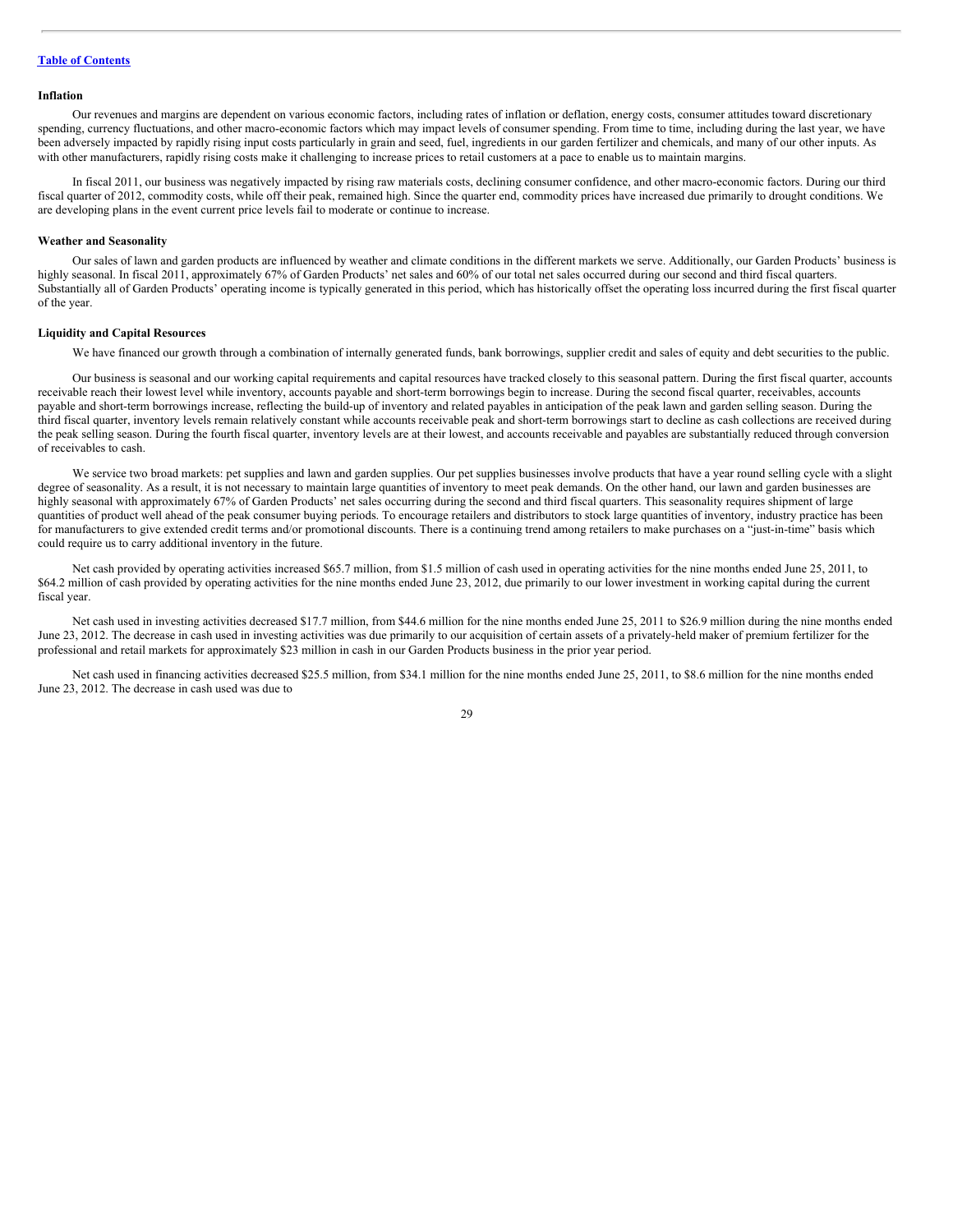our private placement of an additional \$50 million aggregate principal of our 2018 Notes during the second quarter of fiscal 2012, lower net borrowings under our revolving credit facility in the current year compared to the prior year period, and lower repurchases of our common stock during the nine months ended June 23, 2012. The aggregate cost of our share repurchases for the nine months ended June 23, 2012 was \$20.9 million, compared to \$84.0 million for the nine months ended June 25, 2011.

We expect that our principal sources of funds will be cash generated from our operations and, if necessary, borrowings under our \$375 million revolving credit facility. Based on our anticipated cash needs, availability under our revolving credit facility and the scheduled maturity of our debt, we believe that our sources of liquidity should be adequate to meet our working capital, capital spending and other cash needs for at least the next 12 months. However, we cannot assure you that these sources will continue to provide us with sufficient liquidity and, should we require it, that we will be able to obtain financing on terms satisfactory to us, or at all.

We believe that cash flows from operating activities, funds available under our revolving credit facility, and arrangements with suppliers will be adequate to fund our presently anticipated working capital requirements for the foreseeable future. We anticipate that our capital expenditures, which are related primarily to replacements and upgrades to plant and equipment and investment in our implementation of a scalable enterprise-wide information technology platform, will be approximately \$40 million for fiscal year 2012. We are investing in this information technology platform to improve existing operations, support future growth and enable us to take advantage of new applications and technologies. We invested approximately \$64 million from fiscal 2005 through fiscal 2011 in this initiative and plan to invest up to an additional \$15 million in fiscal 2012 for planned implementations. Capital expenditures for 2012 and beyond will depend upon the pace of conversion of those remaining legacy systems. This initiative, when complete, will combine our numerous information systems into one enterprise system and create a standardized model with common data.

As part of our growth strategy, we have acquired a number of companies in the past, and we anticipate that we will continue to evaluate potential acquisition candidates in the future. If one or more potential acquisition opportunities, including those that would be material, become available in the near future, we may require additional external capital. In addition, such acquisitions would subject us to the general risks associated with acquiring companies, particularly if the acquisitions are relatively large.

#### *Senior Credit Facility*

On June 8, 2011, we amended our \$275 million, five-year senior secured revolving credit facility (the "Credit Facility") included in our Amended and Restated Credit Agreement (the "Credit Agreement"). Under the modified terms, the Credit Facility has a borrowing capacity of \$375 million, an increase of \$100 million, and an extension of maturity date by approximately one year, to June 2016. The Credit Facility bears lower interest rates and commitment fees and requires less interest coverage. We continue to have the option to increase the size of the Credit Facility by an additional \$200 million of incremental term loans and/or revolving loans should we exercise our option and one or more lenders are willing to make such increased amounts available to us. There was no outstanding balance as of June 23, 2012 under the Credit Facility. There were no letters of credit outstanding under the Credit Facility as of June 23, 2012. As of June 23, 2012, there were \$375 million of unused commitments under the Credit Facility or, after giving effect to the financial covenants in the Credit Agreement, \$231.9 million of remaining borrowing capacity.

Interest on the amended Credit Facility is based, at our option, on a rate equal to the Alternate Base Rate (ABR), which is the greatest of the prime rate, the Federal Funds rate plus  $\frac{1}{2}$  of 1% or one month LIBOR plus 1%, plus a margin, which fluctuates from 0.75% to 1.75%, or LIBOR plus a margin, which fluctuates from 1.75% to 2.75% and commitment fees that range from 0.30% to 0.50%, determined quarterly based on consolidated total debt to consolidated EBITDA for the most recent trailing 12-month period. As of June 23, 2012, the applicable interest rate on the Credit Facility related to alternate base rate borrowings was 5.0%, and the applicable interest rate related to LIBOR rate borrowings was 3.0%.

The Credit Facility is guaranteed by our material subsidiaries and is secured by our assets, excluding real property but including substantially all of the capital stock of our subsidiaries. The Credit Agreement contains certain financial and other covenants which require us to maintain minimum levels of interest coverage and maximum levels of senior debt to EBITDA and that restrict our ability to repurchase our stock, make investments in or acquisitions of other businesses and pay dividends above certain levels over the life of the Credit Facility. Under the terms of the Credit Facility, we may make restricted payments, including cash dividends and stock repurchases, in an aggregate amount initially not to exceed \$200 million over the life of the Credit Facility, subject to qualifications and baskets as defined in the Credit Agreement. As of June 23, 2012, our Total Leverage Ratio, as defined in the Credit Agreement, was 3.9 to 1.0, and our Senior Secured Leverage Ratio, as defined in the Credit Agreement with a maximum of 2.25 to 1.0, was 0 to 1.0.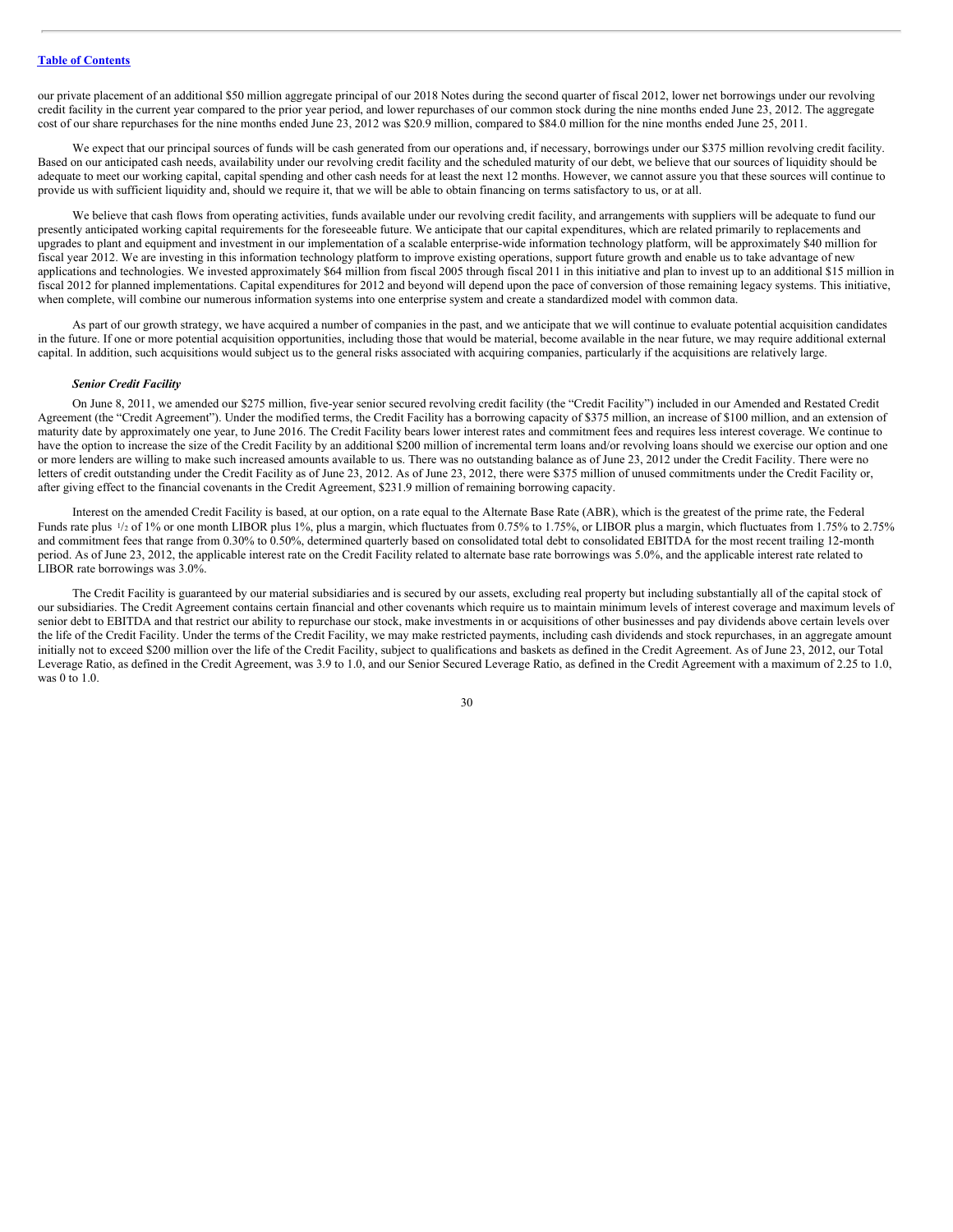Our minimum Interest Coverage Ratio was reduced to 2.50 times, from 2.75 times as part of the modification of the Credit Facility. As of June 23, 2012, our Interest Coverage ratio was 3.0 times. Apart from the covenants limiting restricted payments and capital expenditures, the Credit Facility does not restrict the use of retained earnings or net income. We were in compliance with all financial covenants as of June 23, 2012.

#### *Senior Subordinated Notes*

On March 8, 2010, we issued \$400 million aggregate principal amount of 8.25% senior subordinated notes due March 1, 2018 (the "2018 Notes").

On February 8, 2012, we issued an additional \$50 million aggregate principal amount of our 2018 Notes at a price of 98.501%, plus accrued interest from September 1, 2011, in a private placement. We used the net proceeds from the offering to pay a portion of the outstanding balance under our Credit Facility.

We incurred approximately \$1.7 million of debt issuance costs in conjunction with this offering, which included underwriter fees and legal, accounting and rating agency expenses. The debt issuance costs are being amortized over the remaining term of the 2018 Notes.

The 2018 Notes require semiannual interest payments in September and March. The 2018 Notes are unsecured senior subordinated obligations and are subordinated to all of our existing and future senior debt, including our Credit Facility. The obligations under the 2018 Notes are fully and unconditionally guaranteed on a senior subordinated basis by each of our existing and future domestic restricted subsidiaries with certain exceptions. The guarantees are general unsecured senior subordinated obligations of the guarantors and are subordinated to all existing and future senior debt of the guarantors.

We may redeem some or all of the 2018 Notes at any time prior to March 1, 2014 at the principal amount plus a "make whole" premium. We may redeem some or all of the 2018 Notes at any time on or after March 1, 2014 for 104.125%, after March 1, 2015 for 102.063% and after March 1, 2016 for 100%, plus accrued and unpaid interest. Additionally, at any time prior to March 1, 2013, we may redeem up to 35% of the 2018 Notes with any proceeds we receive from certain equity offerings at a redemption price of 108.25% of the principal amount, plus accrued and unpaid interest. The holders of the 2018 Notes have the right to require us to repurchase all or a portion of the 2018 Notes at a purchase price equal to 101% of the principal amount of the notes repurchased, plus accrued and unpaid interest through the repurchase date upon the occurrence of a change of control.

The 2018 Notes contain customary high yield covenants, including covenants limiting debt incurrence and restricted payments, subject to certain baskets and exceptions.

At June 23, 2012, our total debt outstanding was \$449.9 million versus \$450.5 million at June 25, 2011 and cash and short term investment balances for the same periods were \$58.5 million and \$26.6 million, respectively.

#### **Off-Balance Sheet Arrangements**

There have been no material changes to the information provided in our Annual Report on Form 10-K for the fiscal year ended September 24, 2011 regarding off-balance sheet arrangements.

## **Contractual Obligations**

There have been no material changes outside the ordinary course of business in our contractual obligations set forth in the Management's Discussion and Analysis of Financial Condition and Results of Operations – Liquidity and Capital Resources in our Annual Report on Form 10-K for the fiscal year ended September 24, 2011 except for our issuance of \$50 million of 2018 Notes in February 2012.

#### **New Accounting Pronouncements**

Refer to Footnote 1 in the notes to the condensed consolidated financial statements for new accounting pronouncements.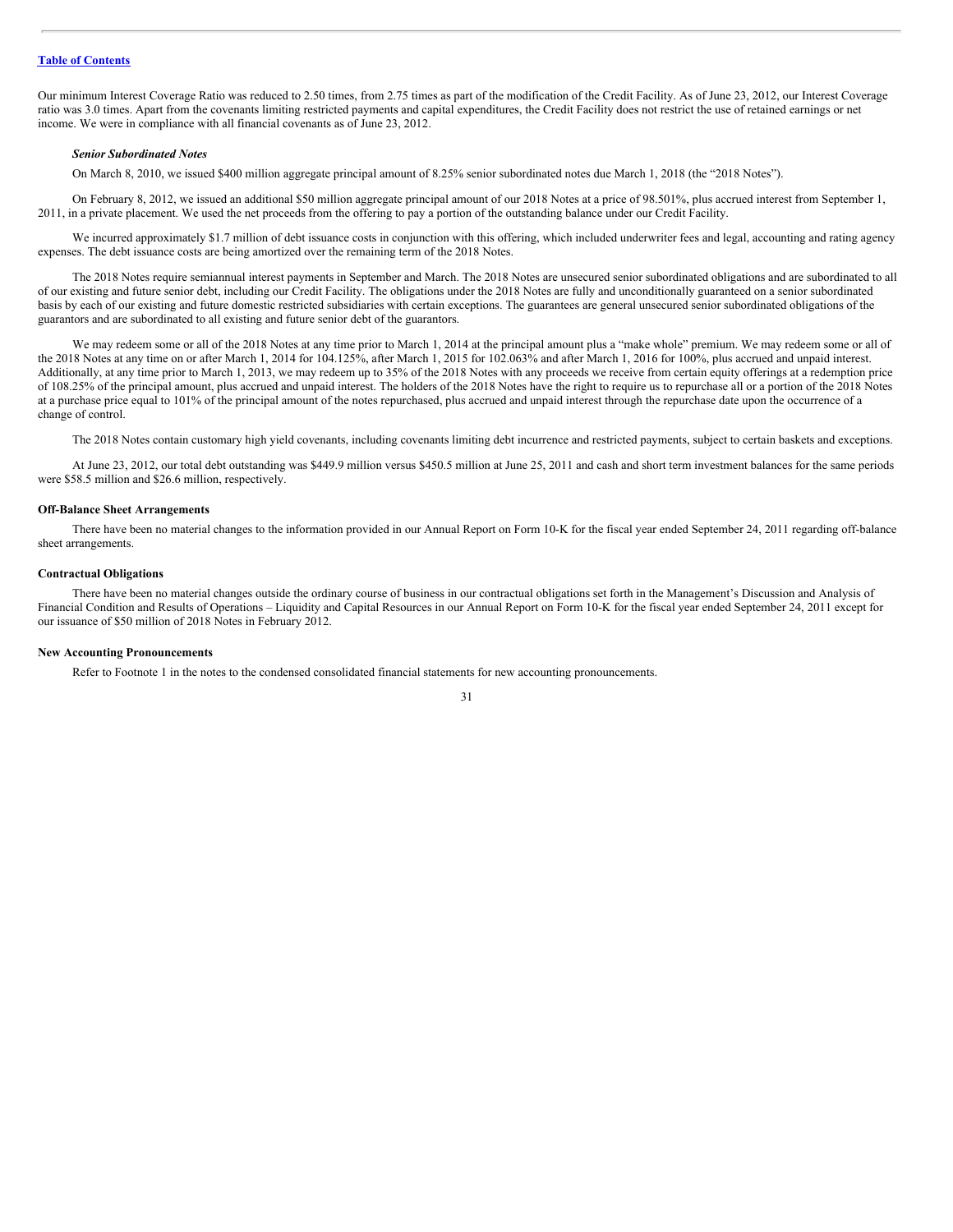## **Table of [Contents](#page-1-0)**

## **Critical Accounting Policies, Estimates and Judgments**

There have been no material changes to our critical accounting policies, estimates and assumptions or the judgments affecting the application of those accounting policies since our Annual Report on Form 10-K for the fiscal year ended September 24, 2011.

#### <span id="page-31-0"></span>**Item 3. Quantitative and Qualitative Disclosures About Market Risk**

We believe there has been no material change in our exposure to market risk from that discussed in our Annual Report on Form 10-K for the fiscal year ended September 24, 2011.

#### <span id="page-31-1"></span>**Item 4. Controls and Procedures**

(a) *Evaluation of Disclosure Controls and Procedures*. Our Chief Executive Officer and Chief Financial Officer have reviewed, as of the end of the period covered by this report, the "disclosure controls and procedures" (as defined in the Securities Exchange Act of 1934 Rules 13a-15(e) and 15d-15(e)) that ensure that information relating to the Company required to be disclosed by us in the reports that we file or submit under the Exchange Act is recorded, processed, summarized and reported in a timely and proper manner and that such information is accumulated and communicated to our management, including our Chief Executive Officer and Chief Financial Officer, as appropriate to allow timely decisions regarding required disclosure. Based upon this review, such officers concluded that our disclosure controls and procedures were effective as of June 23, 2012.

(b) *Changes in Internal Control Over Financial Reporting*. Central's management, with the participation of Central's Chief Executive Officer and Chief Financial Officer, has evaluated whether any change in Central's internal control over financial reporting occurred during the quarter ended June 23, 2012. Based on that evaluation, management concluded that there has been no change in Central's internal control over financial reporting during the quarter ended June 23, 2012 that has materially affected, or is reasonably likely to materially affect, Central's internal control over financial reporting.

#### **PART II. OTHER INFORMATION**

#### <span id="page-31-2"></span>**Item 1. Legal Proceedings**

From time to time, we are involved in certain legal proceedings in the ordinary course of business. Currently, we are not a party to any legal proceedings that management believes would have a material adverse effect on our financial position or results of operations.

#### <span id="page-31-3"></span>**Item 1A. Risk Factors**

Except as set forth below, there have been no material changes from the risk factors previously disclosed in Item 1A. to Part I of our Form 10-K for the fiscal year ended September 24, 2011.

#### Issues with products may lead to product liability, personal injury or property damage claims, recalls, withdrawals, replacements of products, regulatory actions by governmental authorities that could divert resources, affect business operations, decrease sales, increase costs, and put us at a competitive disadvantage, any of which *could have a significant adverse ef ect on our financial condition.*

We have experienced, and may in the future experience, issues with products that may lead to product liability, recalls, withdrawals, replacements of products, or regulatory actions by governmental authorities. For example, during 2012, we have experienced two unrelated recalls relating to one batch of baby bird feed products and a separate lot of mice, rat and hamster feed. Currently, we

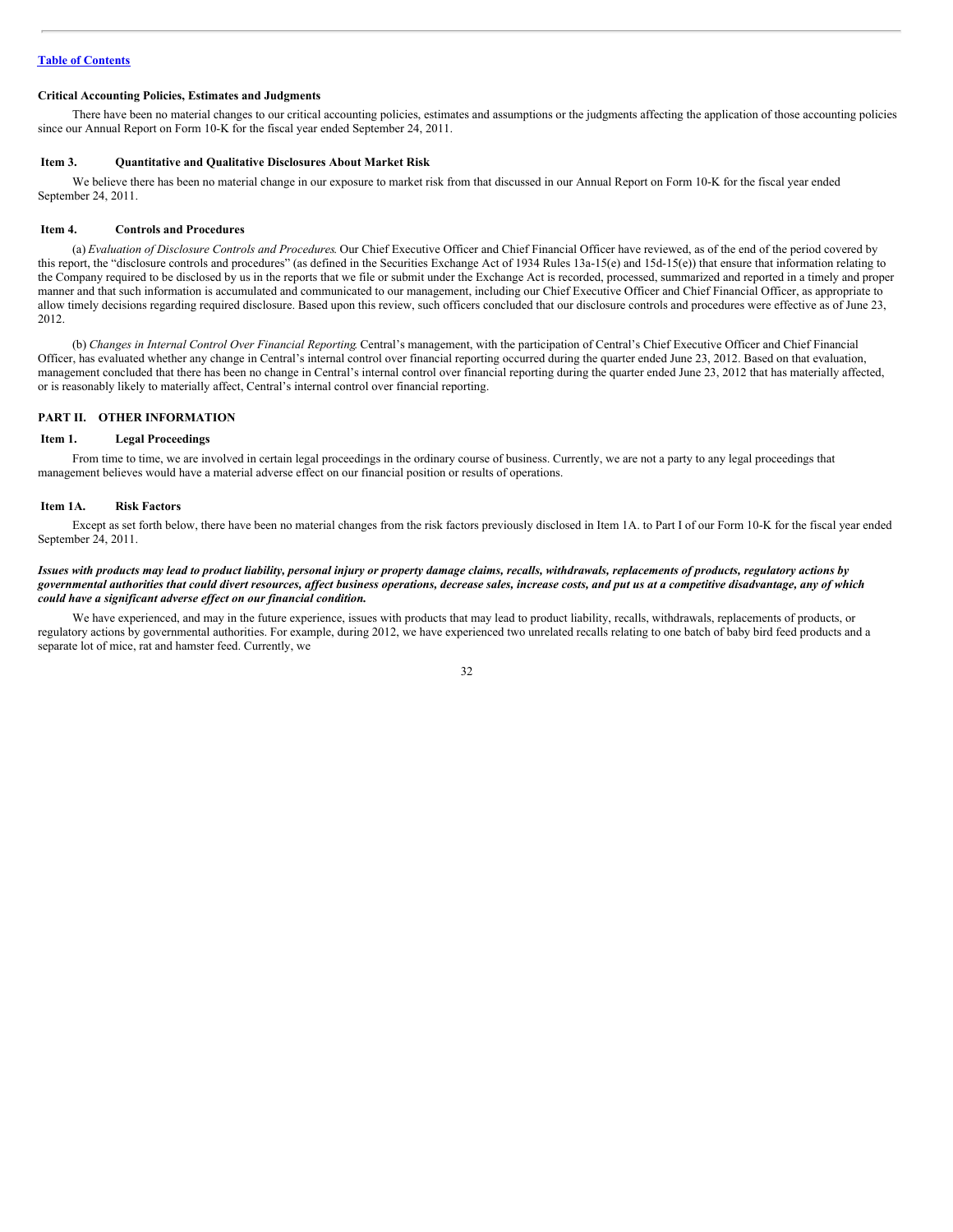## **Table of [Contents](#page-1-0)**

do not expect the costs related to these recalls to be material to our results of operations. However, since these recalls were only recently discovered, we cannot be certain of their ultimate impact on our business or financial results. The recalls or future recalls could result in increased governmental scrutiny, reputational harm, reduced demand by consumers for our products, decreased willingness by retailer customers to purchase or provide marketing support for those products, absence or increased cost of insurance, or additional safety and testing requirements. Such results could divert development and management resources, adversely affect our business operations, decrease sales, increase legal fees and other costs, and put us at a competitive disadvantage compared to other manufacturers not affected by similar issues with products, any of which could have a significant adverse effect on our financial condition.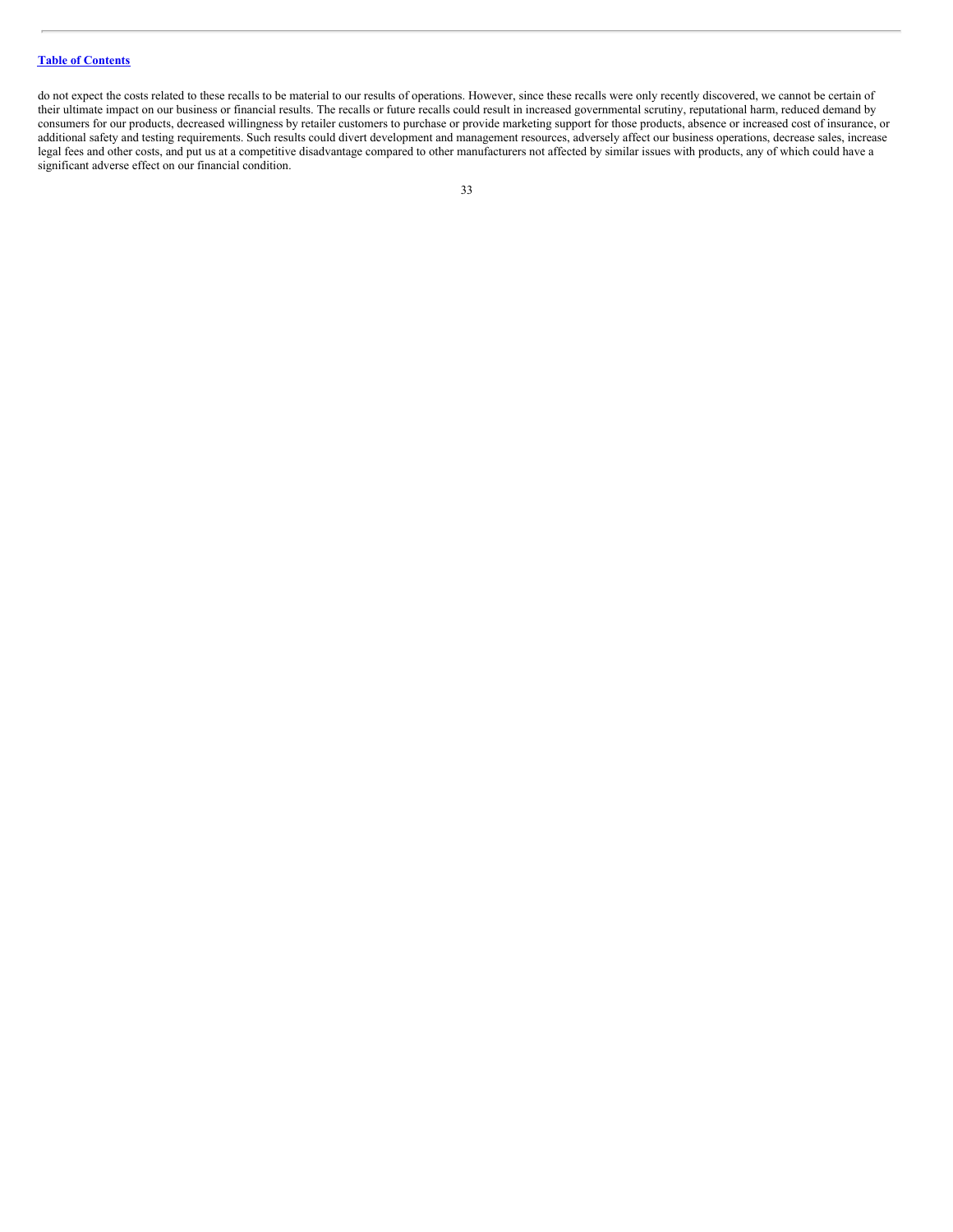## <span id="page-33-0"></span>**Item 2. Unregistered Sales of Equity Securities and Use of Proceeds**

The following table sets forth the repurchases of any equity securities during the fiscal quarter ended June 23, 2012 and the dollar amount of authorized share repurchases remaining under our stock repurchase program.

| Period                          | <b>Total Number</b><br>of Shares<br>(or Units)<br>Purchased | Average<br><b>Price Paid</b><br>per Share<br>(or Units) | <b>Total Number of</b><br><b>Shares</b><br>(or Units)<br>Purchased as<br><b>Part of Publicly</b><br><b>Announced Plans</b><br>or Programs | <b>Maximum Number</b><br>(or Approximate)<br>Dollar Value) of<br><b>Shares (or Units)</b><br>that May Yet Be<br><b>Purchased Under</b><br>the Plans or<br>Programs (1) |
|---------------------------------|-------------------------------------------------------------|---------------------------------------------------------|-------------------------------------------------------------------------------------------------------------------------------------------|------------------------------------------------------------------------------------------------------------------------------------------------------------------------|
| March 25, 2012 – April 28, 2012 | 58.506(2)                                                   | \$10.37                                                 | _                                                                                                                                         | 51,595,000                                                                                                                                                             |
| April 29, 2012 – May 26, 2012   | 3,889(2)                                                    | 9.60<br>J.                                              |                                                                                                                                           |                                                                                                                                                                        |
| May 27, 2012 – June 23, 2012    | $3,638^{(2)}$                                               | 9.09<br>\$                                              | _                                                                                                                                         | S<br>$\overline{\phantom{a}}$                                                                                                                                          |
| Total                           | 66.033                                                      | \$10.25                                                 |                                                                                                                                           | 51,595,000                                                                                                                                                             |

(1) During the third quarter of fiscal 2011, our Board of Directors authorized a new \$100 million share repurchase program. The program has no expiration date and expires when the amount authorized has been used or the Board withdraws its authorization. The repurchase of shares may be limited by certain financial covenants in our credit facility and indenture that restrict our ability to repurchase our stock.

(2) Shares purchased during the period indicated represent withholding of a portion of shares to cover taxes in connection with the vesting of restricted stock and the exercise of stock options.

## <span id="page-33-1"></span>**Item 3. Defaults Upon Senior Securities**

Not applicable

## <span id="page-33-2"></span>**Item 4. Mine Safety Disclosures**

Not applicable

## <span id="page-33-3"></span>**Item 5. Other Information**

Not applicable

## <span id="page-33-4"></span>**Item 6. Exhibits**

- 10.1 Employment Agreement between Steven LaMonte and Central Garden and Pet Company effective May 7, 2012.
- 31.1 Certificationof Principal Executive Officer Pursuant to Section 302 of the Sarbanes-Oxley Act of 2002.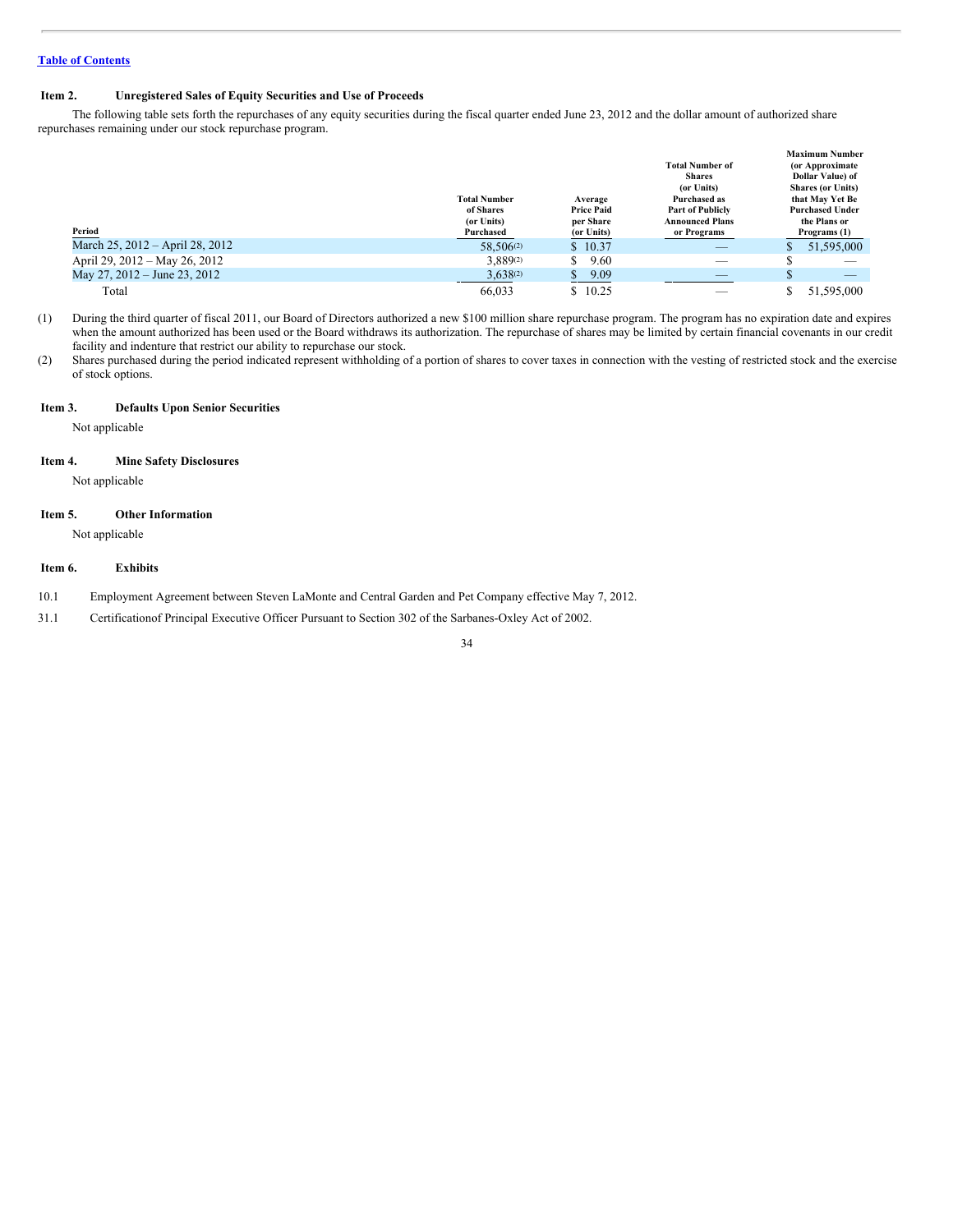## **Table of [Contents](#page-1-0)**

- 31.2 Certification of Principal Financial Officer Pursuant to Section 302 of the Sarbanes-Oxley Act of 2002.
- 32.1 Certification of Principal Executive Officer Pursuant to 18 U.S.C. Section 1350.
- 32.2 Certification of Principal Financial Officer Pursuant to 18 U.S.C. Section 1350.
- 101.INS\* XBRL InstanceDocument 101.SCH\* XBRL Taxonomy Extension Schema Document 101.CAL\* XBRL Taxonomy Extension Calculation Linkbase Document 101.DEF\* XBRL TaxonomyExtension Definition Linkbase Document
- 
- 101.LAB\* XBRL TaxonomyExtension Label Linkbase Document
- 101.PRE\* XBRL TaxonomyExtension Presentation Linkbase Document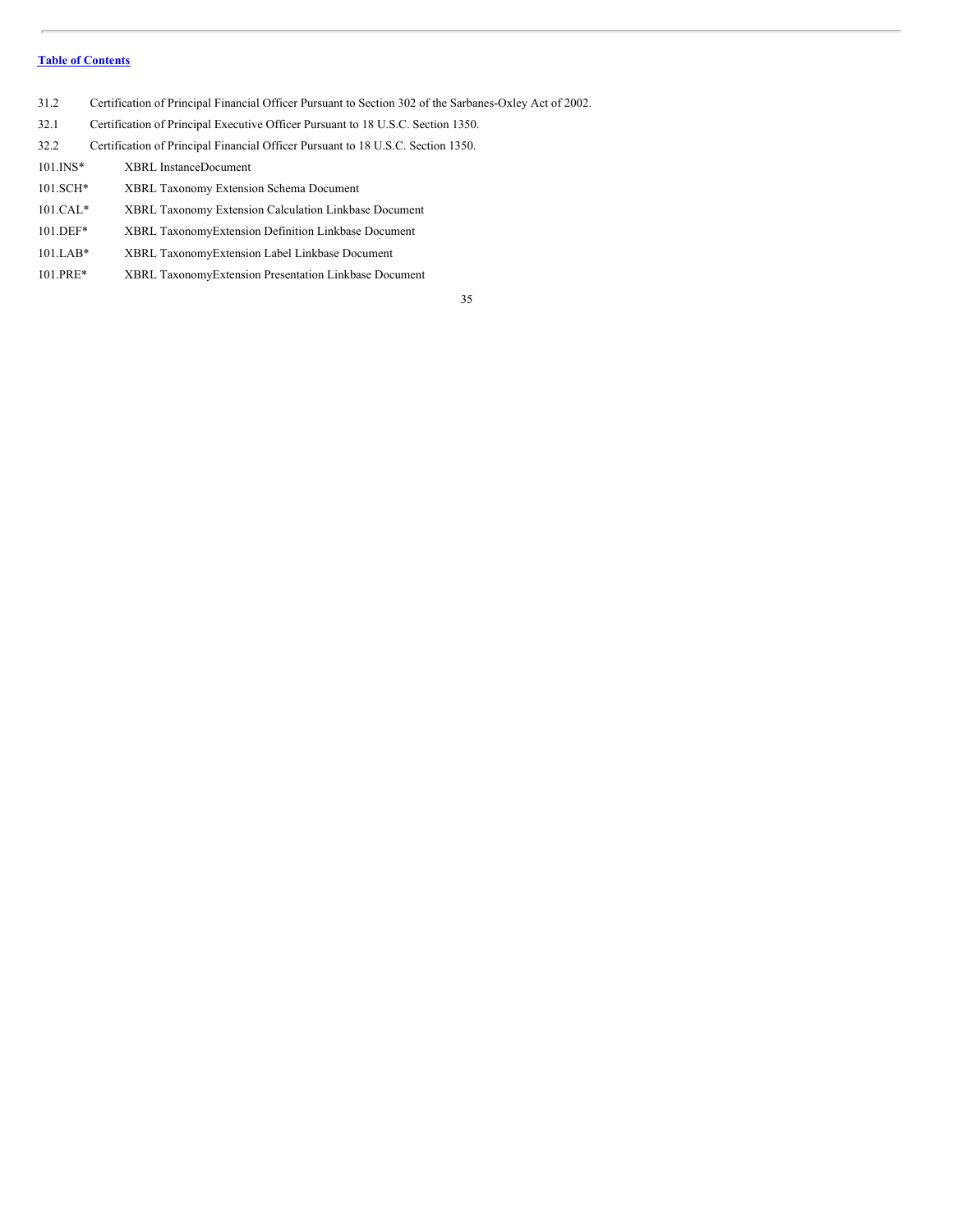## **SIGNATURES**

Pursuant to the requirements of the Securities Act of 1934, the registrant has duly caused this report to be signed on its behalf by the undersigned thereunder duly authorized.

> CENTRAL GARDEN & PET COMPANY Registrant

Dated: August 2, 2012

/s/ William E. Brown

William E. Brown Chairman and Chief Executive Officer *(Principal Executive Of icer)*

## /s/ Lori A. Varlas

Lori A. Varlas Chief Financial Officer *(Principal Financial Of icer)*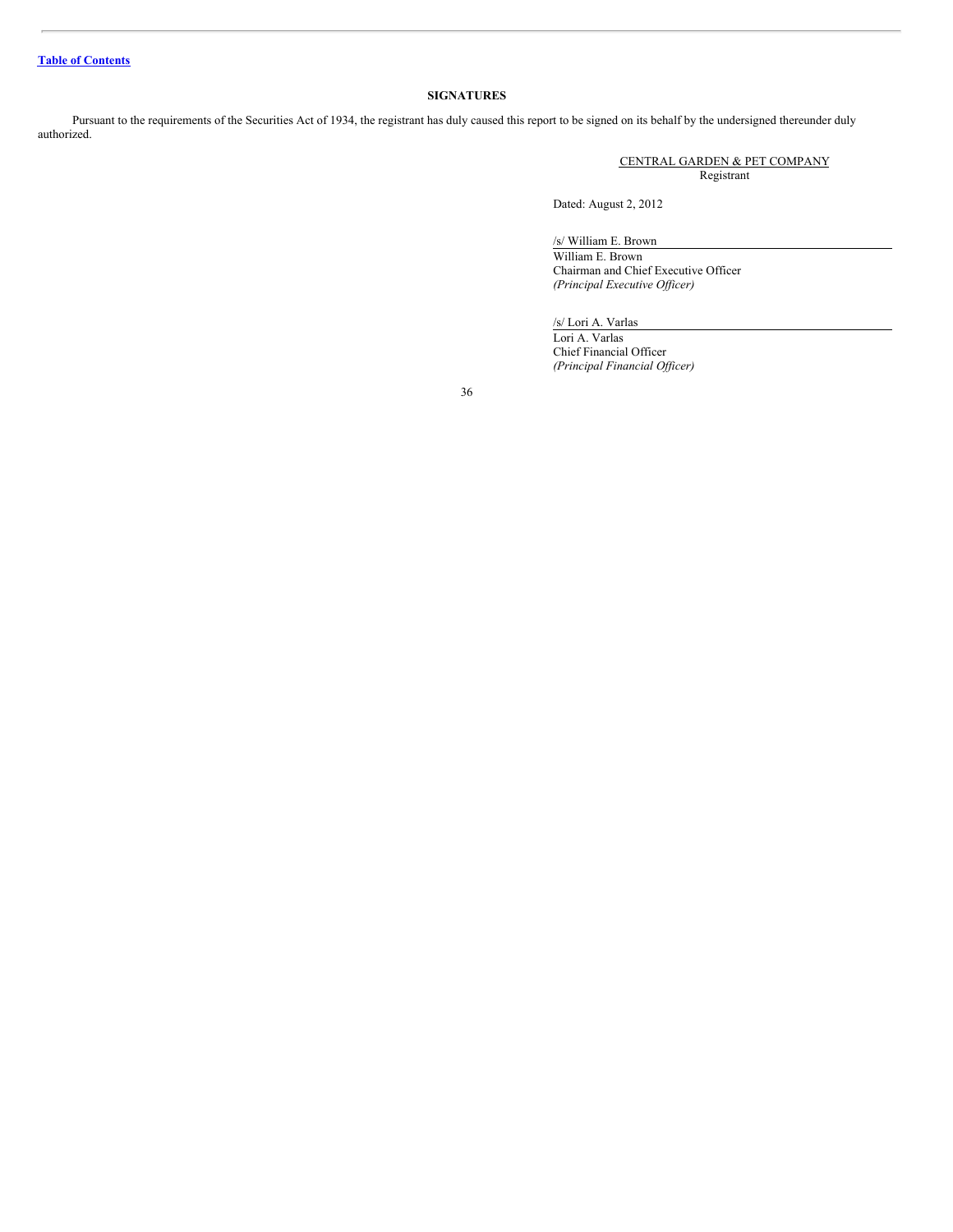## **EMPLOYMENT AGREEMENT**

THIS EMPLOYMENT AGREEMENT (the "Agreement"), made this 2 day of April, 2012 is entered into by Central Garden & Pet Company and/or any of its wholly owned subsidiaries, successors and assigns (collectively called "the Company") and Steven R. LaMonte ("Executive").

WHEREAS, the Company desires to employ Executive and Executive desires to become employed by the Company;

THEREFORE, in consideration of the mutual covenants and promises contained herein, and other good and valuable consideration, the receipt and sufficiency of which are hereby acknowledged, the parties agree as follows:

1. **Effective Date:** This Agreement shall become effective on May 7, 2012 ("Effective Date").

2. **Term of Employment:** Executive will be employed by the Company for an indefinite term, subject to termination as set forth below.

3. **Position:** Executive shall serve as Executive Vice President, President – Garden Segment. He shall perform those duties and responsibilities consistent with such position that are assigned to him by the President and Chief Executive Officer of Central Operating Companies. Executive's position and related terms and conditions of employment may from time to time be modified by the Company in its discretion. Executive's place of employment and the location of his office shall be in Atlanta, Georgia. Any relocation of executive must be mutually agreed upon. If Executive is unwilling to relocate, and such a relocation became a condition of continual employment, he will have the option to terminate employment and receive compensation as provided for in Section 16 below.

4. **Full Time Performance of Duties:** During the Term of Employment, except for periods of absence occasioned by illness, reasonable vacation periods, and reasonable leaves of absence, Executive agrees to devote substantially all his business time, attention, skill, and efforts to the faithful and loyal performance of his duties under this Agreement and shall not during his employment with the Company engage in any other business activities, duties or pursuits, render any services of a business, commercial, or professional nature to any other person or organization, whether for compensation or otherwise, without the prior written consent of Company. However, the expenditure of reasonable amounts of time for educational, charitable, or professional activities for which Executive will not receive additional compensation from the Company, shall not be considered a breach of this Agreement if those activities do not materially interfere with the services required of Executive under this Agreement. Notwithstanding the above, the Company acknowledges that Executive currently serves as Executive Advisory Board Member of Gryphon Investors, and agrees that he may continue to serve in that capacity unless and until the Company gives six months' notice that Executive must resign that position.

5. **Salary:** The Company will pay Executive an annualized base salary of four hundred and twenty-five thousand dollars (\$425,000) in accordance with the Company's payroll practices for executives. Executive will be eligible for periodic salary reviews consistent with the Company's salary review practices for executives, but Executive will not be subject to a reduction unless mutually agreed by the parties.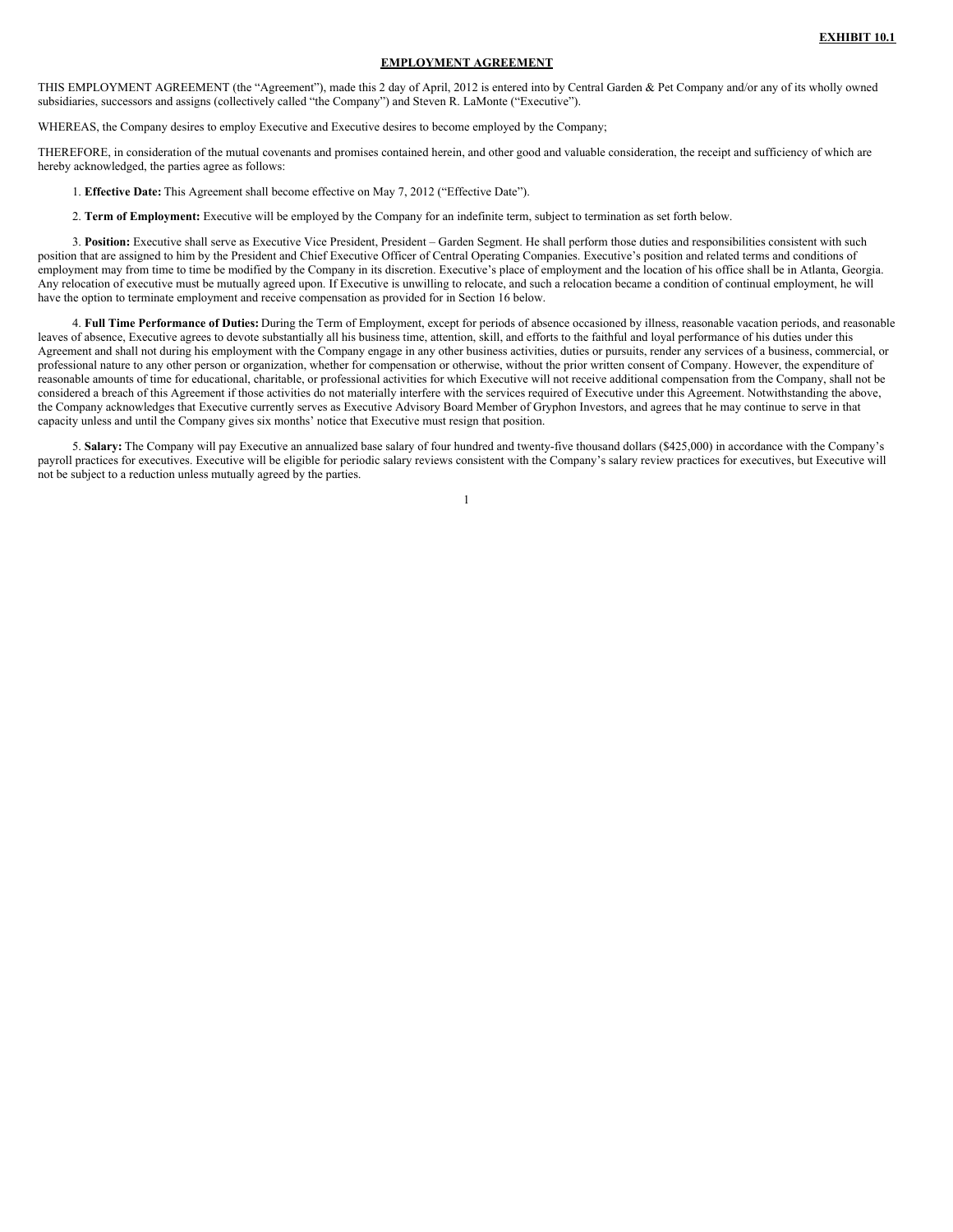6. **Bonus:** Executive will be eligible for a bonus each year during the Term of Employment with a target amount of fifty percent (50%) of Executive's base salary in effect at the beginning of the year in question, to be awarded upon attainment of the annual operating goals and the personal goals established by the President and Chief Executive Officer of Central Operating Companies. For your initial year, you will be eligible to participate in the  $F\hat{Y}$  '12 bonus plan on a prorated basis based upon your hire date. The award and amount of any such bonus shall be in the discretion of the Company.

7. **Options:** Executive will be granted a non-qualified Stock Option to purchase eighty thousand (80,000) shares of Company Common Stock (CENT A) with price determined by the "fair market value" upon the date of issue. These options shall vest over a four (4) year period at a rate of twenty-five percent (25%) per year with the first traunch vesting March 26, 2013. The options shall expire six (6) years from date of the award. The right to exercise the options shall be consistent with the terms of the Central Garden & Pet Company 2003 Omnibus Equity Incentive Plan.

8. **Restricted Stock:** The Executive will receive forty thousand (40,000) restricted shares of Central Garden & Pet Company Stock (CENT A) on the Effective Date of this Agreement. These shares shall vest at the rate of 33-1/3% per year beginning at the end of year four (4) and being fully vested at the end of year six (6).

9. **Benefits:** Subject to all applicable eligibility requirements Executive will participate in any and all 401(k), medical, dental, life and long-term disability insurance and/or other benefit plan which, from time to time, may be established as generally applicable to other similarly situated Company executives. Executive shall be entitled to full relocation benefits, including all benefits set forth in the Company's relocation benefits policy.

10. **Vacation:** Executive will earn four (4) weeks vacation annually. Executive's maximum vacation accrual will be six (6) weeks. Once Executive has accrued six (6) weeks vacation, he will stop earning vacation until he has taken vacation and reduced his accrual below six (6) weeks.

11. **Automobile:** During the Term of Employment, the Company will provide Executive with a monthly automobile allowance of \$1000.00. Executive is responsible for taxes, if any, associated with this allowance.

12. **Reimbursement of Expenses:** The Company will reimburse Executive for all reasonable travel, entertainment and other expenses incurred or paid by the Executive in connection with, or related to, the performance of his duties, responsibilities or services under this Agreement in accordance with the Company's policies, upon presentation by Executive of documentation, expense statements, vouchers and/or other supporting information as the Company may request. In no event shall reimbursements be made for expenses incurred by Executive after the end of the calendar year following the calendar year in which Executive incurs the expense.

13. **Incapacity:** In the event that Executive becomes physically or mentally disabled or incapacitated such that it is the reasonable, good faith opinion of the Company that Executive is unable to perform the services required under this Agreement even with

 $\overline{2}$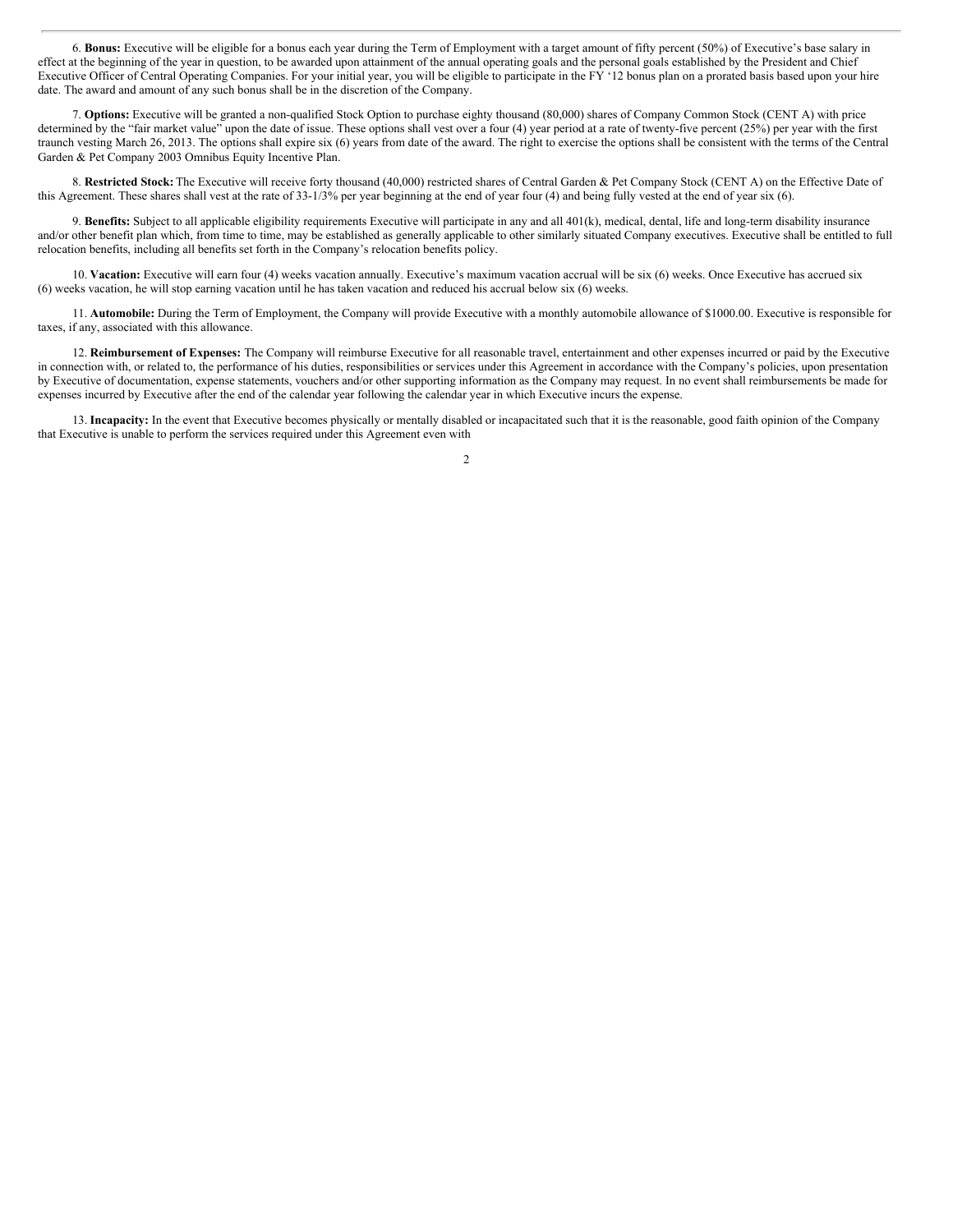the provision of reasonable accommodation, then after four (4) months of continuous physical or mental disability, this Agreement will terminate; *provided*, *however*, that during this four (4) month period, Executive shall be entitled to the continuation of his compensation as provided by this Agreement; however such continued payments by the Company shall be integrated with any disability, workers' compensation, or other insurance payments received, such that the total amount does not exceed the compensation as provided by this Agreement. For purposes of this Agreement, physical or mental disability does not include any disability arising from current use of alcohol, drugs or related issues.

14. **Termination by the Company For Cause:**The Company may terminate Executive for cause. If Executive is terminated for cause, he will receive only his compensation earned pro rata to the date of his termination. All other benefits will cease on the date of Executive's termination. Cause shall be defined as:

(a) An act or omission constituting negligence or misconduct which is materially injurious to the Company;

- (b) Failure to comply with the lawful directives of the Board of Directors;
- (c) A material breach of this Agreement by Executive, which is not cured within thirty (30) days after written notice thereof;
- (d) Failure to perform in a manner acceptable to the Company after written notice and an opportunity to cure;
- (e) The abuse of alcohol or drugs;
- (f) Fraud, theft or embezzlement of Company assets, criminal conduct or any other act of moral turpitude by which is materially injurious to the Company;
- (g) A material violation of any securities law, regulation or compliance policy of the Company;
- (h) Executive's death or incapacity exceeding four (4) months as provided in Section 13 above.

15. **Termination By Executive For Cause:**Executive may also terminate this Agreement for cause by giving thirty (30) days written notice to the Company's Vice President of Human Resources of an alleged material breach of this Agreement by the Company, provided such breach is not cured by the Company within the thirty (30) day notice period. If Executive terminates his employment under this section, he will be entitled to the same severance as if he were terminated by the Company without cause as provided in Section 16, below. Such payments shall be Executive's sole and exclusive remedy in the event of a termination of this Agreement by Executive for cause.

16. **Termination By The Company Without Cause:**The Company may terminate Executive's employment under this Agreement at any time without cause by giving Executive thirty (30) days written notice of termination. If the Company terminates Executive under this section, within 10 days after Executive signs a general release of claims in a form acceptable to the Company that becomes irrevocable, provided a later payment is not required by Section 17 below, the Company will pay Executive a severance consisting of a continuation of Executive's base salary for a nine (9) month period, subject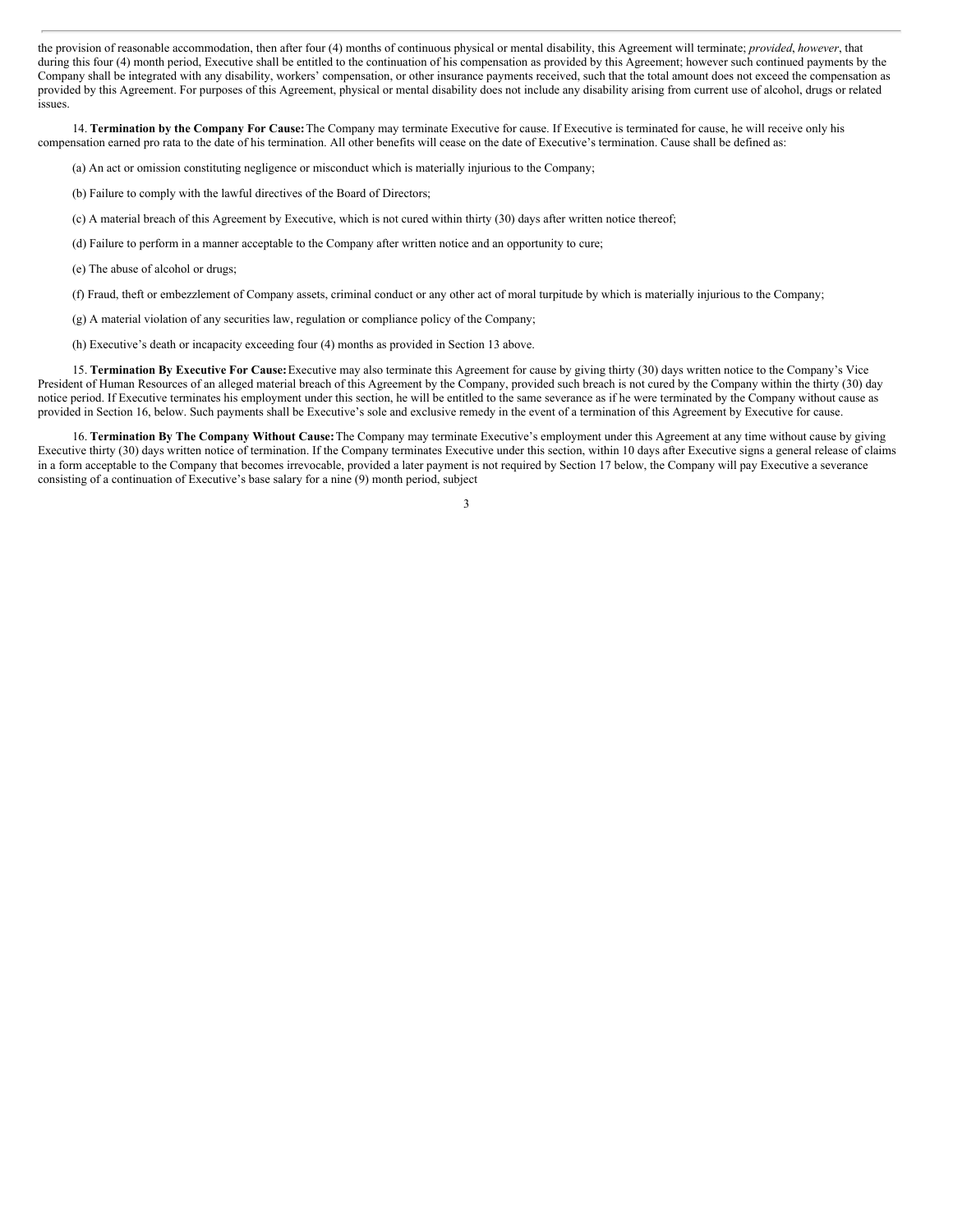to applicable payroll deductions, and health insurance continuation for nine (9) months, with the COBRA continuation period to commence at the end of the none (9) month's salary and health insurance continuation period. Executive will be provided, at most, sixty (60) days to consider whether to sign such release. Severance payments shall cease, and no further severance obligation will be owed, in the event Executive obtains other equivalent employment during the severance period. If Executive obtains employment during the severance period that pays Executive less than the severance payments provided herein, such payments will reduce the company's severance obligation to the extent of such compensation. However, such reduction in severance shall not apply and Executive's severance will not be reduced by any income executive receives under the Post-Employment Consulting Agreement should Company exercise its option to retain Executive to provide consulting services under such agreement. Such severance payments shall be Executive's sole and exclusive remedy in the event of a termination of this Agreement by the Company without cause. At its option, the Company may pay Executive thirty (30) days additional salary and benefits provided in this Agreement in lieu of giving Executive the thirty (30) days notice as provided above.

17. **Section 409A Delay:** Each payment hereunder subject to Section 409A will be considered a separate payment for purposes of Section 409A. To the extent that it is determined by the Company in good faith that all or a portion of any payments hereunder subject to Section 409A made in connection with Executive's separation from service are not exempt from Section 409A and that Executive is a "specified employee" (within the meaning of Section 409A) at the time of his separation from service, then payment of such non-exempt payments shall not be made until the date that is six (6) months and one day after his separation from service (or, if earlier, his death), with any payments that are required to be delayed being accumulated during the six-month period and paid in a lump sum on the date that is six (6) months and one day following his separation from service and any subsequent payments, if any, being paid in accordance with the dates and terms set forth herein.

18. **Termination by Executive Without Cause:** Executive may terminate his employment without cause by giving the Company thirty (30) days written notice of termination. If Executive terminates his employment without cause under this section, he will receive only his salary and benefits earned pro rata to the date of his termination. All other salary and benefits will cease on the date of Executive's termination. At its option, the Company may pay Executive his salary and benefits provided in this Agreement through the effective date of his written notice of termination and immediately accept his termination.

19. **Confidential Business Information:** The Company has and will continue to spend significant time, effort and money to develop proprietary information which is vital to the Company's business. During Executive's employment with the Company, Executive has and will have access to the Company's confidential, proprietary and trade secret information including but not limited to information and strategy relating to the Company's products and services including customer lists and files, product description and pricing, information and strategy regarding profits, costs, marketing, purchasing, sales, customers, suppliers, contract terms, employees, salaries; product development plans; business, acquisition and financial plans and forecasts and marketing and sales plans and forecasts (collectively called "Company Confidential Information"). Executive will not, during his employment with the Company or thereafter, directly or indirectly disclose to any other person or entity, or use for Executive's own benefit or for the benefit of others besides the Company, any Company Confidential Information. Upon termination of this Agreement, Executive agrees to promptly return all Company Confidential Information.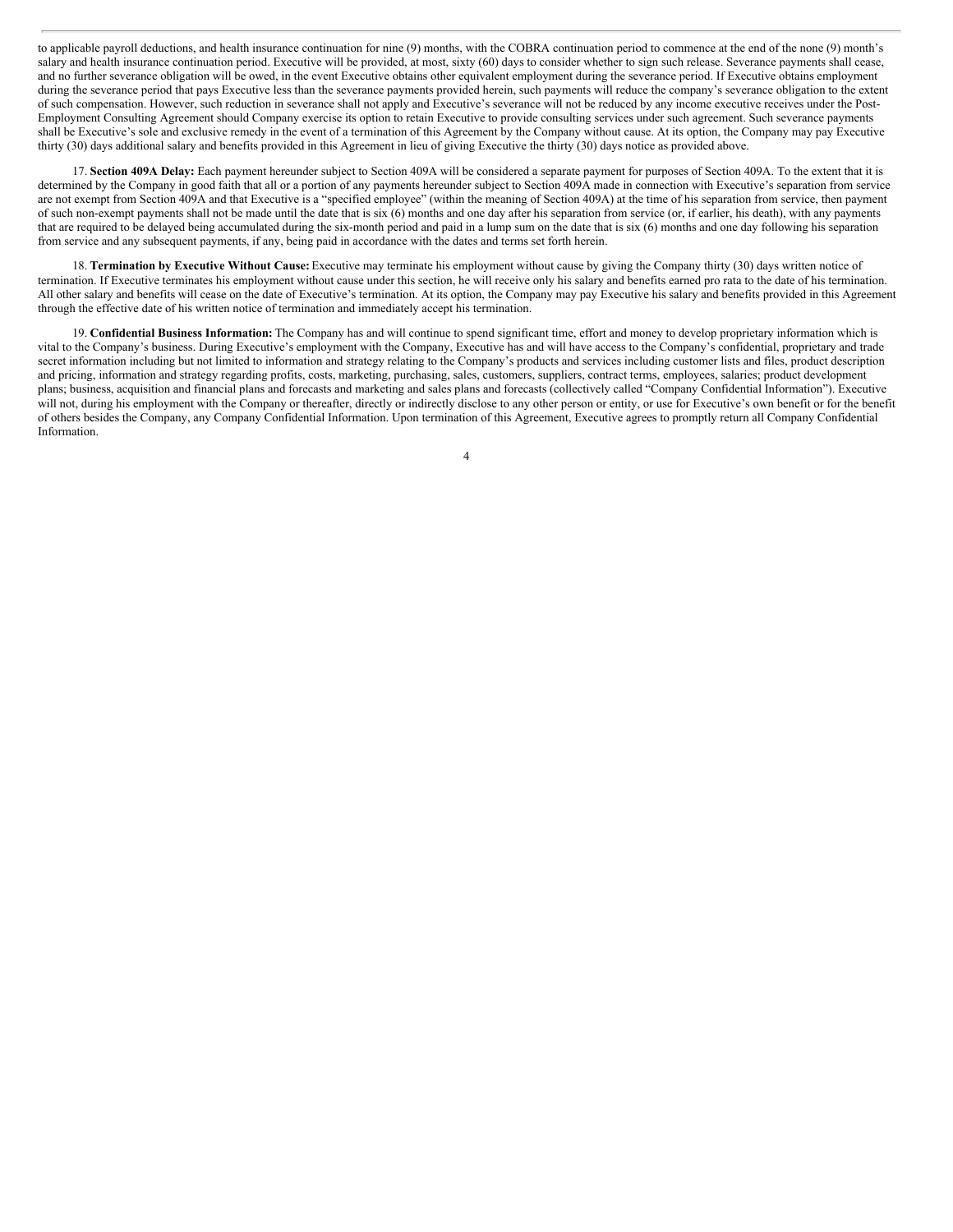20. **Non-Solicitation of Employees:** While Executive is employed by the Company and for twelve (12) months after such employment terminates, Executive will not (acting either directly or indirectly, or through any other person, firm, or corporation) induce or attempt to induce or influence any employee of the Company to terminate employment with the Company when the Company desires to retain that person's services.

21. **Duty of Loyalty:** During term of this Agreement and any post-employment consulting agreement, Executive agrees that he will not, nor will he permit any entity or other person under his control, to directly or indirectly hold, manage operate or control, or participate in the ownership, management, operation or control of, or render executive, managerial, market research, advice or consulting services, either directly or indirectly, to any business engaged in or about to be engaged in developing, producing, marketing, distributing or selling lawn, garden, animal health, nutrition or pet related products.

22. **Separability:** Each provision of this Agreement is separable and independent of the other provisions. If any part of this Agreement is found to be invalid, the remainder shall be given full force and effect as permitted by law.

23. **Complete Agreement:** This Agreement constitutes the entire agreement between Executive and the Company regarding the subjects covered by this Agreement. No other agreement, understanding, statement or promise other than those contained in this Agreement is part of their employment agreement or will be effective. Any modification of this Agreement will be effective only if it is in writing and signed by the Chief Executive Officer of the Company.

24. Notice: All notices, requests, demands and other communications hereunder shall be in writing and shall be deemed to have been duly given (except as may otherwise be specifically provided herein to the contrary) if delivered by hand and receipted for by the party to whom said notice or other communication shall have been directed or mailed by certified or registered mail with postage prepaid:

| (a) | If to the Company to:   | Central Garden & Pet Company              |
|-----|-------------------------|-------------------------------------------|
|     |                         | 1340 Treat Blvd., Suite 600               |
|     |                         | Walnut Creek, CA 94597                    |
|     |                         | Attention: William E. Brown, Chairman/CEO |
|     | with a copy to:         | Central Garden & Pet Company              |
|     |                         | 1340 Treat Blvd., Suite 600               |
|     |                         | Walnut Creek, CA 94597                    |
|     |                         | Attention: George Yuhas, General Counsel  |
| (b) | If to the Executive to: | Steven R. LaMonte                         |
|     |                         | 30 Cameron Court                          |
|     |                         | Basking Ridge, NJ 07920                   |
|     |                         |                                           |

25. **Related Agreements:** As an inducement to the Executive and to the Company to enter into this Agreement, Executive has executed Exhibit A Post Employment Consulting Agreement and Exhibit B Agreement to Protect Confidential Information, Intellectual Property and Business Relationships, all attached and incorporated by reference. Exhibits A and B shall survive the termination of this Employment Agreement.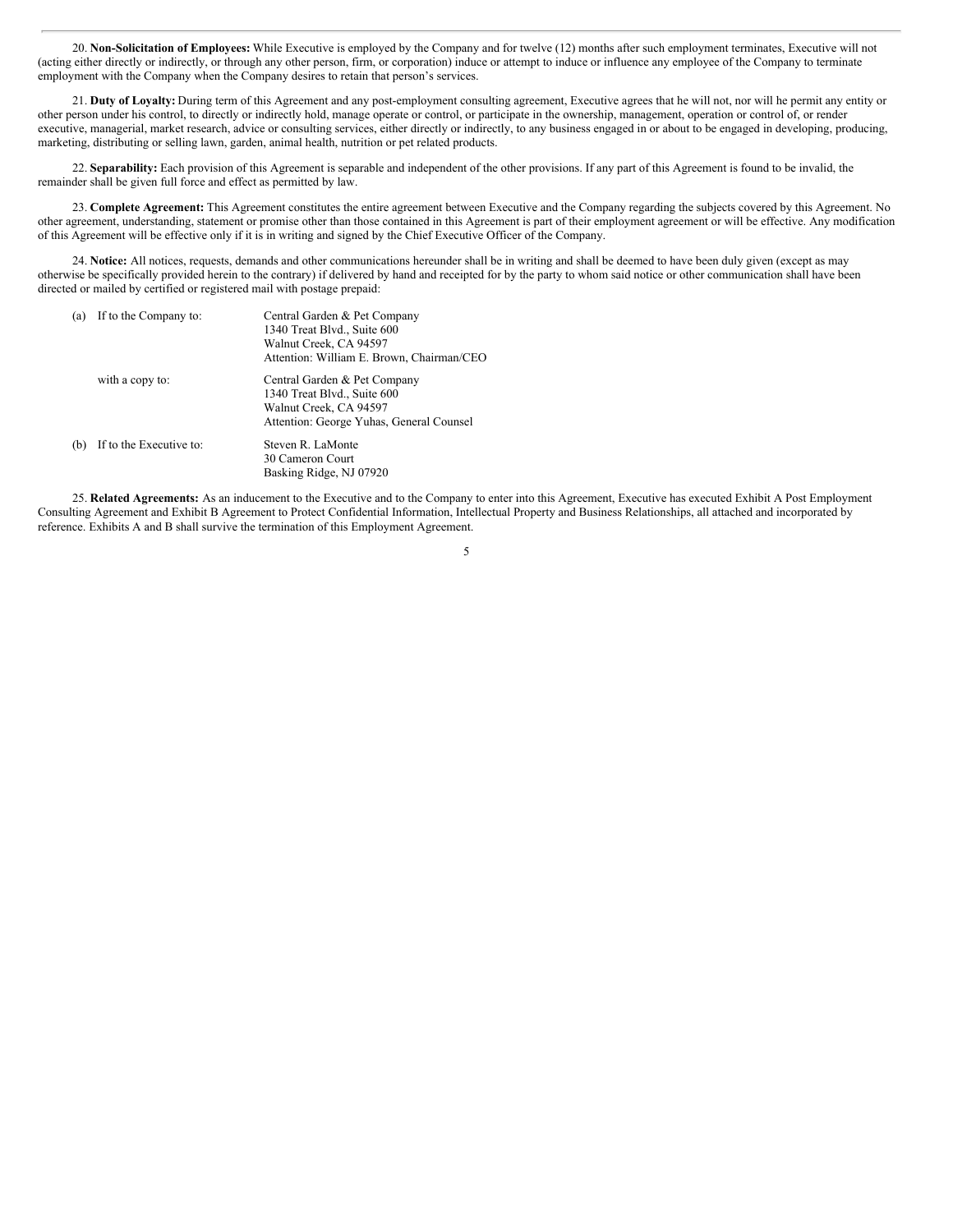IN WITNESS WHEREOF, the parties hereto have executed this Agreement the day and year referenced above.

/s/ Steven R. LaMonte Steven R. LaMonte

Central Garden & Pet Company

By /s/ William E. Brown William E. Brown, Chairman & Chief Executive Officer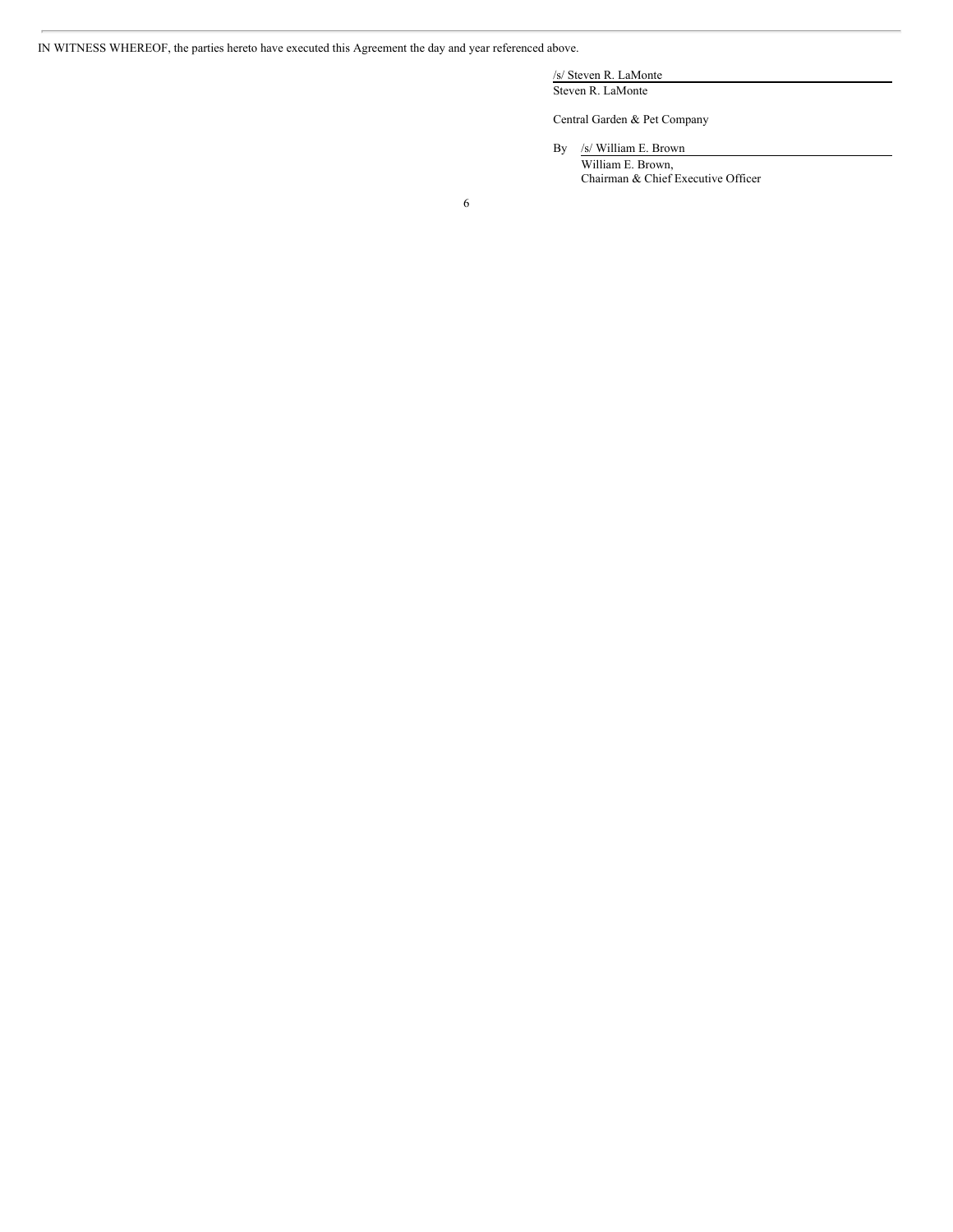## **EXHIBIT A**

## **POST EMPLOYMENT CONSULTING AGREEMENT**

This Agreement is made this day of April, 2012 (the "Effective Date") by and between Central Garden & Pet Company and/or any of its wholly owned subsidiaries, successors and assigns (collectively called "the Company") and Steven R. LaMonte (Executive").

WHEREAS, Executive recognizes that in his capacity as a key executive with the Company he will provide unique services that will be exceedingly difficult to replace after termination of his employment;

WHEREAS, Executive recognizes that the Company desires continued access to Executive's unique services, knowledge and a reasonable transition after the termination of Executive's employment;

WHEREAS, Executive recognizes that he has been provided adequate consideration for entering into this Consulting Agreement ("Agreement");

THEREFORE, in consideration of the employment of Executive as president of the Company's Garden Division and other good and adequate consideration, Executive and the Company agree to the following:

1. **Consulting Services.** Executive will provide continuing strategic advice and counsel related to the business issues and projects Executive was involved in while employed by the Company ("Consulting Services"). Consulting Services shall performed at such times and in a manner as are mutually agreed and shall, on average, consist of 20 to 30 hours per month.

2. **Term of Agreement.** Executive will provide Consulting Services effective upon Exercise by the Company and continuing thereafter for a period of twelve (12) months ("Term of Agreement").

3. **Compensation.** Executive shall be paid fifteen percent (15%) of his base salary at time of termination of Executive's employment with the Company during the Term of Agreement. This amount shall be paid one-twelfth (1/12) at the end of each month for twelve (12) months.

4. **Expenses.** During the Term of Agreement, Executive will be reimbursed by the Company for all expenses necessarily incurred in the performance of this Agreement.

5. **Termination.** Notwithstanding the Term of Agreement specified above, this Agreement shall terminate under any of the following circumstances: (a) in the event Executive dies, this Agreement shall terminate immediately; (b) if due to physical or mental disability, Executive is unable to perform the services called for under this Agreement with or without reasonable accommodation, either the Company or Executive may terminate this Agreement by providing thirty (30) days' written notice; (c) the Executive materially breaches the terms of this Agreement, and (d) the parties may terminate this Agreement by mutual written agreement.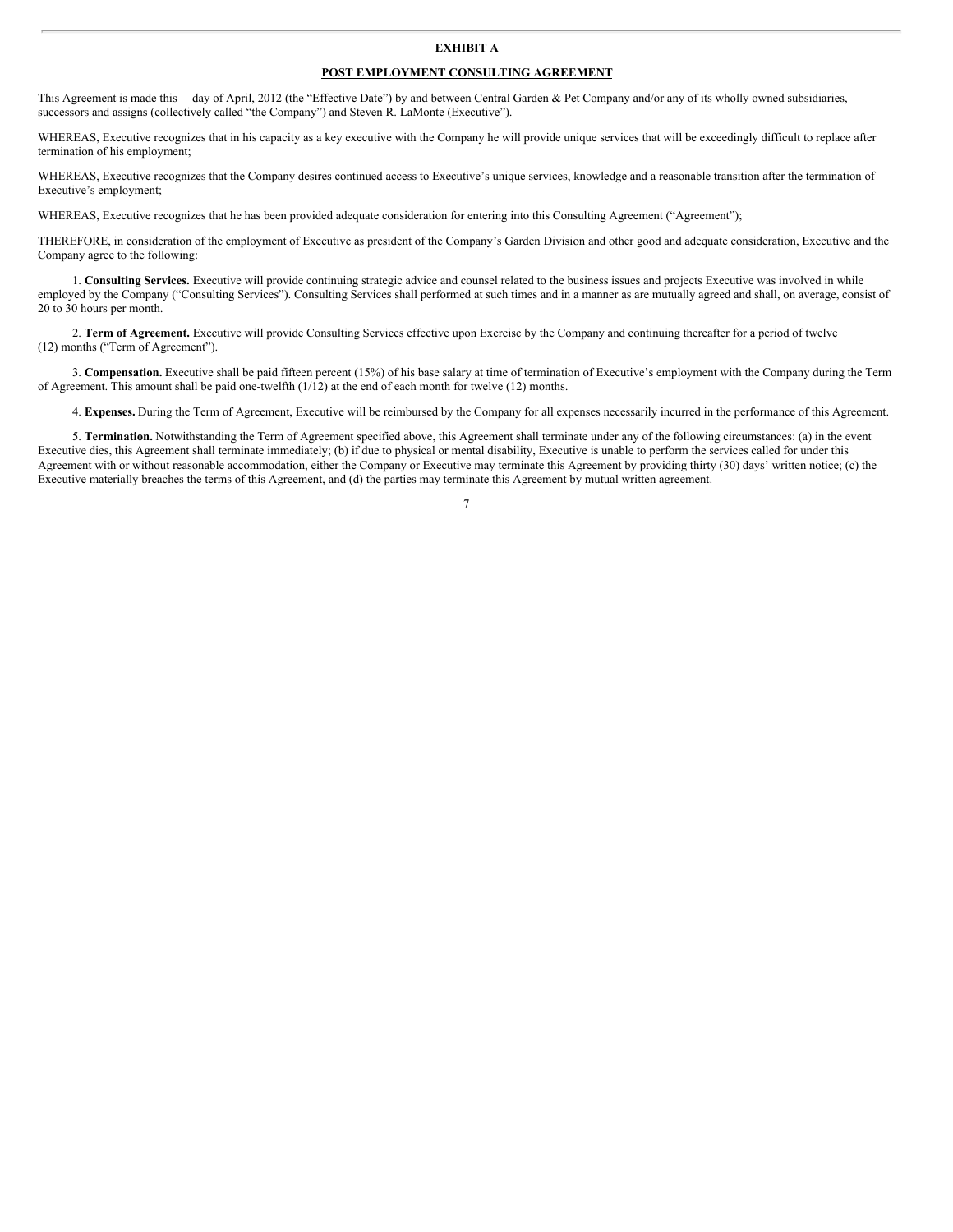6. **Unique Services; Duty of Loyalty.** Executive acknowledges and agrees that the services he performs under this Agreement are of a special, unique, unusual, extraordinary, or intellectual character, which have a peculiar value, the loss of which cannot be reasonably or adequately compensated in damages in an action at law. Executive further acknowledges and agrees that during his employment and during the Term of Agreement he will have a continuing fiduciary duty and duty of loyalty to the Company. He agrees that during the Term of Agreement, he will not render executive, managerial, market research, advice or consulting services, either directly or indirectly, to any business engaged in or about to be engaged in developing, producing, marketing, distributing or selling lawn, garden, animal health, nutrition or pet related products or which would otherwise conflict with his obligations to the Company.

7. **Confidential Information or Materials.** During the Term of Agreement, Executive will have access to the Company's confidential, proprietary and trade secret information including but not limited to information and strategy regarding the Company's products and services including customer lists and files, product description and pricing, information and strategy regarding profits, costs, marketing, purchasing, sales, customers, suppliers, contract terms, employees, salaries; product development plans; business, acquisition and financial plans and forecasts and marketing and sales plans and forecasts (collectively called "Company Confidential Information"). Executive will not, during the Term of Agreement or thereafter, directly or indirectly disclose to any other person or entity, or use for Executive's own benefit or for the benefit of others besides Company, any Company Confidential Information. Upon termination of this Agreement, Executive agrees to promptly return all Company Confidential Information.

8. **Remedies.** Executive understands and acknowledges that Company's remedies at law for any material breach of this Agreement by Executive are inadequate and that any such breach will cause the Company substantial and irrevocable damage and therefore, in the event of any such breach, in addition to such other remedies which may be available, including the return of consideration paid for this Agreement, Executive agrees that the Company shall have the right to seek specific performance and injunctive relief. It is also expressly agreed that, in the event of such a breach, Company shall also be entitled to recover all of its costs and expenses (including attorneys' fees) incurred in enforcing its rights hereunder.

9. **Independent Contractor Status.** For all purposes, during the Term of Agreement, Executive shall be deemed to be an independent contractor, and not an employee or agent of the Company. Accordingly, Executive shall not be entitled to any rights or benefits to which any employee of Company may be entitled.

10. **Other Employment.** Nothing in this Agreement shall prevent Executive from performing services for other employers or business entities, consistent with the terms of this Agreement, during the Term of Agreement.

11. **Intellectual Property Rights.** Company shall have sole ownership of and all right, title and interest, to all data, drawings, designs, analyses, graphs, reports, products, tooling, physical property, computer programs, software code, trade secrets and all inventions, discoveries and improvements or other items or concepts, whether patentable or not, (collectively, "Intellectual Property") which are conceived or reduced to practice during the Term of Agreement and arising out of or relating to the services performed hereunder or using the equipment or resources of the Company. To the extent any such Intellectual Property qualifies as a "work for hire" under the United States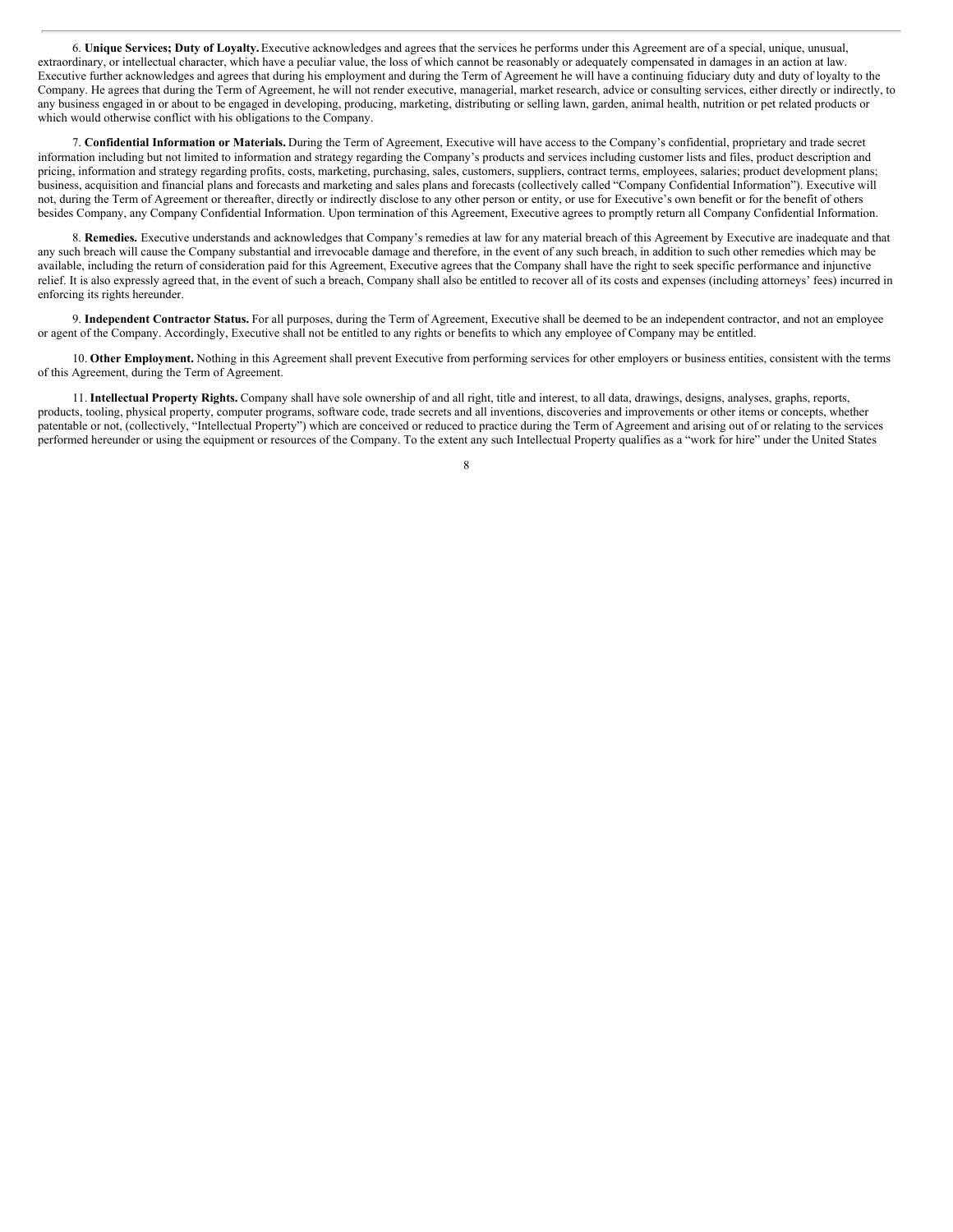Copyright Act (17 U.S.C. Sec. 101), Executive agrees that the Company is the author for copyright purposes. To the extent that any Intellectual Property is not a work for hire, Executive agrees to assign, and hereby does assign, its entire right, title and interest in such Intellectual Property, including the right to sue for past infringements.

12. **No Authority to Bind Company.** During the Term of Agreement, Executive will not have any authority to commit or bind Company to any contractual or financial obligations without the Company's prior written consent.

13. **Assignment.** This is a personal services agreement and Executive may not assign this Agreement, or any interest herein, without the prior written consent of the Company.

14. **Entire Agreement.** This Agreement constitutes the entire understanding of the parties on the subjects covered. It cannot be modified or waived except in a writing signed by both parties.

15. **Agreement Enforceable to Full Extent Possible.**If any restriction set forth in this Agreement is found by a court to be unenforceable for any reason, the court is empowered and directed to interpret the restriction to extend only so broadly as to be enforceable in that jurisdiction. Additionally, should any of the provisions of this Agreement be determined to be invalid by a court of competent jurisdiction, it is agreed that such determination shall not affect the enforceability of the other provisions herein.

16. The parties agree to all of the terms and conditions set forth above.

Dated:  $4/2/12$  /s/ Steven R. LaMonte Steven R. LaMonte

Dated: 4/5/12 Central Garden & Pet Company

/s/ William E. Brown William E. Brown Chairman & Chief Executive Officer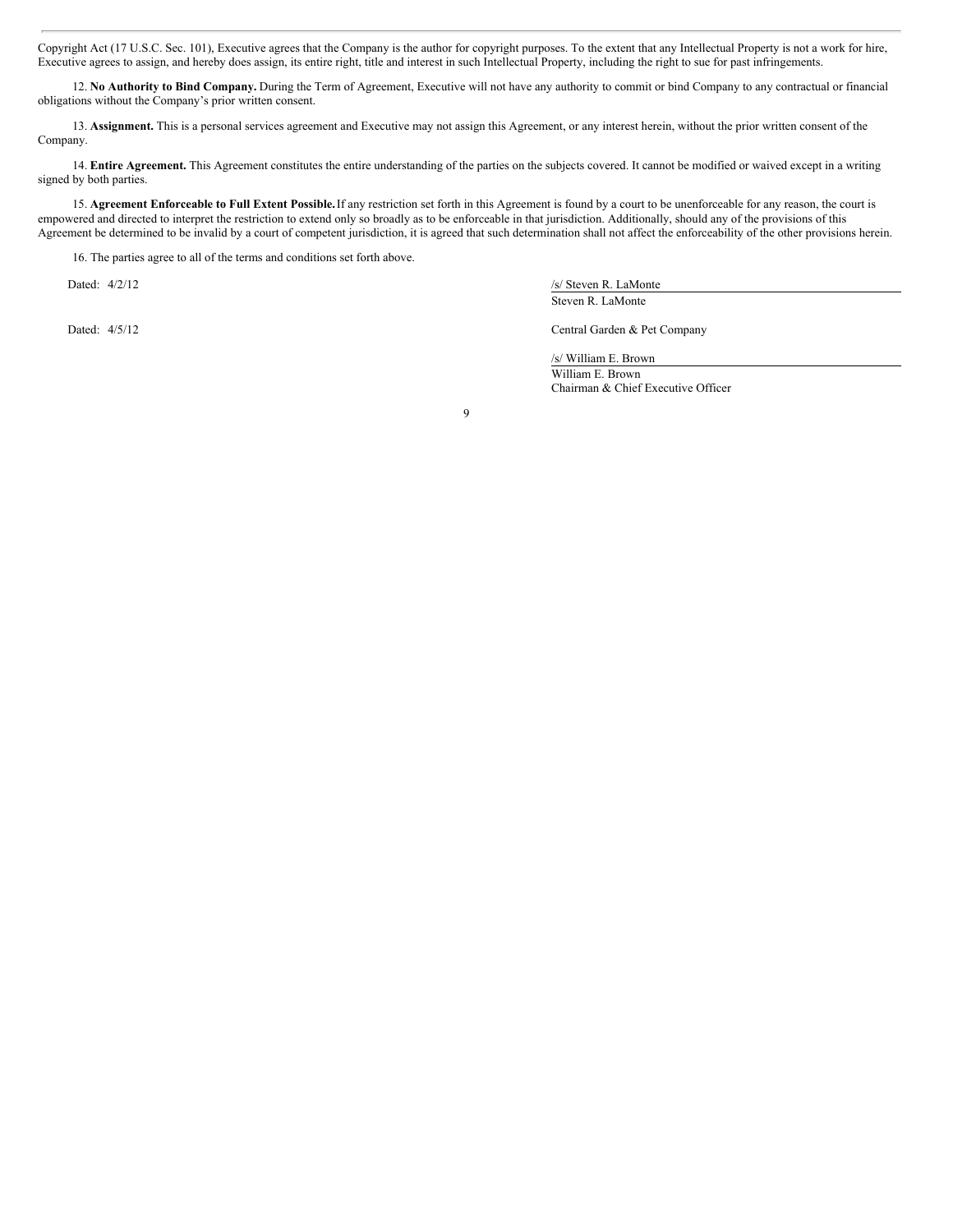#### **EXHIBIT B**

#### **AGREEMENT TO PROTECT CONFIDENTIAL INFORMATION, INTELLECTUAL PROPERTY AND BUSINESS RELATIONSHIPS**

This Agreement is made this day of April, 2012 (the "Effective Date") by and between Central Garden & Pet Company and/or any of its wholly owned subsidiaries, successors and assigns (collectively called "the Company") and Steven R. LaMonte ("Executive," "I" or "Me").

I RECOGNIZE that during my employment as a key executive with Central Garden & Pet Company and/or any of its wholly owned subsidiaries, successors and assigns (collectively called "the Company"), I have had and will continue to have access to Confidential Information (as defined below) and valuable business relationships;

I RECOGNIZE that my employment in certain capacities with a competitor could involve the use or disclosure of Company Confidential Information;

I RECOGNIZE that the Company's Confidential Information and business relationships are critical to its success in the marketplace. The Company operates on a nationwidebasis, and therefore, the Company's commitment to protecting its Confidential Information and business relationships is nationwide;

I RECOGNIZE that the law regarding restrictive covenants varies from state to state and the law that will apply to this Agreement after I terminate will depend on factors such as where I live, where I work, the location of my employer, the location of my former employer and other factors, many which are unknown at this time;

THEREFORE, in consideration for the compensation provided to me, to prevent the use or disclosure of Company Confidential Information, and to protect the valuable business relationships of the Company, I agree to the following:

#### 1. Definitions.

(a) **Confidential Information.** For purposes of this Agreement, "Confidential Information" shall mean any information, including third-party information, provided to the Company in confidence, regarding the Company, its business, its plans, its customers, its contracts, its suppliers, or its strategies, that is not generally known and provides the Company with an actual or potential competitive advantage over those who do not know it. Confidential Information includes, but is not limited to, all such information I learned or developed during any previous employment with the Company or its predecessors in interest and all of the Company's confidential, proprietary and trade secret information, which may include information and strategies relating to the Company's products, processes and services, including customer lists and files, product description and pricing, information and strategy regarding profits, costs, marketing, purchasing, sales, customers, suppliers, contract terms, employees, salaries, product development plans, business, acquisition and financial plans and forecasts, and marketing and sales plans and forecasts. I acknowledge that requiring me to enter into this Agreement is one of the measures that the Company uses to maintain the secrecy of its Confidential Information.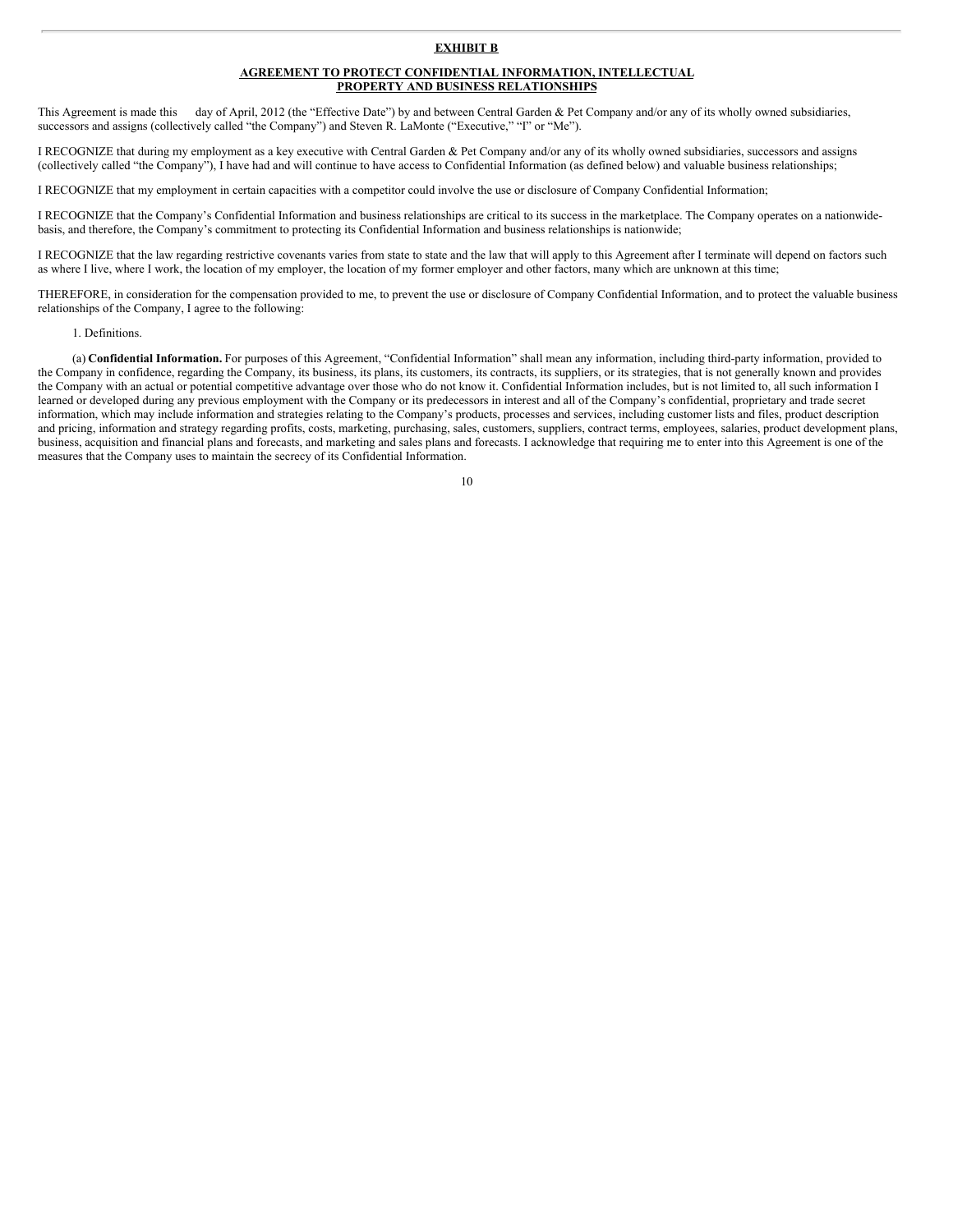(b) **Relevant Territory.** For purposes of this Agreement, "Relevant Territory" shall mean any territory or region in which I performed services on behalf of the Company or about which I learned Confidential Information regarding the Company during the two (2) years prior to my separation from the Company for any reason.

(c) **Services.** For purposes of this Agreement, "Services" shall mean the same or similar activities in which I engaged during the two (2) years prior to my separation from the Company for any reason.

2. **Confidentiality.** I agree that I will not, during my employment with the Company (except in furtherance of the Company's interests), or at any time after employment terminates, without the prior written consent of the Company Vice President of Human Resources, disclose any Confidential Information to or use any Confidential Information for, any third party or entity. This restriction prohibits me from, among other activities, engaging in or preparing to engage in developing, producing, marketing, distributing or selling lawn, garden, animal health, animal nutrition or pet related products for any business entity if that activity in any way involves the use or disclosure of Company Confidential Information and diverting or attempting to divert any business or customers from the Company using Confidential Information. To the extent that any Confidential Information is determined by a court of competent jurisdiction to be confidential information rather than a trade secret under applicable law, the prohibition on use and disclosure of that specific information shall be in effect for a period of three years after the termination of my employment with the Company; otherwise the prohibition shall last until the information ceases to be a trade secret (other than through any breach of secrecy by me or other third parties under a duty of secrecy to the Company). In the event that after my employment with the Company ceases, if I have any doubt about whether particular information may be used of disclosed, I will contact the Company Vice President of Human Resources.

#### 3. Post-Employment Activities

(a) **Non-Competition.** For twelve (12) months after the termination of my employment with the Company, I will not render executive, managerial, market research, advice or consulting services, either directly or indirectly, to any business engaged in or about to be engaged in developing, producing, marketing, distributing or selling lawn, garden, animal health, animal nutrition or pet related products or which would otherwise conflict with my obligations to the Company This paragraph shall only apply in those jurisdictions where restrictions such as contained in this paragraph are enforceable.

(b) **Non-Solicitation of Customers.** For twelve (12) months after the termination of my employment with the Company, I will not solicit directly or indirectly, on behalf of any business entity described in paragraph (a) of this section or which otherwise competes with the Company, any customer I solicited or serviced, or any customer about whom I learned Confidential Information, while in the employ or service of the Company. This paragraph shall apply in those jurisdictions where restrictions such as contained in this paragraph are enforceable.

(c) **Non-Solicitation of Employees.** For twelve (12) months after the termination of my employment with the Company, I will not recruit, solicit or induce, or attempt to recruit, solicit or induce, any employee of the Company to terminate their employment with the Company or otherwise cease their relationship with the Company.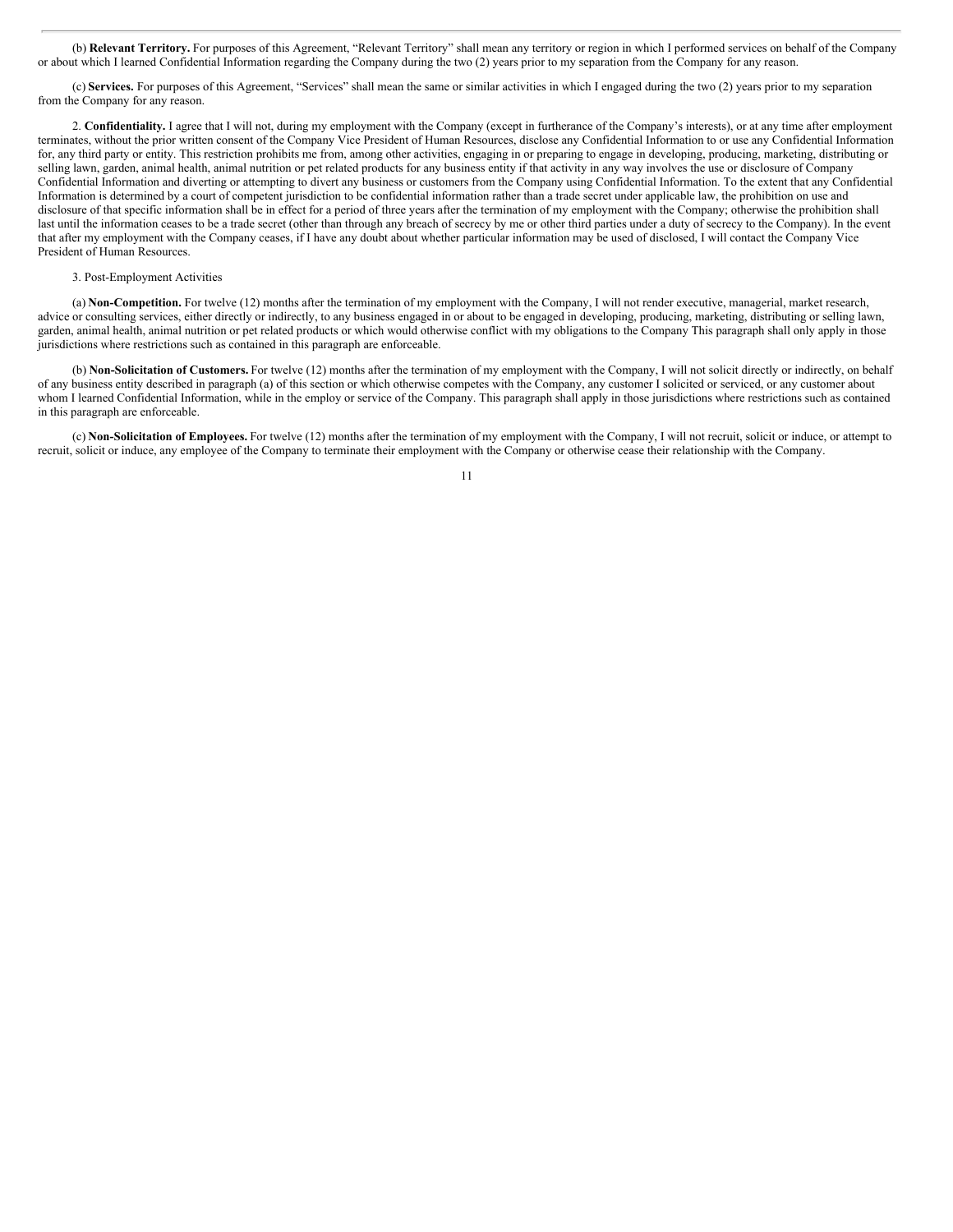(d) **Duty to Present Contract.** For twelve (12) months after the termination of my employment with the Company, before I accept employment with any person or organization that is engage in or about to be engaged in developing, producing, marketing, distributing or selling lawn, garden, animal health, animal nutrition or pet related products, I agree (1) to advise that prospective employer about the existence of this Agreement; (2) to provide that potential employer a copy of this Agreement; and (3) to advise the Company's Vice President of Human Resources in writing, within five (5) business days, to whom I have provided a copy of this Agreement.

4. **Reformation/Severability.** If any restriction set forth in this Agreement is found by a court to be unenforceable for any reason, the court is empowered and directed to interpret the restriction to extend only so broadly as to be enforceable in that jurisdiction. Additionally, should any of the provisions of this Agreement be determined to be invalid by a court of competent jurisdiction, it is agreed that such determination shall not affect the enforceability of the other provisions herein.

5. **Further Acknowledgments.** I understand that the restrictions contained in this Agreement are necessary and reasonable for the protection of the Company's business, goodwill and its Confidential Information. I understand that any breach of this Agreement will cause the Company substantial and irrevocable damage and therefore, in the event of any such breach, in addition to such other remedies which may be available, including the return of consideration paid for this Agreement, I agree that the Company shall have the right to seek specific performance and injunctive relief. Further, I understand that the Company intends to install the full measure of protections permitted by the law to protect its Confidential Information and business relationships, but does not intend to impose any greater protections on me than those permitted by law. I acknowledge that the law that governs restrictive covenants such as this, is important, rapidly changing and varies from state to state. I also understand that the law that will apply to this Agreement after I terminate will depend on factors such as where I live, where I work, the location of my employer, the location of my former employer and other factors, many which are unknown at the time I enter this Agreement. I understand that I have been advised to consult with an attorney of my choice to discuss this agreement and my legal obligations under this agreement after my termination of employment. I understand that Paragraphs 3(a) and 3(b) do not apply and will not be enforced in California or **other states where restrictions such as contained in those paragraphs are not permitted.**

6. **Separability.** Courts should treat each numbered paragraph as a separate and severable contractual obligation intended to protect the legitimate interests of the Company and to which I intend to be bound.

7. **Non Waiver.** I agree that the Company's determination not to enforce this or similar agreements as to specific violations shall not operate as a waiver or release of my obligations under this Agreement.

8. **Fiduciary Duty.** This Agreement is in addition to any fiduciary duty and obligation that may exist under statutory or common law.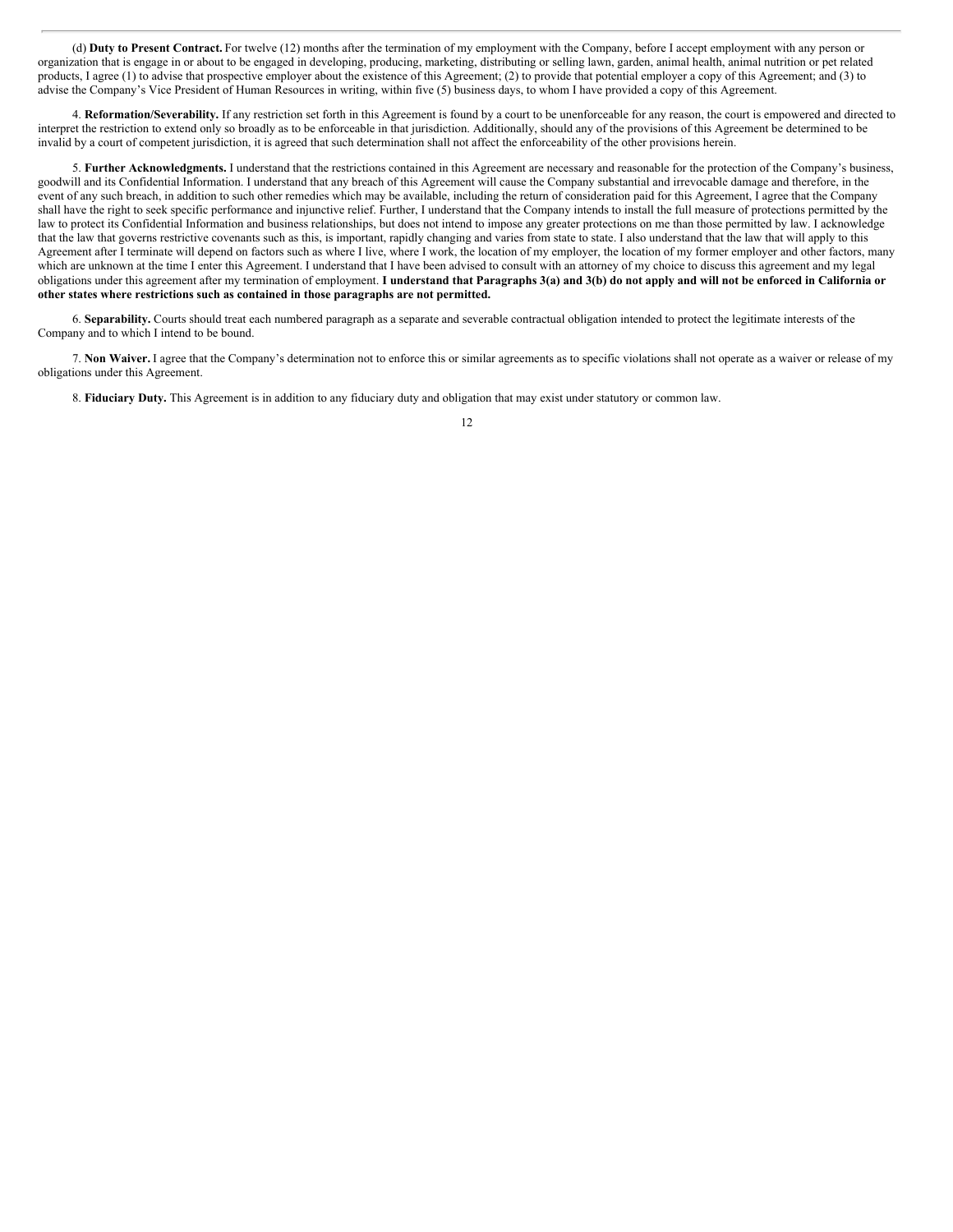9. **Entire Agreement.** This Agreement constitutes the entire understanding of the parties on the subjects covered. It cannot be modified or waived except in a writing signed by me and the Chief Executive Officer of the Company. I enter into this Agreement voluntarily.

## AGREED AND ACCEPTED BY:

/s/ Steven R. LaMonte 4/2/12 Steven R. LaMonte

/s/ William E. Brown

William E. Brown Chairman & Chief Executive Officer Central Garden & Pet Company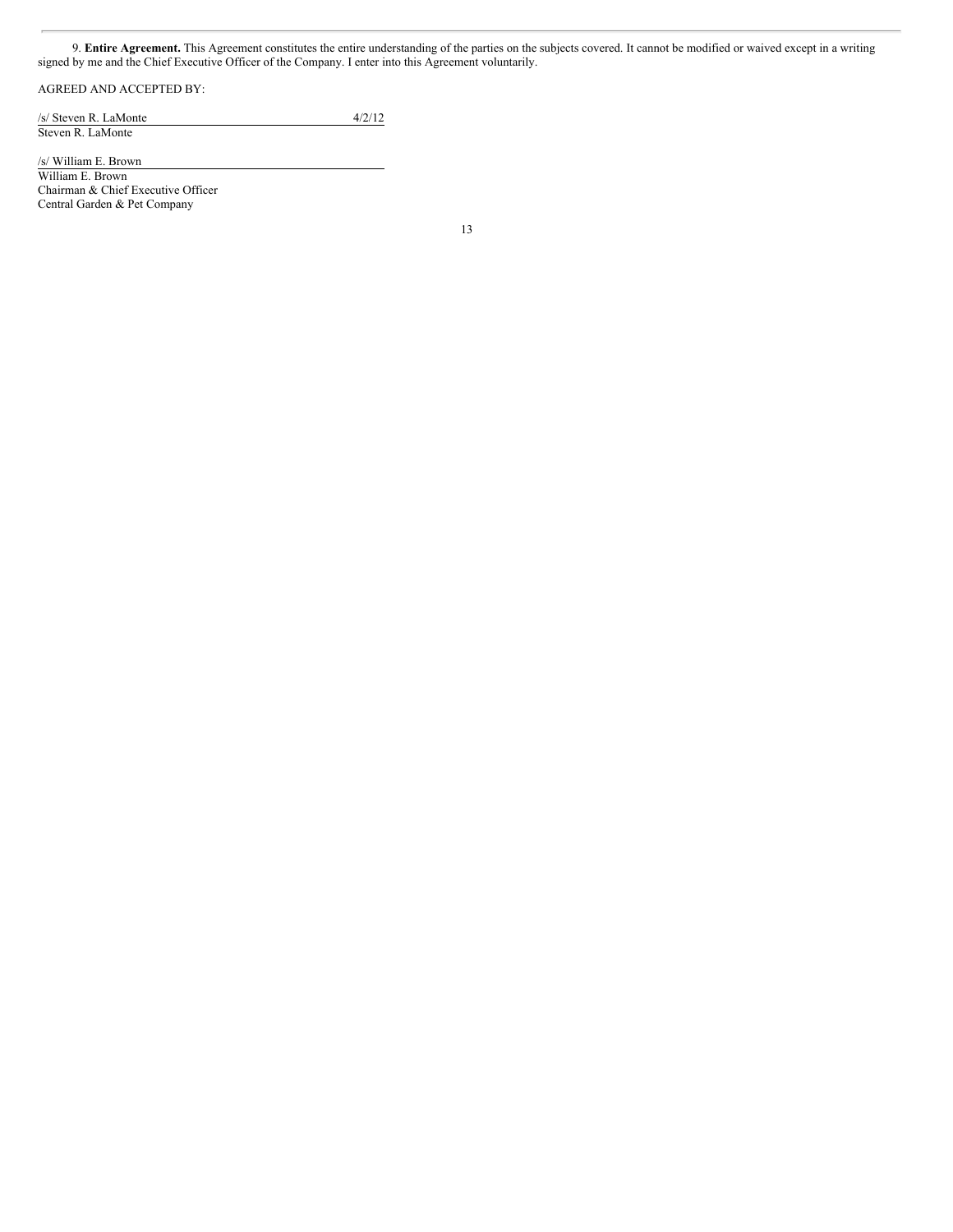I, William E. Brown, certify that:

- 1. I have reviewed this report on Form 10-Q for the quarter ended June 23, 2012 of Central Garden & Pet Company;
- 2. Based on my knowledge, this report does not contain any untrue statement of a material fact or omit to state a material fact necessary to make the statements made, in light of the circumstances under which such statements were made, not misleading with respect to the period covered by this report;
- 3. Based on my knowledge, the financial statements, and other financial information included in this report, fairly present in all material respects the financial condition, results of operations and cash flows of the registrant as of, and for, the periods presented in this report;
- 4. The registrant's other certifying officer and I are responsible for establishing and maintaining disclosure controls and procedures (as defined in Exchange Act Rules 13a-15(e) and 15d-15(e)) and internal control over financial reporting (as defined in Exchange Act Rules 13a-15(f) and 15d-15(f)) for the registrant and have:
	- a) designed such disclosure controls and procedures, or caused such disclosure controls and procedures to be designed under our supervision, to ensure that material information relating to the registrant, including its consolidated subsidiaries, is made known to us by others within those entities, particularly during the period in which this report is being prepared;
	- b) designed such internal control over financial reporting, or caused such internal control over financial reporting to be designed under our supervision, to provide reasonable assurance regarding the reliability of financial reporting and the preparation of financial statements for external purposes in accordance with generally accepted accounting principles;
	- c) evaluated the effectiveness of the registrant's disclosure controls and procedures and presented in this report our conclusions about the effectiveness of the disclosure controls and procedures, as of the end of the period covered by this report based on such evaluation; and
	- d) disclosed in this report any change in the registrant's internal control over financial reporting that occurred during the registrant's most recent fiscal quarter (the registrant's fourth fiscal quarter in the case of an annual report) that has materially affected, or is reasonably likely to materially affect, the registrant's internal control over financial reporting; and
- 5. The registrant's other certifying officer and I have disclosed, based on our most recent evaluation of internal control over financial reporting, to the registrant's auditors and the audit committee of the registrant's board of directors (or persons performing the equivalent functions):
	- a) all significant deficiencies and material weaknesses in the design or operation of internal control over financial reporting which are reasonably likely to adversely affect the registrant's ability to record, process, summarize and report financial information; and
	- b) any fraud, whether or not material, that involves management or other employees who have a significant role in the registrant's internal control over financial reporting.

Date: August 2, 2012

/s/ William E. Brown

William E. Brown Chairman and Chief Executive Officer *(Principal Executive Of icer)*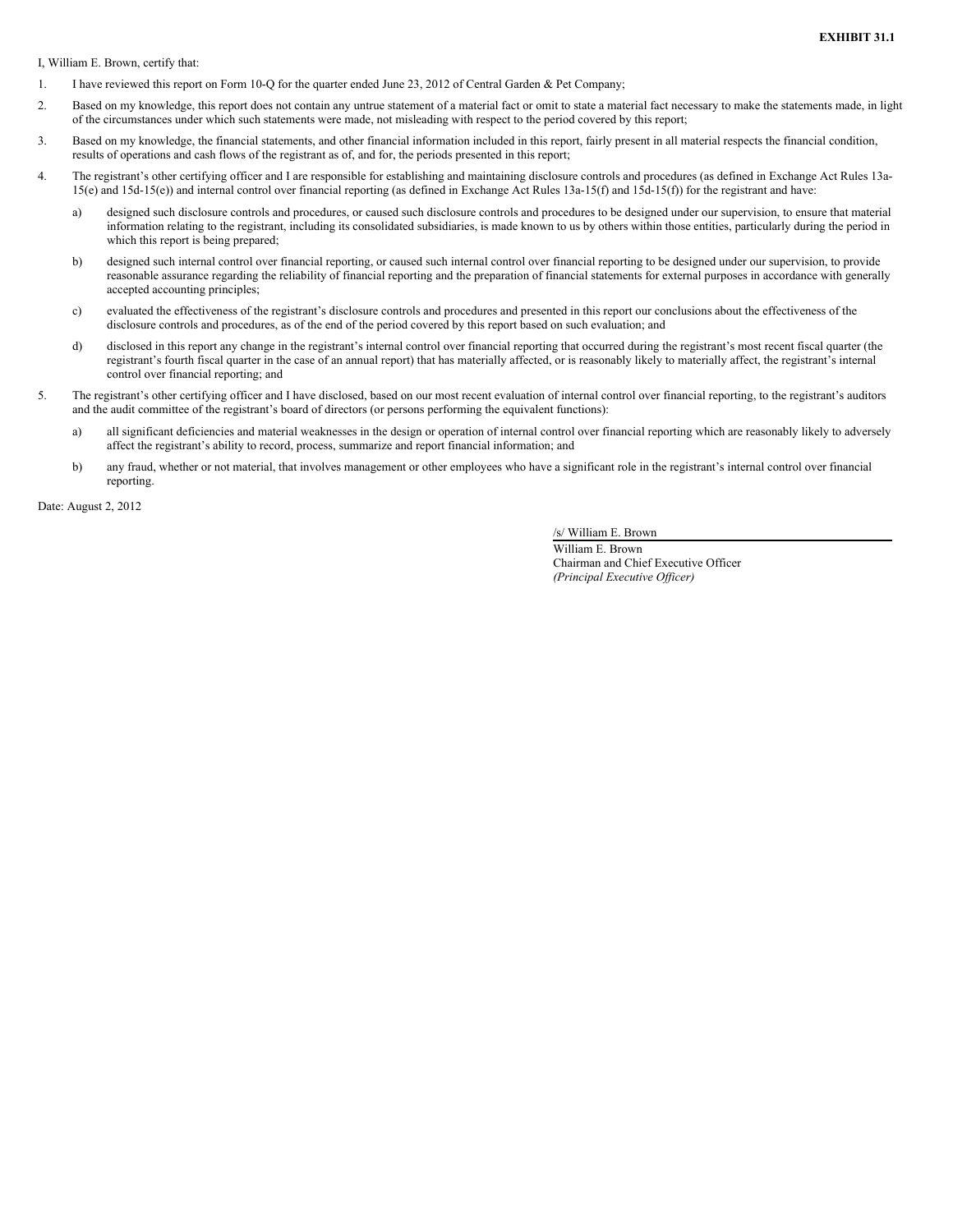I, Lori A. Varlas, certify that:

- 1. I have reviewed this report on Form 10-Q for the quarter ended June 23, 2012 of Central Garden & Pet Company;
- 2. Based on my knowledge, this report does not contain any untrue statement of a material fact or omit to state a material fact necessary to make the statements made, in light of the circumstances under which such statements were made, not misleading with respect to the period covered by this report;
- 3. Based on my knowledge, the financial statements, and other financial information included in this report, fairly present in all material respects the financial condition, results of operations and cash flows of the registrant as of, and for, the periods presented in this report;
- 4. The registrant's other certifying officer and I are responsible for establishing and maintaining disclosure controls and procedures (as defined in Exchange Act Rules 13a-15(e) and 15d-15(e)) and internal control over financial reporting (as defined in Exchange Act Rules 13a-15(f) and 15d-15(f)) for the registrant and have:
	- a) designed such disclosure controls and procedures, or caused such disclosure controls and procedures to be designed under our supervision, to ensure that material information relating to the registrant, including its consolidated subsidiaries, is made known to us by others within those entities, particularly during the period in which this report is being prepared;
	- b) designed such internal control over financial reporting, or caused such internal control over financial reporting to be designed under our supervision, to provide reasonable assurance regarding the reliability of financial reporting and the preparation of financial statements for external purposes in accordance with generally accepted accounting principles;
	- c) evaluated the effectiveness of the registrant's disclosure controls and procedures and presented in this report our conclusions about the effectiveness of the disclosure controls and procedures, as of the end of the period covered by this report based on such evaluation; and
	- d) disclosed in this report any change in the registrant's internal control over financial reporting that occurred during the registrant's most recent fiscal quarter (the registrant's fourth fiscal quarter in the case of an annual report) that has materially affected, or is reasonably likely to materially affect, the registrant's internal control over financial reporting; and
- 5. The registrant's other certifying officer and I have disclosed, based on our most recent evaluation of internal control over financial reporting, to the registrant's auditors and the audit committee of the registrant's board of directors (or persons performing the equivalent functions):
	- a) all significant deficiencies and material weaknesses in the design or operation of internal control over financial reporting which are reasonably likely to adversely affect the registrant's ability to record, process, summarize and report financial information; and
	- b) any fraud, whether or not material, that involves management or other employees who have a significant role in the registrant's internal control over financial reporting.

Date: August 2, 2012

/s/ Lori A. Varlas

Lori A. Varlas Chief Financial Officer *(Principal Financial Of icer)*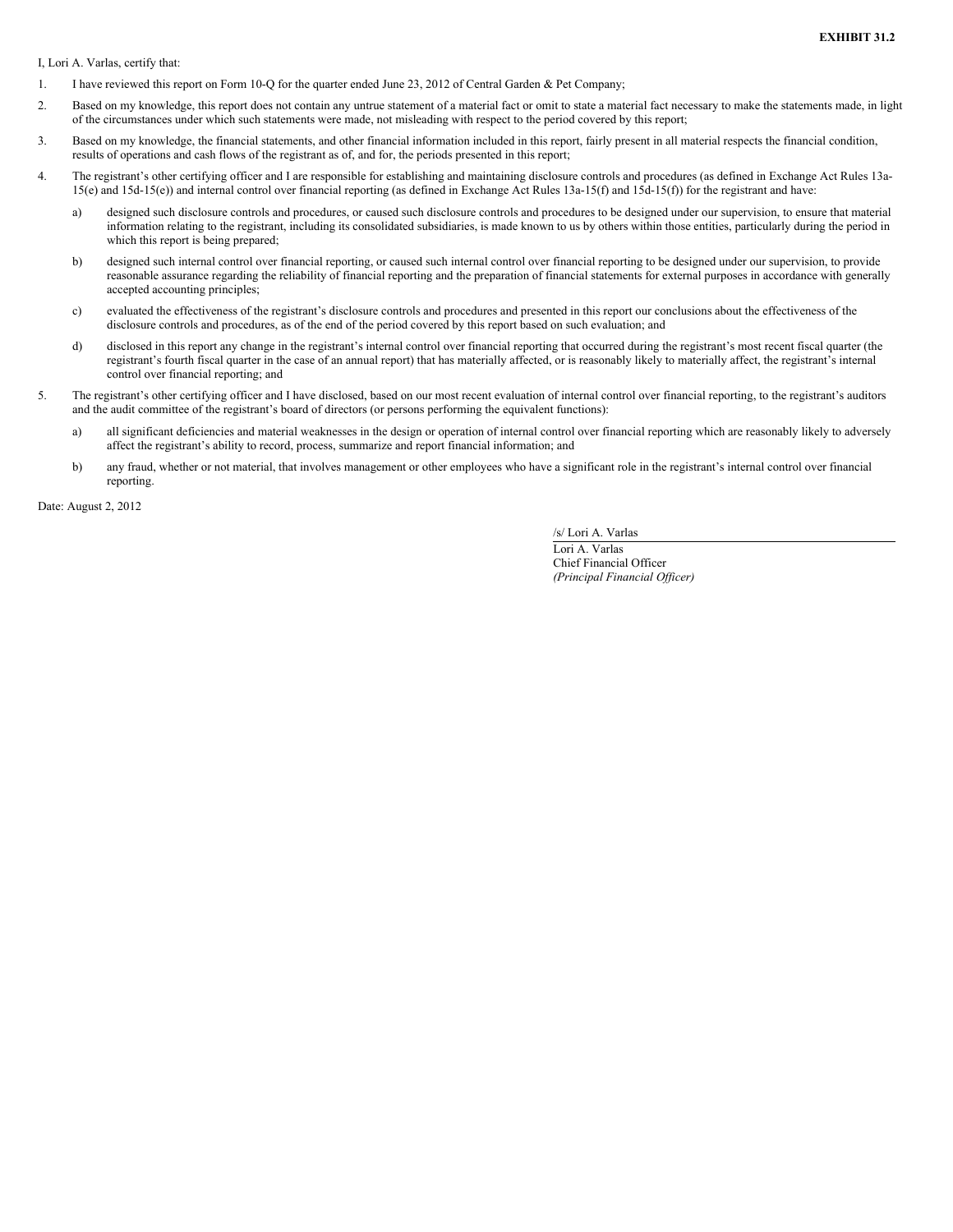## **CERTIFICATION OF PRINCIPAL EXECUTIVE OFFICER PURSUANT TO 18 U.S.C. SECTION 1350**

In connection with the accompanying quarterly report on Form 10-Q of Central Garden & Pet Company for the quarter ended June 23, 2012 (the "Report"), I, William E. Brown, Chairman and Chief Executive Officer of Central Garden & Pet Company, hereby certify pursuant to 18 U.S.C. § 1350, as adopted pursuant to § 906 of the Sarbanes-Oxley Act of 2002, that:

(1) such Report fully complies with the requirements of section 13(a) or 15(d) of the Securities Exchange Act of 1934; and

(2) the information contained in such Report presents, in all material respects, the financial condition and results of operations of Central Garden & Pet Company.

August 2, 2012

/s/ William E. Brown

William E. Brown Chairman and Chief Executive Officer *(Principal Executive Of icer)*